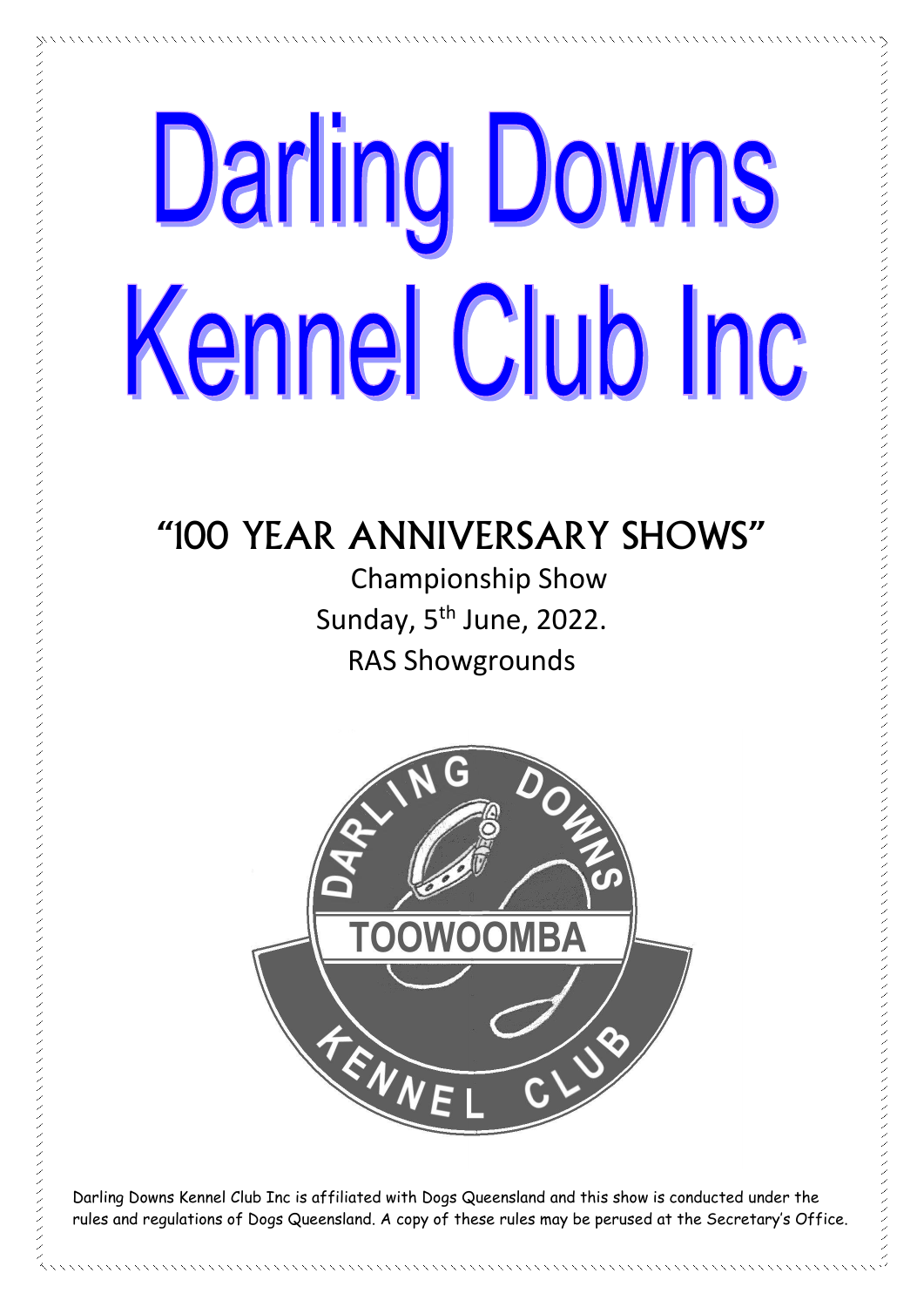# **Darling Downs Kennel Club**

Sunday Judging Commences at 9.00AM

Judges & Judging order:

|                                                   |  | Ring 1: Mr J Meyer (NSW)  Group 1      |  |  |  |  |
|---------------------------------------------------|--|----------------------------------------|--|--|--|--|
|                                                   |  | Ring 2:  Prof B Corbitt (NSW)  Group 2 |  |  |  |  |
|                                                   |  |                                        |  |  |  |  |
|                                                   |  | Ring 3:  Mr L Bradney (NSW)  Group 3   |  |  |  |  |
|                                                   |  |                                        |  |  |  |  |
|                                                   |  | Ring 4:  Miss D Crofts (NSW)  Group 5  |  |  |  |  |
|                                                   |  |                                        |  |  |  |  |
| Ring TBA  Prof B Corbitt (NSW)  General Specials  |  |                                        |  |  |  |  |
| Show Manager:  Mr Andrew Brown                    |  |                                        |  |  |  |  |
| Stewards: A Adamopoulos, B West, M Lee, M Hammond |  |                                        |  |  |  |  |

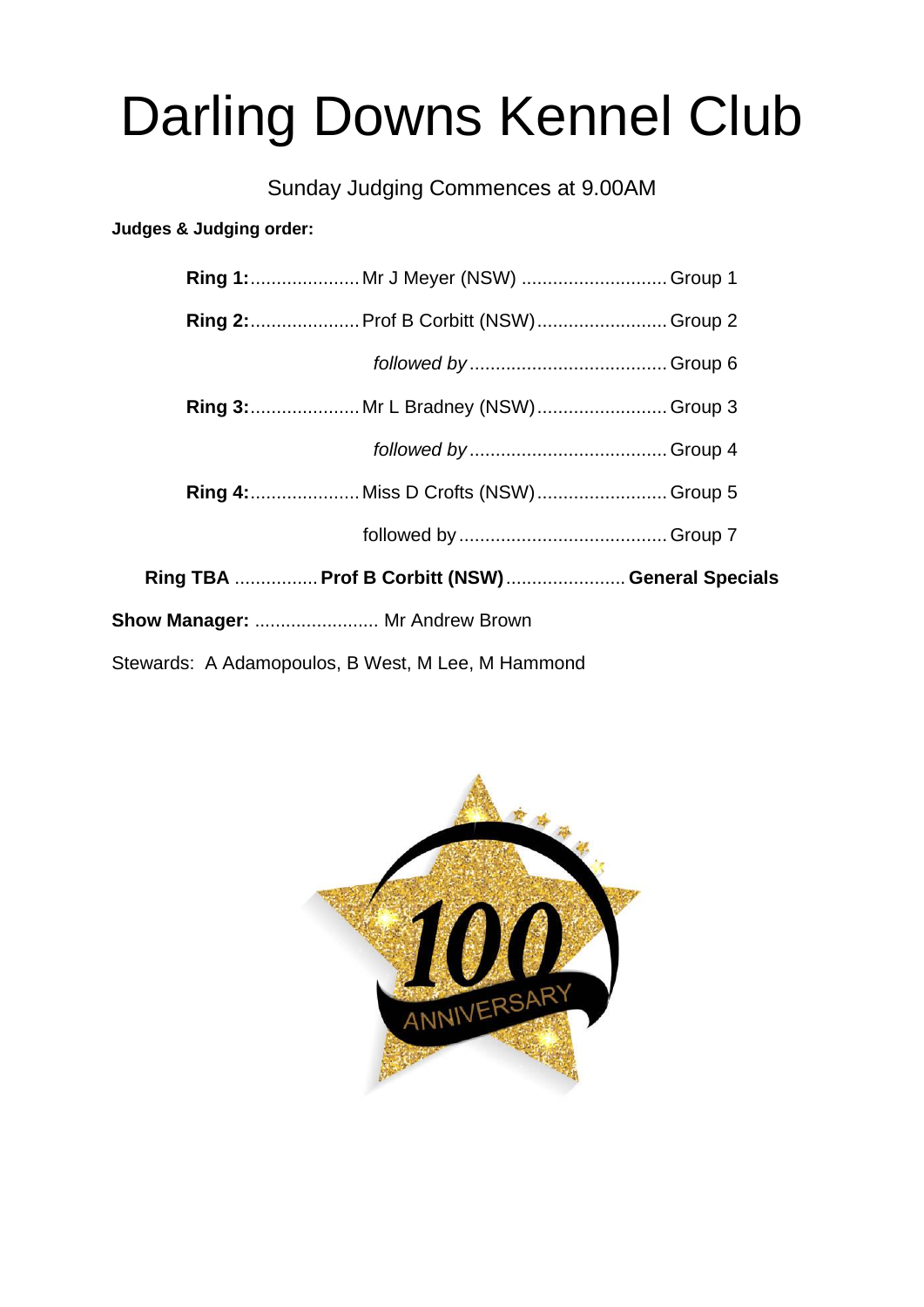| <b>Group 1 - Toy Group</b> |                                                                                                                                                                                                                                                                                                                                    |  |
|----------------------------|------------------------------------------------------------------------------------------------------------------------------------------------------------------------------------------------------------------------------------------------------------------------------------------------------------------------------------|--|
|                            | $\mathbf{A}$ $\mathbf{A}$ $\mathbf{A}$ $\mathbf{A}$ $\mathbf{A}$ $\mathbf{A}$ $\mathbf{A}$ $\mathbf{A}$ $\mathbf{A}$ $\mathbf{A}$ $\mathbf{A}$ $\mathbf{A}$ $\mathbf{A}$ $\mathbf{A}$ $\mathbf{A}$ $\mathbf{A}$ $\mathbf{A}$ $\mathbf{A}$ $\mathbf{A}$ $\mathbf{A}$ $\mathbf{A}$ $\mathbf{A}$ $\mathbf{A}$ $\mathbf{A}$ $\mathbf{$ |  |

Mr J Meyer (NSW) Start Time: Cavalier King Charles Spaniel **Class 1 - Baby Puppy Dog** 1 Robert Crapp: **KABOB JUSTIFY(AI)** 4100366875 19-12-2021: Absent Verheyen Dustin(Uk) Kabob At Last **Class 5 - Intermediate Dog** 2 Ms Donna Dickson: **CH SWINABIE WHEN RUMOURS RUN RIOT** 4100329507 01-11-2019: Ch Bowalier Got The Magic In Me - Ch Morganlea Violets In Spring **1st\* Class 11 - Open Dog** 3 G&J Wilshier, M Morse & W Henderson: **MATMOR POMP AND CEREMONY (AI)** 3100398482 29-08-2019: Am Ch Uk Ch Harana Errol Brown (Jw) (Imp Uk) - Sup Ch Matmor Secret Society **1st\*** Ch **3** Pts **7** Res **2 Class 1a - Baby Puppy Bitch** 4 Ms. Lyn Dunne: **ABERLOUR HOTLIPS HOULIHAN** 4100366067 04-01-2022: Blacktree The Gambler - Ch Aberlour Original Sin **1st\* Class 4a - Junior Bitch** 5 Ms. Lyn Dunne: **ABERLOUR PUTTIN ONTH RITZ** 4100353444 12-04-2021: Ch Kahleyvale Transcendence - Ch 2nd <sup>4100353444</sup> 12-04-2021; CITN 6 G & J Wilshier: **CAVLAMOUR POMP AND PIZAZZ** 4100353713 07-05-2021: Ch Matmor Pomp And Ceremony (Ai) - Ch Matmor Shes Got A Way **1st\* Class 5a - Intermediate Bitch** 7 M Morse and W Henderson: **MATMOR LAST NIGHT OF THE PROMS (AI)** 3100398480 29-08-2019: Uk Ch Harana Errol Brown(Jw) (Imp Uk) - Supreme Ch Matmor Secret Society **1st** 8 R.J Crapp: **KABOB RAINBOWS END(AI)** 4100340940 08-08- 2020: Verheyen Dustin(Uk) - Belenveldt End Of The Rainbow(Imp Uk) Absent **Class 10a - Australian Bred Bitch** 9 Ms Donna Dickson: **CH SWINABIE MAGIC IN SPRINGTIME** 4100329504 01-11-2019: Ch Bowalier Got The Magic In Me - Ch Morganlea Violets In Spring **1st\* Class 11a - Open Bitch** 10 Ms Donna Dickson: **ELFKING NAUGHTY BUT SWEET** 2100515888 22-02-2019: Coloora Ice Cold But Hot - Elfking **1st 1988 1988 1988 1988 1989 1989 1999 1999 1999 1999 1999 1999 1999 1999 1999 1999 1999 1999 1999 1999 1999 1999 1999 1999 1999 1999 1999 1999 1999 1999 1999** Ch **6** Pts **10** Res **9** BOB **6 Bitch** Pts **12** R/Up **9 Bitch Class 18 - Neuter Dog** 11 Kylie Marshall: **PABIANPARK ROCKETMAN** 2100546301 11- 08-2020: Ch Westbury Hes The One - Pabianpark Thyme **1st**\* U<sub>8</sub>-2020: Ch<br>After Thyme BNOB **11 Dog** Pts **6** R/Up-Res Chihuahua (Long Coat) **Class 5 - Intermediate Dog** 12 Mrs Melissa Sticklen: **MICROSCHIHUAS WIZARD OF OZ ( IMP SRB)** JR73063CH 29-09-2020: Bul.Ch. Hrv. Jnr Ch. Hrv Ch. Ru. Ch. Srb. Jnr Ch. Microschihuas Big Brother (Srb) - Srb Jnr Ch Microschihuas Minnie Mouse ( Srb) Absent

#### **Class 10 - Australian Bred Dog**

13 Mrs. Jennifer Watt: **SUPREME CHAMPION WACHOWA 00 SEVEN** 4100339802 27-07-2020: Dazzles Some Buddy Special ( Usa) - Gr Ch Wachowa Angelica Pickles **1st\***

| Ch                     | 13                                                                                                                                   | Pts                          |  | Res |                                                                                                            |  |  |  |  |  |
|------------------------|--------------------------------------------------------------------------------------------------------------------------------------|------------------------------|--|-----|------------------------------------------------------------------------------------------------------------|--|--|--|--|--|
|                        | Class 1a - Baby Puppy Bitch                                                                                                          |                              |  |     |                                                                                                            |  |  |  |  |  |
| 14<br>$1st*$           | Mrs Melissa Sticklen: CHEEKYCHI FASHION STATEMENT<br>2100579500 16-12-2021: Cheekychi A Star Is Born -<br>Cheekychi Dazzle By Design |                              |  |     |                                                                                                            |  |  |  |  |  |
|                        |                                                                                                                                      | Class 2a - Minor Puppy Bitch |  |     |                                                                                                            |  |  |  |  |  |
| 15<br>$1st*$           |                                                                                                                                      | Wachowa Gwen Stefani         |  |     | Mrs Jennifer Watt: WACHOWA HANNAH FINN 4100363430<br>23-11-2021: Dazzles Some Buddy Special (Imp Usa) - Ch |  |  |  |  |  |
| Class 3a - Puppy Bitch |                                                                                                                                      |                              |  |     |                                                                                                            |  |  |  |  |  |
| 16<br>$1$ ct*          |                                                                                                                                      |                              |  |     | Mrs Jennifer Watt: WACHOWA SORISSO PENNY LANE<br>4100356560 22-06-2021: A & Cib.Ee.Ch. Ee. Jr Ch. Fin. Ch. |  |  |  |  |  |

#### Ltu. Ch. Ltu Jr Ch. Lux . Jr Ch Lva. Ch. Lva. Jr Ch. Nor. Ch Triangel Joy Un Sorriso ( Imp Estonia) - Chintaro Regal Pursuit **1st\***

#### 17 Mrs Melissa Sticklen: **COUNTRYCHI HEARTS DESIRE**

4100357796 26-06-2021: Ch. Chaniekan My Hearts On Fire 2nd <sup>4100357796</sup><sub>20</sub>-06-2021:<br>Grandimage Such Is Life

### **Class 5a - Intermediate Bitch**

| 18<br>$1st*$ | Mrs. Jennifer Watt: CHAMPION WACHOWA EMILY JANE<br>4100339801 27-07-2020: Dazzles Some Buddy Special (<br>Usa) - Gr Ch Wachowa Angelica Pickles |            |    |      |          |  |  |
|--------------|-------------------------------------------------------------------------------------------------------------------------------------------------|------------|----|------|----------|--|--|
| Сh           | 18                                                                                                                                              | <b>Pts</b> | 9  | Res  | 16       |  |  |
| <b>BOB</b>   | 13 Dog                                                                                                                                          | Pts        | 10 | R/Up | 18 Bitch |  |  |

### Chihuahua (Smooth Coat)

| <b>Class 2 - Minor Puppy Dog</b> |                        |                                                    |   |                                      |                                                                  |                                                          |  |  |
|----------------------------------|------------------------|----------------------------------------------------|---|--------------------------------------|------------------------------------------------------------------|----------------------------------------------------------|--|--|
| 19                               |                        |                                                    |   |                                      | Cheryl Anderson: SUPAKADU MACHO MAN 4100364380                   |                                                          |  |  |
| Absent                           |                        | 22-11-2021: Supakadu Magic Marvin - Supakadu Cheza |   |                                      |                                                                  |                                                          |  |  |
|                                  | Ladv                   |                                                    |   |                                      |                                                                  |                                                          |  |  |
| Class 4 - Junior Dog             |                        |                                                    |   |                                      |                                                                  |                                                          |  |  |
| 20                               |                        |                                                    |   |                                      | Mrs Jennifer Watt: WACHOWA WORKN FOR THE MAN                     |                                                          |  |  |
| $1st*$                           |                        |                                                    |   | Class Man - Wachowa Vera Wang        | 4100352288 06-04-2021: Supreme Ch Wachowa Workn                  |                                                          |  |  |
| 21                               |                        |                                                    |   |                                      | Helen Bright: TOYOPET DREAMS OF CHOCOLATE                        |                                                          |  |  |
| 2nd                              |                        |                                                    |   |                                      | 4100353026 06-03-2021: Ch. Toyopet Kotaro Choco                  |                                                          |  |  |
|                                  |                        |                                                    |   | Bramvers - Toyopet Devil In Disguise |                                                                  |                                                          |  |  |
| Class 5 - Intermediate Dog       |                        |                                                    |   |                                      |                                                                  |                                                          |  |  |
| 22                               |                        |                                                    |   |                                      | Mrs Jennifer Watt: AUST CHAMPION WACHOWA TOM                     |                                                          |  |  |
| $1st*$                           |                        |                                                    |   |                                      | SAWYER 4100323463 20-06-2019: Supreme Ch Wachowa                 |                                                          |  |  |
|                                  |                        |                                                    |   |                                      | Workn Class Man - Ch Wachowa Gwen Stefani                        |                                                          |  |  |
| Сh                               | 20                     | Pts                                                | 8 | Res                                  | 22                                                               |                                                          |  |  |
| Class 2a - Minor Puppy Bitch     |                        |                                                    |   |                                      |                                                                  |                                                          |  |  |
| 23                               |                        |                                                    |   |                                      | Mrs Jennifer Watt: WACHOWA SORRISO CHARLENE                      |                                                          |  |  |
| $1st*$                           |                        |                                                    |   |                                      | 4100361258 17-09-2021: Aust. Cib. Ee. Ch. Ee. Jr Ch. Fin.        |                                                          |  |  |
|                                  |                        |                                                    |   |                                      | Ch. Ltu. Ch. Ltu Jr Ch. Lux . Jr Ch Lva. Ch. Lva. Jr Ch. Nor. Ch |                                                          |  |  |
|                                  | Woman                  |                                                    |   |                                      | Triangel Joy Un Sorriso (Imp Estonia) - Wachowa Wonder           |                                                          |  |  |
| 24                               |                        |                                                    |   |                                      | Cheryl Anderson: SUPAKADU SELINA GIRL 4100364379 22-             |                                                          |  |  |
| Absent                           |                        |                                                    |   |                                      | 11-2021: Supakadu Magic Marvin Supakadu Cheza Lady               |                                                          |  |  |
|                                  |                        |                                                    |   |                                      |                                                                  |                                                          |  |  |
| Class 5a - Intermediate Bitch    |                        |                                                    |   |                                      |                                                                  |                                                          |  |  |
| 25                               |                        |                                                    |   |                                      | Mrs Melissa Sticklen: CH. CHANIEKAN SOPHIE MY LOVE               |                                                          |  |  |
| 1st                              |                        |                                                    |   |                                      | 2100543510 11-05-2020: Am. Ch. Ch. Tegs After The Fire           |                                                          |  |  |
|                                  |                        |                                                    |   |                                      | (Imp Can) - Ch. Waikiki Girl Adorable Puppy (Imp Aut)            |                                                          |  |  |
|                                  | Class 11a - Open Bitch |                                                    |   |                                      |                                                                  |                                                          |  |  |
| 26                               |                        |                                                    |   |                                      | Cheryl Anderson: TARQUILA MIDNIGHT GIRL 4100303896               |                                                          |  |  |
| Absent                           |                        |                                                    |   |                                      | 24-02-2018: Espero Hit Man - Ch Salinacruz Tayler Made           |                                                          |  |  |
|                                  | $(Hmp$ NzI $)$         |                                                    |   |                                      |                                                                  |                                                          |  |  |
| 27                               |                        |                                                    |   |                                      | Mrs Jennifer Watt: CH WACHOWA JOSIE BROWN                        |                                                          |  |  |
| $1st*$                           |                        |                                                    |   |                                      |                                                                  | 4100314199 22-11-2018: Ch Peregrine Jp Stand (Imp Japan) |  |  |
|                                  |                        | - Wachowa Wonder Woman                             |   |                                      |                                                                  |                                                          |  |  |
| Сh                               | 27                     | Pts                                                | 8 | Res                                  | 25                                                               |                                                          |  |  |

BOB **20 Dog** Pts **11** R/Up **27 Bitch**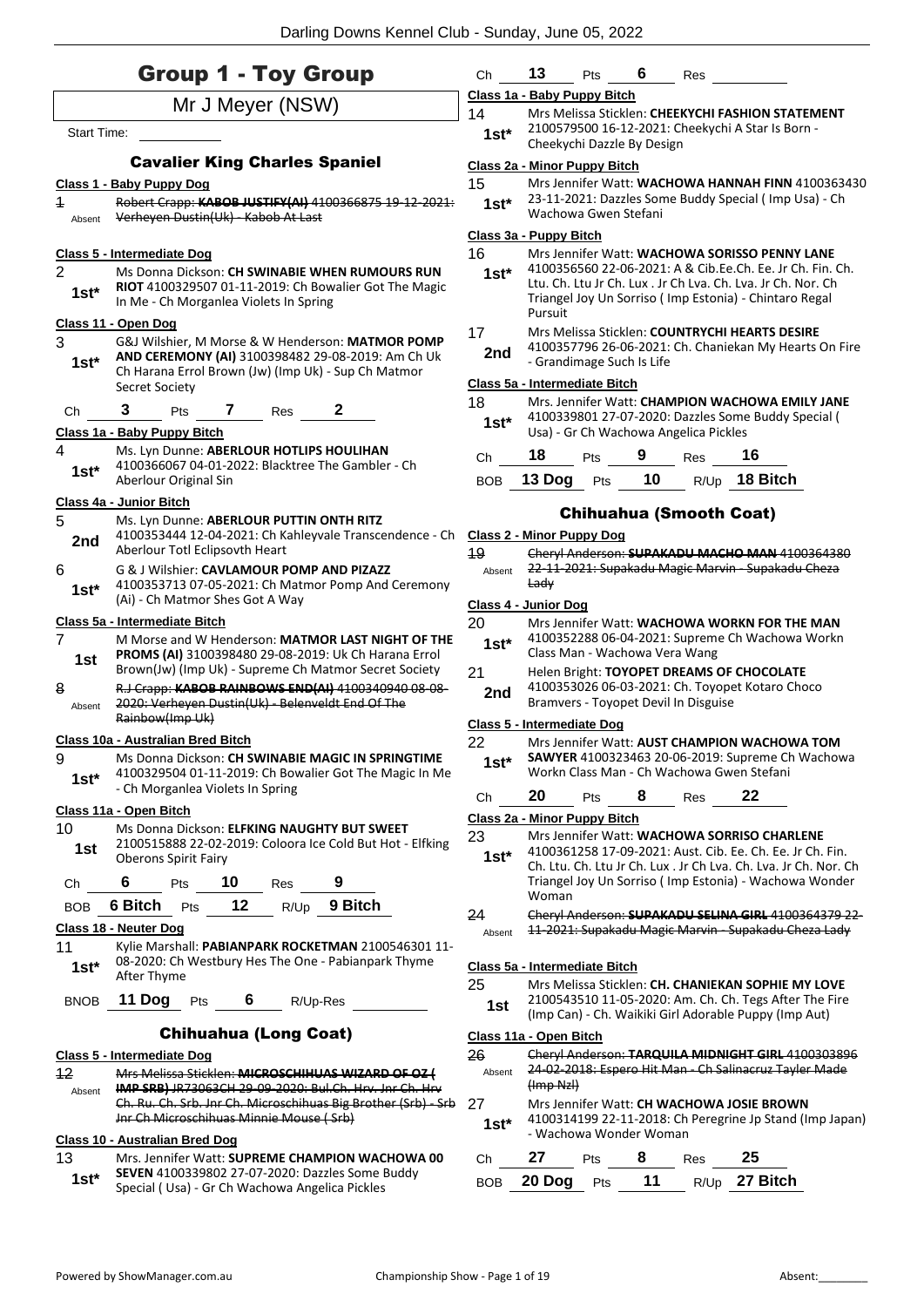| 28                        | Cheryl Anderson: SUPAKADU LOCHIE 4100327000 05 09-                                                                                               |  |  |  |  |
|---------------------------|--------------------------------------------------------------------------------------------------------------------------------------------------|--|--|--|--|
| Absent                    | 2019: Salinacruz Latvian Lover - Ch Supakadu Lulu Chic                                                                                           |  |  |  |  |
| <b>BNOB</b>               | R/Up-Res<br>Pts                                                                                                                                  |  |  |  |  |
|                           | <b>Griffon Bruxellois</b>                                                                                                                        |  |  |  |  |
|                           | Class 1 - Baby Puppy Dog                                                                                                                         |  |  |  |  |
| 29<br>$1st^*$             | D Norman & M Huisman: ALYNGA ICHABOD MUDD<br>6100134927 13-02-2022: Ch Donzeata Royal Star (Imp Uk) -<br>Alynga Ivy                              |  |  |  |  |
|                           | Class 4a - Junior Bitch                                                                                                                          |  |  |  |  |
| 30<br>$1st^*$             | Shane Thomas: RAWEKE BUTTERCUP 4100357195 19-04-<br>2021: Ch Raweke Bart - Raweke Posie Parker                                                   |  |  |  |  |
|                           | Class 5a - Intermediate Bitch                                                                                                                    |  |  |  |  |
| 31<br>$1st^*$             | D Norman & M Huisman: CH ALYNGA KNITTING NANCY<br>6100124335 26-06-2020: Ch Donzeata Royal Star (Imp Uk) -<br>Alynga Ivy                         |  |  |  |  |
|                           | BOB-Ch 31 Bitch Pts 7 R/Up-Res 30 Bitch                                                                                                          |  |  |  |  |
|                           | <b>Havanese</b>                                                                                                                                  |  |  |  |  |
|                           | Class 1a - Baby Puppy Bitch                                                                                                                      |  |  |  |  |
| 32<br>$1st^*$             | Mrs J Phillips: CLOCKWORK JUANITA 2100580964 03-03-<br>2022: Karyme Take A Chance - Clockwork Reina De Cielo                                     |  |  |  |  |
|                           | <b>Italian Greyhound</b>                                                                                                                         |  |  |  |  |
|                           | Class 5 - Intermediate Dog                                                                                                                       |  |  |  |  |
| 33 <sub>3</sub><br>Absent | Ms B McAlpine: CH KOATIPONI DUST N BONES<br>2100550624 07-10-2020: Am.Ch Maplewood'S Ya Wanna<br>Make A Bet (Imp Usa) Ch Koatiponi Bonita Catari |  |  |  |  |
| Сh                        | Pts                                                                                                                                              |  |  |  |  |
|                           | Class 4a - Junior Bitch                                                                                                                          |  |  |  |  |
| 34<br>Absent              | Ms B McAlpine: KOATIPONI WITCHCRAFT 2100565486 15-<br>05-2021: Am Ch Maplewood's Ya Wanna Make A Bet (Imp<br>Usa) - Ch Koatiponi Bonita Catari   |  |  |  |  |
| Сh                        | Pts                                                                                                                                              |  |  |  |  |
| BOB                       | Pts<br>R/Up                                                                                                                                      |  |  |  |  |
| Lowchen                   |                                                                                                                                                  |  |  |  |  |
|                           | Class 1 - Baby Puppy Dog                                                                                                                         |  |  |  |  |
| 35<br>$1st*$              | Ms FEL Darling: PACEAWAY DANCE MONKEY 4100366436<br>27-12-2021: Paceaway Riverfance - Triscadec Angel In The<br>Roar                             |  |  |  |  |
|                           | Class 3 - Puppy Dog                                                                                                                              |  |  |  |  |
| 36<br>1st*                | Ms FEL Darling: AUST CH PACEAWAY KEEP ROARIN<br>4100357747 12-06-2021: Paceaway Keep Your Sox On -<br>Triscadec Angel In The Roar                |  |  |  |  |
| Сh                        | 36<br>Pts $\overline{6}$                                                                                                                         |  |  |  |  |
|                           | Class 3a - Puppy Bitch                                                                                                                           |  |  |  |  |
| 37<br>Absent              | Ms FEL Darling: AUST CH PACEAWAY DESTINYS CHILD<br>4100357751 18-06-2021: Paceaway Keep Your Sox On - Ch<br><b>Paceaway Dance With Destiny</b>   |  |  |  |  |
|                           | Class 11a - Open Bitch                                                                                                                           |  |  |  |  |
| 38<br>1st*                | L & C Horne: CH LOWENHART RUNS RINGSROUND<br>4100254776 18-02-2015: Ch Wyntervale Hiphopopotamus -<br>Sup Ch Neu Gr Ch Lowenhart Kickup Theheini |  |  |  |  |
| Сh                        | 38<br>Pts $\begin{array}{cc} 6 & \text{Res} \end{array}$                                                                                         |  |  |  |  |
|                           | BOB 38 Bitch Pts 7 R/Up 36 Dog                                                                                                                   |  |  |  |  |
|                           | <b>Miniature Pinscher</b>                                                                                                                        |  |  |  |  |
|                           |                                                                                                                                                  |  |  |  |  |

### **Class 4 - Junior Dog**

39 A Anson: **CH. SILVERINO POETIC JUSTICE** 2100562079 02- 02-2021: Yaramanlodge Show No Mercy (Ai) - Silverino 1st\* U<sup>2-2021: Yarama<br>Warrior Princess</sup>

|                           | nnel Club - Sunday, June 05, 2022 |                                                               |                                                                                                                                              |                   |     |          |                                                          |
|---------------------------|-----------------------------------|---------------------------------------------------------------|----------------------------------------------------------------------------------------------------------------------------------------------|-------------------|-----|----------|----------------------------------------------------------|
|                           | Сh                                | 39                                                            | Pts                                                                                                                                          | 6                 |     |          |                                                          |
| <del>05-09-</del><br>:hic |                                   | Class 2a - Minor Puppy Bitch                                  |                                                                                                                                              |                   |     |          |                                                          |
|                           | 40<br>1st $^{\star}$              |                                                               | 2021: Silverino Invincible - Ch. Desugar Miss Violet Deville                                                                                 |                   |     |          | A Anson: LAPINSCHA DARE TO DAZZLE 4100361599 05-10-      |
|                           | Ch                                | 40                                                            | <b>Pts</b>                                                                                                                                   | 6                 |     |          |                                                          |
|                           |                                   | BOB 39 Dog Pts 7 R/Up 40 Bitch                                |                                                                                                                                              |                   |     |          |                                                          |
| mp Uk) -                  |                                   |                                                               |                                                                                                                                              | <b>Papillon</b>   |     |          |                                                          |
|                           |                                   | Class 4 - Junior Dog                                          |                                                                                                                                              |                   |     |          |                                                          |
| 19-04-                    | 41<br>$1st^*$                     | Alicia Keast: MERIKAEZ I THINK THEREFOR I AM<br>Angel's Wings |                                                                                                                                              |                   |     |          | 4100352168 11-02-2021: Merikaez Beary Bored - Merikaez   |
|                           |                                   | Class 11 - Open Dog                                           |                                                                                                                                              |                   |     |          |                                                          |
| <b>ANCY</b><br>mp Uk) -   | 42<br>Absent                      |                                                               | Mr I Rasmussen: SUP CH BIRIKINO VICTORY DANCE<br>4100319459 24 01 2019: Sup Ch Sivermorning's Ultimate<br>Victory (Usa) Ch Birikino Ice Diva |                   |     |          |                                                          |
|                           | BOB-Ch                            |                                                               | 41 Dog Pts 6 R/Up-Res                                                                                                                        |                   |     |          |                                                          |
| itch                      |                                   |                                                               |                                                                                                                                              |                   |     |          |                                                          |
|                           |                                   |                                                               |                                                                                                                                              | <b>Pekingese</b>  |     |          |                                                          |
| 03-03-                    | 43<br>Absent                      | <u> Class 3 - Puppy Dog</u>                                   | Mr N & Mrs D. King: AUST CH ATHALOW AINT NO CHOIR                                                                                            |                   |     |          | BOY 2100566647 07-06-2021: Hushan Midnight Raven - Ch    |
| Cielo                     |                                   |                                                               | Athalow Queens R Beta To Open                                                                                                                |                   |     |          |                                                          |
|                           | 44<br>Absent                      | Class 5 - Intermediate Dog<br><del>Viola Anna Sui.</del>      | Mr N & Mrs D King: AUST CH CHINDARA WOTS NOT TO                                                                                              |                   |     |          | LUV 4100349459 16-11-2020: Sup Ch Winwei Imagination-    |
| Nanna                     | BOB-Ch                            |                                                               | <b>Pts</b>                                                                                                                                   |                   |     | R/Up-Res |                                                          |
|                           |                                   |                                                               |                                                                                                                                              | <b>Pomeranian</b> |     |          |                                                          |
|                           |                                   | <u> Class 3 - Puppy Dog</u>                                   |                                                                                                                                              |                   |     |          |                                                          |
| e <del>t (Imp</del>       | 45<br>$1st^*$                     |                                                               | KIM HADDON: ZEIGEN SECRET AGENT TATTOO<br>4100360778 21-08-2021: Aust Ch Zeigen From Russia With<br>Love - Ch Zeigen Queen Of Dreams         |                   |     |          |                                                          |
|                           |                                   | Class 10 - Australian Bred Dog                                |                                                                                                                                              |                   |     |          |                                                          |
|                           | 46<br>1st                         | Of Dreams                                                     | 05-03-2021: Ch Zeigen Mark My Words - Ch Zeigen Queen                                                                                        |                   |     |          | KIM HADDON: ZEIGEN PHANTOM OF DREAMS 4100351799          |
|                           | Ch                                | 46                                                            | Pts                                                                                                                                          | $\mathbf{7}$      | Res | 45       |                                                          |
|                           |                                   | Class 2a - Minor Puppy Bitch                                  |                                                                                                                                              |                   |     |          |                                                          |
| 366436<br>l In The        | 47<br>$1st^*$                     |                                                               | Kim Haddon: ZEIGEN THE EYE OF THE TIGER 4100364272<br>18-11-2021: Aust Ch Zeigen From Russia With Love - Aust<br>Ch Zeigen Zetajones         |                   |     |          |                                                          |
|                           |                                   | Class 4a - Junior Bitch                                       |                                                                                                                                              |                   |     |          |                                                          |
| J<br>On -                 | 48<br>1st*                        |                                                               | KIM HADDON: ZEIGEN QUIET IM SPEAKING 4100357671<br>- Zeigen Mesmerize Your Senses                                                            |                   |     |          | 27-05-2021: Am Gr Ch/Aust Sup Ch Zeigen Aurora Australis |
|                           |                                   | Class 10a - Australian Bred Bitch                             |                                                                                                                                              |                   |     |          |                                                          |
| ЩĐ                        | 49<br>$1st*$                      |                                                               | Bianca Hickey: CH. POMQUEST PRECIOUS 4100314955 19-<br>12-2018: Sup.Ch. Pomquest Fame N Fortune - Ch.<br>Pomquest Magical Story              |                   |     |          |                                                          |
| On - Ch                   |                                   |                                                               |                                                                                                                                              |                   |     |          |                                                          |

Ch **49** Pts **8** Res **48** BOB **49 Bitch** Pts **10** R/Up **48 Bitch**

### Pug

### **Class 4 - Junior Dog**

50 MRS BILLIE SORENSEN: **CH PICKAPUG YOU GUESSED IT**

4100352219 17-02-2021: Sup Ch Sweetess Guess I Still Love **1st**\*  $4100352219$  17-02-2021: Sup Ch Swe<br>U - Ch Pickapug One Way Or Another

### **Class 5 - Intermediate Dog**

51 Ms. Vicki Owen: **KANGALA VIRTUAL REALITY** 2100545763 19-08-2020: Ch Kangala Timberlake (Ai) - Ch Kangala Kerfoops Absent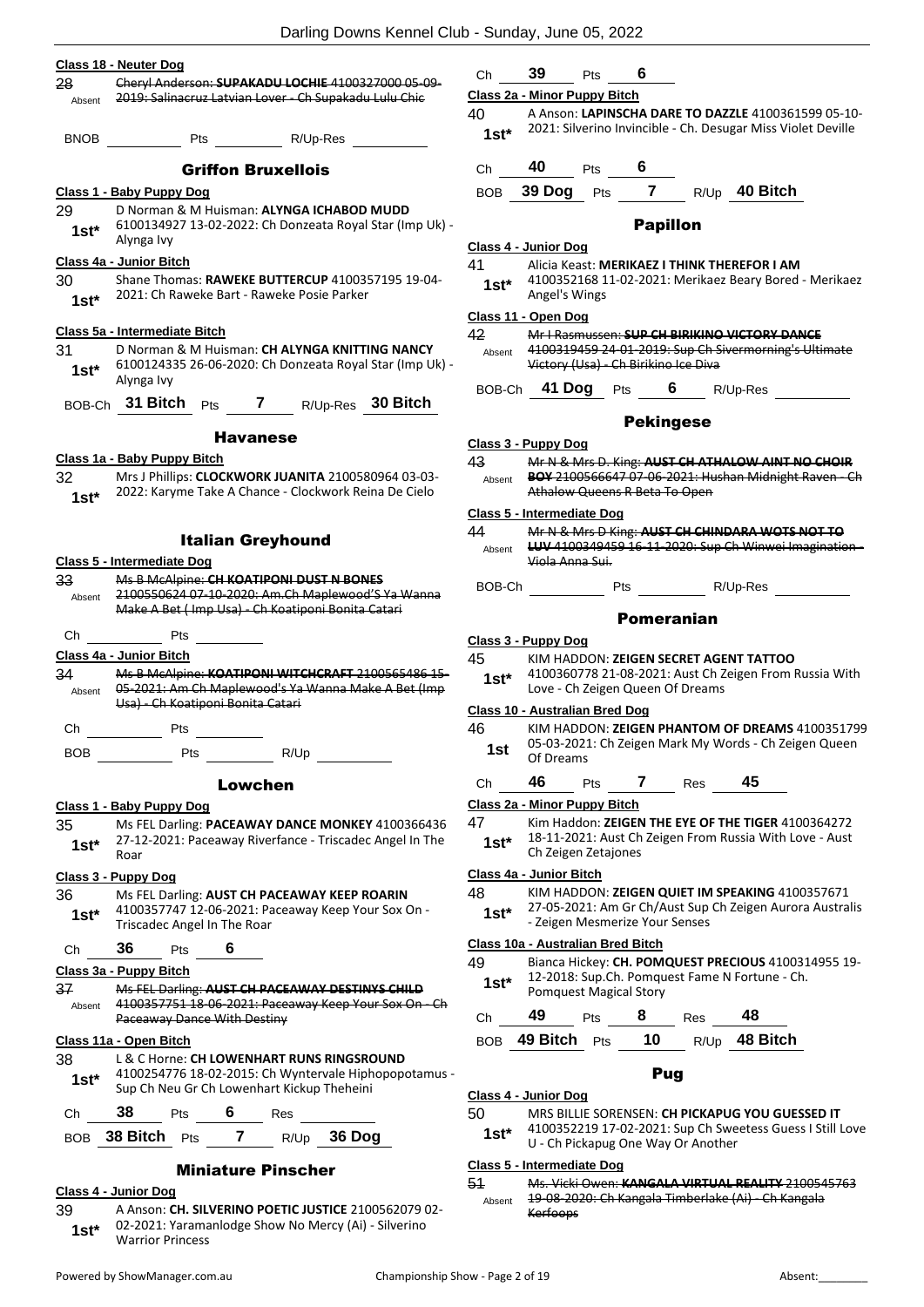| 52<br>$1st^*$ | Class 10 - Australian Bred Dog        |                 |                                                          | MS A KEAST & MRS BILLIE SORENSEN: CH PICKAPUG                                                             | AIMEES LEGACY 4100318038 19-01-2019: Sup Ch Pickapug                                                             |                         |                 | <b>Group 1</b>                                  |
|---------------|---------------------------------------|-----------------|----------------------------------------------------------|-----------------------------------------------------------------------------------------------------------|------------------------------------------------------------------------------------------------------------------|-------------------------|-----------------|-------------------------------------------------|
| Ch            | 50                                    |                 | Dark Warrior - Ch Pickapug Ticket To Rio<br>Pts 7 Res 52 |                                                                                                           |                                                                                                                  | <b>Best</b><br>Pts: 25  | 54<br>WATCH(IA) | Pug<br><b>MRS BILLIE SOREN</b>                  |
| 53<br>$1st^*$ | Class 2a - Minor Puppy Bitch          | Pickapug Mayhem |                                                          | Mrs. Billie Sorensen: PICKAPUG RAISING THE STAKES<br>4100366717 25-10-2021: Sup Ch Pickpug Dark Warrior - |                                                                                                                  | R/Up<br>Pts: 15         | 49              | Pomer<br>Bianca Hickey: CH.                     |
| 54            | Class 5a - Intermediate Bitch         |                 |                                                          | MRS BILLIE SORENSEN: CH PICKAPUG THE ONE TO                                                               |                                                                                                                  | <b>Baby</b>             | 35              | Lowch<br>Ms FEL Darling: Pa                     |
| 1st*          |                                       |                 | WATCH(IA) 4100338368 24-06-2020: Rose's                  | Watchutalkinboutwillis - Pickapug Dark Ditto                                                              |                                                                                                                  | Minor                   | 53              | Pug<br>Mrs. Billie Sorense                      |
| $Ch$ and $C$  |                                       |                 | 54 Pts 7 Res 53                                          | BOB 54 Bitch Pts 9 R/Up 50 Dog                                                                            |                                                                                                                  | <b>Puppy</b>            | 36              | Lowch<br>Ms FEL Darling: Au                     |
|               |                                       |                 | <b>Tibetan Spaniel</b>                                   |                                                                                                           |                                                                                                                  | Junior                  | 50              | <b>Pug</b><br><b>MRS BILLIE SOREN</b>           |
| 55<br>$1st^*$ | Class 2a - Minor Puppy Bitch<br>Pants |                 |                                                          |                                                                                                           | Miss T Olive: DANCOURT DONNA BELLA 2100573331 14-<br>09-2021: Sup. Ch. Atalair Don Quixote - Barrajy Miss Prissy | <b>Inter</b>            | 54<br>WATCH(IA) | Pug<br><b>MRS BILLIE SOREN</b>                  |
| 56            | Class 5a - Intermediate Bitch         |                 |                                                          |                                                                                                           | Kylie Marshall: STYLYN MISTY SANDS 4100336840 30-03-                                                             | Aus Br                  | 49              | Pomer<br>Bianca Hickey: CH.                     |
| Absent        |                                       |                 |                                                          | 2020: Ch Tyju Gypsy Rover - Ch Tamard Gift Of Lov<br>BOB-Ch 55 Bitch Pts 6 R/Up-Res                       |                                                                                                                  | Open                    | 3               | Cavali<br>G&J Wilshier, M M<br>and Ceremony (AI |
|               |                                       |                 |                                                          |                                                                                                           |                                                                                                                  |                         |                 | N                                               |
|               |                                       |                 |                                                          |                                                                                                           |                                                                                                                  | <b>Best</b><br>Pts: $6$ | 11              | Cavali<br>Kylie Marshall: Pal                   |

### - Specials

| Best        | Pug<br>54.                                        |  |  |  |  |  |  |
|-------------|---------------------------------------------------|--|--|--|--|--|--|
| Pts: 25     | MRS BILLIE SORENSEN: CH PICKAPUG THE ONE TO       |  |  |  |  |  |  |
|             | WATCH(IA)                                         |  |  |  |  |  |  |
|             | Pomeranian<br>49                                  |  |  |  |  |  |  |
| R/Up        |                                                   |  |  |  |  |  |  |
| Pts: 15     | Bianca Hickey: CH. POMQUEST PRECIOUS              |  |  |  |  |  |  |
| Baby        | Lowchen<br>35                                     |  |  |  |  |  |  |
|             | Ms FEL Darling: Paceaway Dance Monkey             |  |  |  |  |  |  |
|             |                                                   |  |  |  |  |  |  |
| Minor       | 53<br>Puq                                         |  |  |  |  |  |  |
|             | Mrs. Billie Sorensen: PICKAPUG RAISING THE STAKES |  |  |  |  |  |  |
| Puppy       | 36<br>Lowchen                                     |  |  |  |  |  |  |
|             | Ms FEL Darling: Aust Ch Paceaway Keep Roarin      |  |  |  |  |  |  |
| Junior      | 50<br>Pug                                         |  |  |  |  |  |  |
|             | MRS BILLIE SORENSEN: CH PICKAPUG YOU GUESSED IT   |  |  |  |  |  |  |
|             |                                                   |  |  |  |  |  |  |
| Inter       | Pug<br>54                                         |  |  |  |  |  |  |
|             | MRS BILLIE SORENSEN: CH PICKAPUG THE ONE TO       |  |  |  |  |  |  |
|             | WATCH(IA)                                         |  |  |  |  |  |  |
| Aus Br      | 49<br>Pomeranian                                  |  |  |  |  |  |  |
|             | Bianca Hickey: CH. POMQUEST PRECIOUS              |  |  |  |  |  |  |
| Open        | <b>Cavalier King Charles Spaniel</b><br>3         |  |  |  |  |  |  |
|             | G&J Wilshier, M Morse & W Henderson: Matmor Pomp  |  |  |  |  |  |  |
|             | and Ceremony (AI)                                 |  |  |  |  |  |  |
|             |                                                   |  |  |  |  |  |  |
|             |                                                   |  |  |  |  |  |  |
|             | <b>Neuter</b>                                     |  |  |  |  |  |  |
| Best        | <b>Cavalier King Charles Spaniel</b><br>11        |  |  |  |  |  |  |
| Pts: 6      | Kylie Marshall: Pabianpark Rocketman              |  |  |  |  |  |  |
|             |                                                   |  |  |  |  |  |  |
| <b>R/Up</b> |                                                   |  |  |  |  |  |  |
|             |                                                   |  |  |  |  |  |  |
|             |                                                   |  |  |  |  |  |  |
|             |                                                   |  |  |  |  |  |  |

Finish Absent **15**

# Group 2 - Terrier Group

|              | Prof B Corbitt (Vic)                                                                                                                |  |
|--------------|-------------------------------------------------------------------------------------------------------------------------------------|--|
| Start Time:  |                                                                                                                                     |  |
|              | <b>Australian Terrier</b>                                                                                                           |  |
|              | Class 5 - Intermediate Dog                                                                                                          |  |
| 57<br>Absent | L & A Lobegeiger: KYLOTT THE MAIN MAN 3100414615 28<br>06-2020: Nz Ch Tasdale Fresh Start (Imp NzI) - Ch Kylott<br><b>Jitterbug</b> |  |
| Ch           | <b>Pts</b>                                                                                                                          |  |
|              | Class 3a - Puppy Bitch                                                                                                              |  |
| 58           | L & A Lobegeiger: ARONAW APPLE OF YOUR EYE                                                                                          |  |
| $1st^*$      | 4100364153 30-10-2021: Aronaw Forget Me Knot - Ch.<br>Aronaw Forbidden Fruit                                                        |  |
| Ch           | 58<br>6<br><b>Pts</b>                                                                                                               |  |
|              | BOB 58 Bitch<br>6.<br>Pts<br>R/Up                                                                                                   |  |
|              | <b>Bedlington Terrier</b>                                                                                                           |  |
|              | Class 4a - Junior Bitch                                                                                                             |  |
| 59<br>1st*   | Jacinta van Beek: CHISMENE DOUBLE RAINBOW<br>4100354063 16-12-2020: Ch Chismene Dance Inya Pants -<br>Ch Chismene Not Blu For U     |  |
|              | BOB-Ch 59 Bitch Pts<br>6                                                                                                            |  |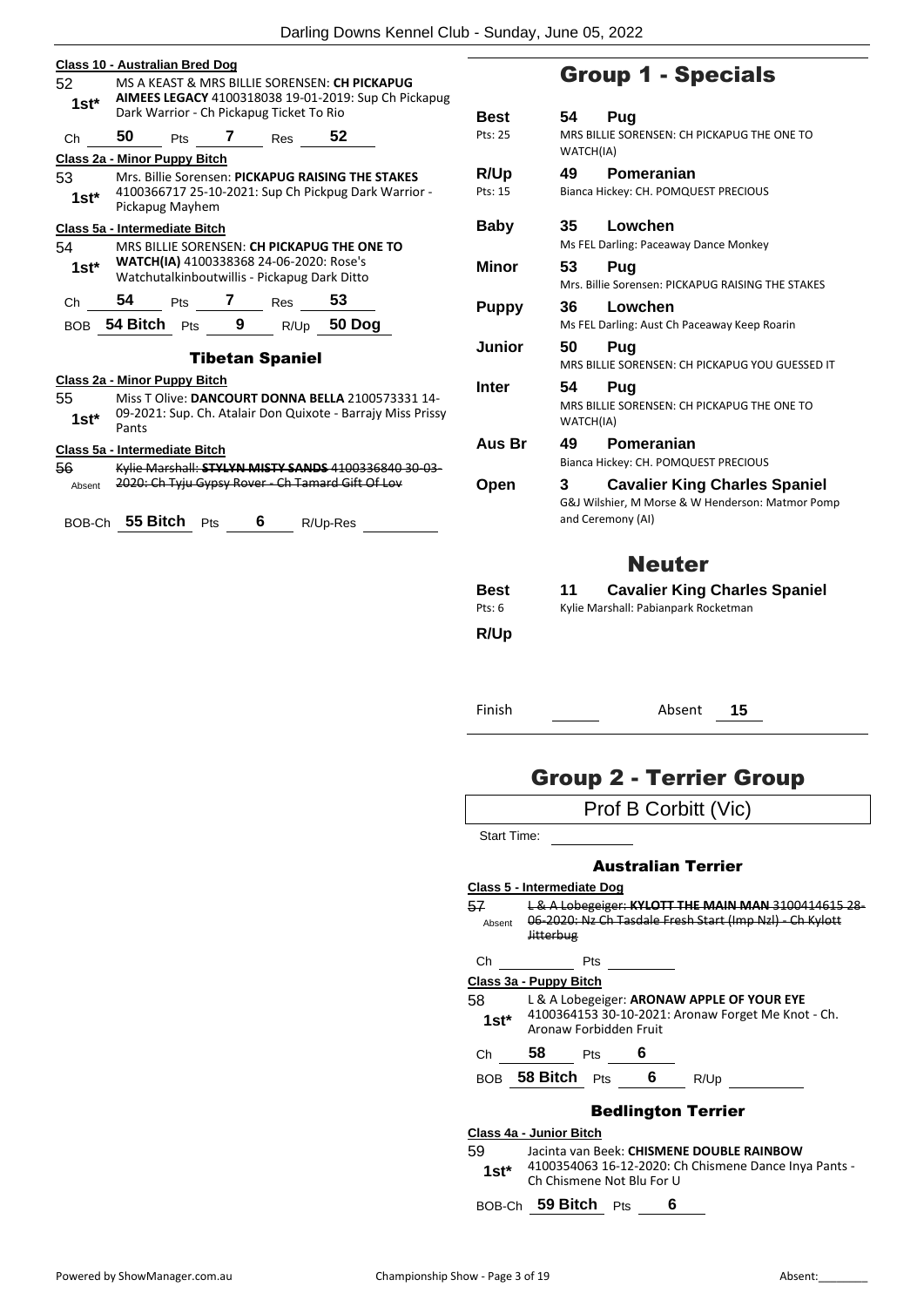|         | <b>Border Terrier</b>                                                                             |
|---------|---------------------------------------------------------------------------------------------------|
|         | Class 10 - Australian Bred Dog                                                                    |
| 60      | Ms. Sandra Smid & Mr Stephen Hughes: AUST CH                                                      |
| Absent  | BLACKSHOT A BIT OF RECKON 4100321204 05-05-2019:                                                  |
|         | Aust Ch Bohunt Oh My Dog - Aust Ch Bohunt Broom For<br>Another                                    |
|         |                                                                                                   |
| BOB-Ch  | Pts                                                                                               |
|         | <b>Bull Terrier (Miniature)</b>                                                                   |
|         | <u> Class 2a - Minor Puppy Bitch</u>                                                              |
| 61      | Cheree Clifton: ARKSPIRIT ENCHANTED MS APPLE                                                      |
|         | Absent 4100363112 12 10 2021: Arkspirit Enchanted Mr Wizard-<br><b>Arkspirit Enchanted Raisin</b> |
| BOB-Ch  | Pts                                                                                               |
|         | <b>Cairn Terrier</b>                                                                              |
|         | <b>Class 2 - Minor Puppy Dog</b>                                                                  |
| 62      | Ms. M. F. Lee: BARRAGAN KINGMAKER 2100575379 20-10-                                               |
| $1st^*$ | 2021: Ch Koterana Toa - Ch Barragan Do You Want To<br>Dance                                       |
| Сh      | 62<br>6 <sup>1</sup><br>Pts                                                                       |
|         | Class 1a - Baby Puppy Bitch                                                                       |
| 63      | Ms. M. F. Lee: YARRINARRA MCTASSLE 4100367477 21-01-                                              |
| 1st*    | 2022: Ch Kiatasee Time Zone - Kiatasee Disco Dancer                                               |
|         | Class 4a - Junior Bitch                                                                           |
| 64      | Ms. M. F. Lee: YARRINARRA SAGE 4100351448 25-02-2021:                                             |
| $1st^*$ | Ch Kiatasee Time Zone - Ch Yarrinarra Shazam                                                      |
|         | Ch <b>64</b> Pts<br>6                                                                             |
|         | BOB 64 Bitch Pts 7 R/Up 62 Dog                                                                    |
|         | <b>Fox Terrier (Smooth)</b>                                                                       |
|         | <u> Class 11 - Open Dog</u>                                                                       |
| 65      | B J Duncan: SUP CH FIREZAN SNOW N STEEL 2100405925                                                |
| 1st*    | 04-04-2014: Sup Ch Wyninebah Checkmate - Ch Wyninebah<br>Out Foxed                                |
| Сh      | 65<br>6<br>Pts                                                                                    |
|         | Class 5a - Intermediate Bitch                                                                     |
| 66      | Mr I Hinde & Ms B Duncan: AUS CH FIREZAN MESSAGE IN                                               |
| $1st*$  | A BOTTLE 2100538263 01-04-2020: Sup Ch Wyninebah<br>Checkmate - Firezan Bobby Sox                 |
| Ch      | -66<br>6<br>Pts                                                                                   |
|         | BOB 65 Dog Pts 7 R/Up 66 Bitch                                                                    |
|         |                                                                                                   |
|         | <b>Jack Russell Terrier</b>                                                                       |
|         | Class 10 - Australian Bred Dog                                                                    |
| 67      | S & K Whyatt: AUST SUP CH BELLJACKS PRIME TIME                                                    |
| $1st^*$ | 4100338231 14-06-2020: Am Ch Dbf For Old Time Sake<br>(Imp Usa) - Ch Belljacks Believe In Magic   |
|         | Class 11 - Open Dog                                                                               |
| 68      | Mr Garry Butler: CH.WHATAJACK FIRE STORM 2100521041                                               |
| $1st*$  | 16-04-2019: Sup.Ch. Whatajack Fire Fly - Ch. Whatajack<br><b>Whispering Magic</b>                 |
| Ch      | 68<br>67<br>$\overline{7}$<br><b>Pts</b><br>Res                                                   |
|         | Class 3a - Puppy Bitch                                                                            |
| 69      | S & K Whyatt: CH BELLJACKS I HEARD A RUMOUR                                                       |
| $1st*$  | 4100358889 28-07-2021: Ch Belljacks Prime Time - Ch<br>Belljacks Dare To Be Different             |
|         | Class 4a - Junior Bitch                                                                           |
| 70      | Mrs D & Miss L Horne: CHASWYCK A PROMISE OF FAITH                                                 |

4100347046 14-12-2020: Jackandfish And Gek Raz (Imp Ita) **1st**\* 4100347046 14-12-2020: Jackandfis<br>Ch. Chaswyck Dare To Dream (Iid)

| Ch. | 69               | <b>Pts</b> |    | <b>Res</b> |             |
|-----|------------------|------------|----|------------|-------------|
|     | BOB 69 Bitch Pts |            | -9 |            | R/Up 67 Dog |

### Manchester Terrier

| Class 5 - Intermediate Dog        |        |     |                                            |                  |                                                      |
|-----------------------------------|--------|-----|--------------------------------------------|------------------|------------------------------------------------------|
| 71                                |        |     |                                            |                  | G Lofting: CH CATHASAIGH PHANTOM IN THE PARK AI      |
| $1st*$                            |        |     | Windypark Annies Wild Ride                 |                  | 3100418916 31-10-2020: Dogct Green Garnet - Ch       |
| Сh                                | 71     | Pts | 6                                          |                  |                                                      |
| Class 10a - Australian Bred Bitch |        |     |                                            |                  |                                                      |
| 72                                |        |     |                                            |                  | LI Saxton: AUST CH. CATHASAIGH CAUSE AND EFFECT      |
| $1st^*$                           |        |     | (Imp Uk) - Aust Ch Dixiedaly Sweet Charity |                  | 3100371467 17-02-2018: Aust Ch Mimbre Gold Medallist |
| Сh                                | 72     | Pts |                                            |                  |                                                      |
| BOB                               | 71 Doa | Pts |                                            | R/U <sub>p</sub> | 72 Bitch                                             |
|                                   |        |     |                                            |                  |                                                      |

### Scottish Terrier

|  | Class 11 - Open Dog |  |  |  |
|--|---------------------|--|--|--|
|--|---------------------|--|--|--|

73 Miss S Kellie & MR L Wright: **CH UPYRKILT WHERE THERE IS A WILL** 4100316795 09-12-2018: Arg.Ch Arg Grand Ch Chill

Ch Sup Ch Mariss Monarh ( Imp Rus ) - Ch Upyrkilt Its Just Money Honey **1st\***

BOB-Ch **73 Dog** Pts **6**

### Staffordshire Bull Terrier

|                                                                                                                                                                        |                                                                                                                                                                                                 |            |           | Stanorusnire Bull Terrier |                                                                                                                                                                         |  |
|------------------------------------------------------------------------------------------------------------------------------------------------------------------------|-------------------------------------------------------------------------------------------------------------------------------------------------------------------------------------------------|------------|-----------|---------------------------|-------------------------------------------------------------------------------------------------------------------------------------------------------------------------|--|
| Class 4 - Junior Dog                                                                                                                                                   |                                                                                                                                                                                                 |            |           |                           |                                                                                                                                                                         |  |
| 74<br>2nd                                                                                                                                                              |                                                                                                                                                                                                 |            |           |                           | F. McBride / L. & C. Doorackers: BROHEZ FORGE OF<br><b>EMPIRES (AI)</b> 3100427054 18-02-2021: Uk. Ch. Kyraloebis<br>Italian Gigalo (Jw) (Schm) (Uk) - Brohez Flashback |  |
| 75<br>$1st*$                                                                                                                                                           | Ms. Sandra Smid & Mr Stephen Hughes: AUST CH<br><b>BLACKSHOT EZ ON THE EYE 4100348484 09-01-2021: Aust</b><br>Ch Wooloostaff The Devils Envy - Aust Ch Blackshot Shes A<br><b>Bitofallwhite</b> |            |           |                           |                                                                                                                                                                         |  |
| Ch                                                                                                                                                                     | 75                                                                                                                                                                                              |            | Pts 7 Res |                           | - 74                                                                                                                                                                    |  |
| Class 3a - Puppy Bitch                                                                                                                                                 |                                                                                                                                                                                                 |            |           |                           |                                                                                                                                                                         |  |
| 76<br>2nd                                                                                                                                                              | Mrs T Conelius: ROSTAFELIUS ELLIETWINKLESTAR<br>4100359272 08-08-2021: Beaurite Beau Th Wicked -<br>Beaurite Charlie Brown Jc                                                                   |            |           |                           |                                                                                                                                                                         |  |
| 77<br>$1st^*$                                                                                                                                                          | Mr. L & C Doorackers: TAINO ONE OF THE LILIM<br>4100359615 11-08-2021: Ch Brohez Clash Of Kings (Ai) - Ch.<br><b>Taino Dancing Thunder</b>                                                      |            |           |                           |                                                                                                                                                                         |  |
| Class 11a - Open Bitch                                                                                                                                                 |                                                                                                                                                                                                 |            |           |                           |                                                                                                                                                                         |  |
| 78<br>Mr A Major & Ms D Major: AUST CH KABERE<br>YAMADEMEGOFULLNINJA 4100327327 25-09-2019: Supch<br>$1st^*$<br>Bustabones Try Whistling This - Ch Kabere Violets Girl |                                                                                                                                                                                                 |            |           |                           |                                                                                                                                                                         |  |
| Ch                                                                                                                                                                     | 78                                                                                                                                                                                              | <b>Pts</b> | 8.        | Res                       | 77                                                                                                                                                                      |  |
| <b>BOB</b>                                                                                                                                                             | 78 Bitch                                                                                                                                                                                        | Pts        | 10        | R/Up                      | 75 Dog                                                                                                                                                                  |  |

### West Highland White Terrier

### **Class 3a - Puppy Bitch**

79 Ammie Gorton: **WALTINGA PERSIAN PRINCESS** 4100360397 10-07-2021: Redgowest Wallace - Brescot Winter Fairy Tale **1st\***

BOB-Ch **79 Bitch** Pts **6**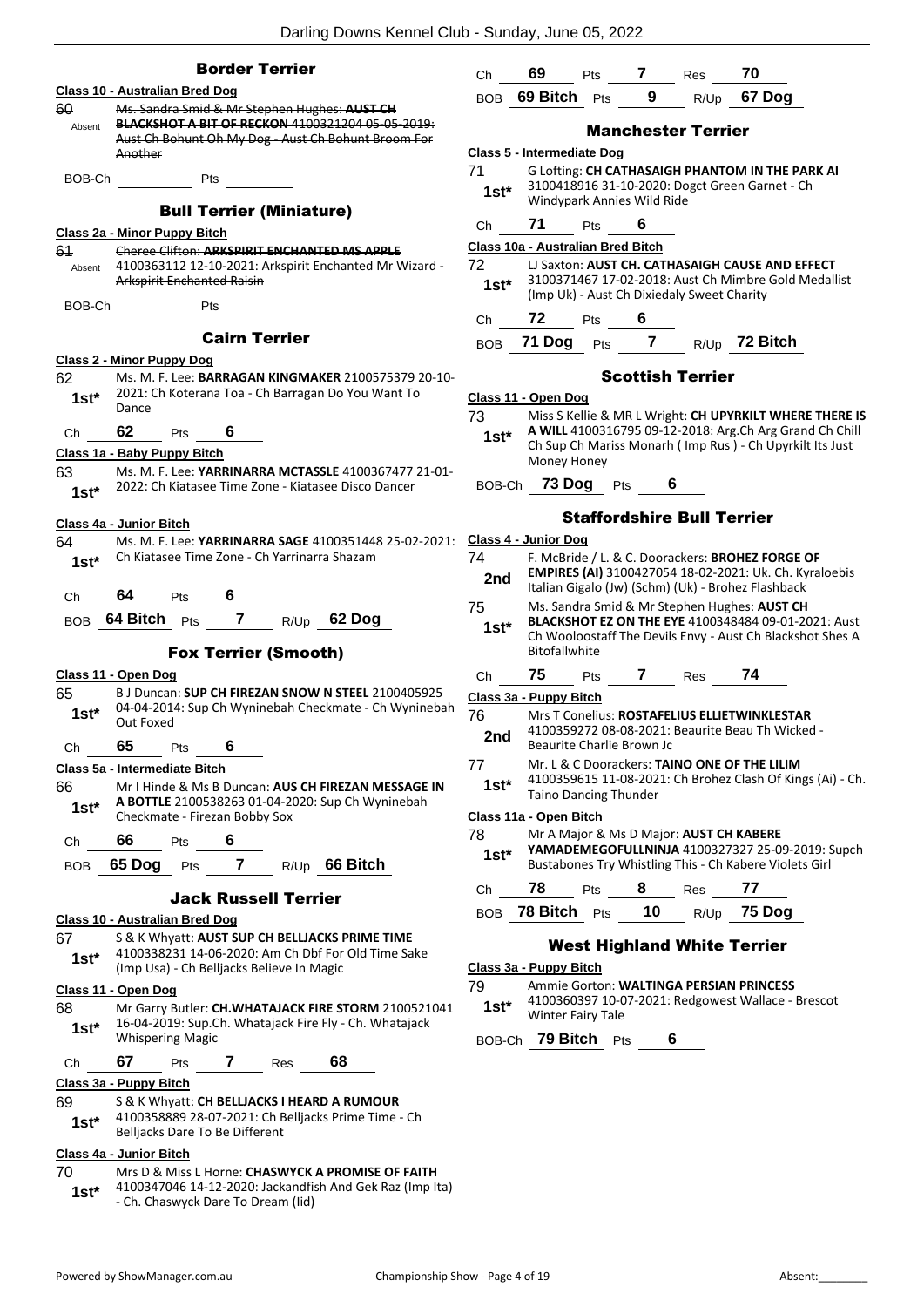### Group 2 - Specials

| Best<br>Pts: 24 | 65                  | <b>Fox Terrier (Smooth)</b><br>B J Duncan: SUP CH Firezan Snow N Steel                      |
|-----------------|---------------------|---------------------------------------------------------------------------------------------|
| R/Up<br>Pts: 14 | 66<br>bottle        | <b>Fox Terrier (Smooth)</b><br>Mr I Hinde & Ms B Duncan: Aus Ch Firezan Message in a        |
| <b>Baby</b>     | 63.                 | <b>Cairn Terrier</b><br>Ms. M. F. Lee: Yarrinarra McTassle                                  |
| Minor           | 62.                 | <b>Cairn Terrier</b><br>Ms. M. F. Lee: Barragan Kingmaker                                   |
| <b>Puppy</b>    | 69                  | Jack Russell Terrier<br>S & K Whyatt: Ch Belljacks I Heard A Rumour                         |
| Junior          | 75<br>EZ On The Eye | <b>Staffordshire Bull Terrier</b><br>Ms. Sandra Smid & Mr Stephen Hughes: Aust Ch Blackshot |
| Inter           | 66<br>hottle        | <b>Fox Terrier (Smooth)</b><br>Mr I Hinde & Ms B Duncan: Aus Ch Firezan Message in a        |
| Aus Br          | 67.                 | Jack Russell Terrier<br>S & K Whyatt: Aust Sup Ch Belljacks Prime Time                      |
| Open            | 65                  | <b>Fox Terrier (Smooth)</b><br>B. I Duncan: SUP CH Firezan Snow N Steel                     |

Finish Absent **3**

### Group 3 - Gundog Group

Mr L Bradney (NSW)

Start Time:

### **Brittany**

**Class 3a - Puppy Bitch**

- 80 Mrs K & Ms K Ward: **WAMEIKA YOU ONLYLIVE ONCE**
- 4100356090 08-06-2021: Am Ch./ Aust Sup. Ch. Gunnin'for **1st** 4100356090 08-06-2021: Am Ch. / Aust Sup. Ch. G<br>You At Sierra (Imp Usa) - Wameika Vivicaouspixie

### **Class 11a - Open Bitch**

- 81 Mrs K & Ms K Ward: **CH. WAMEIKA TRUE TEXASLADY** 4100301374 13-01-2018: Am Ch. / Aust Sup. Ch. Gunnin'for You At Sierra (Imp Usa) - Ch. Neut/ Ch. Wameika Rogue Nation **1st\***
- BOB-Ch **81 Bitch** Pts **7** R/Up-Res **80 Bitch**

### Cocker Spaniel

### **Class 3 - Puppy Dog**

82 Mr. Wayne Sheppard: **KOKOPUPS SUSPICIOUSLY RISKY** 4100362498 25-09-2021: Uk Sh Ch Ch Ch Kyna Albert **1st** 4100362498 25-09-2021: UK Sh Ch Ch Ch Kyna<br>Tatlock (Imp Uk) - Kokopups A Timeless Classic

### **Class 5 - Intermediate Dog**

- 83 Toni Dennis: **CH TARRENDAYLE THIS CANT BE LEGAL** 2100532207 12-12-2019: Aust Sup Ch/Am Ch Dawnglow It **1st** 2100532207 12-12-2019: Aust Sup Un/Am Un Dawnglow it<br>Shouldnt Be Legal Imp Usa - Ravensnite Kickstart My Heart
- 84 Mrs J Robb: **SPEZIA IRISH BY DESIGN** 4100335821 02-04- 2020: Ch. Cobalt Luck Of The Irish - Spezia Touched By An Angel Absent

#### 85 Denise Burke: **CH MACDOLLY REMEMBER THE TIME** 4100337718 07-06-2020: Ch Royoni Back In Time (Ai) - Ch Asuare Cant Keep A Secret Absent

| Ch                                                | 83       | Pts                     | 7                          | Res                                    | 82                                                                                                                                                   |                                                                                                                 |
|---------------------------------------------------|----------|-------------------------|----------------------------|----------------------------------------|------------------------------------------------------------------------------------------------------------------------------------------------------|-----------------------------------------------------------------------------------------------------------------|
| Class 2a - Minor Puppy Bitch                      |          |                         |                            |                                        |                                                                                                                                                      |                                                                                                                 |
| 86<br>2nd                                         |          |                         |                            |                                        | Mr. Wayne Sheppard: KOKOPUPS A FLAGSHIP MODEL<br>4100362503 25-09-2021: Uk Sh Ch Ch Ch Kyna Albert<br>Tatlock (Imp Uk) - Kokopups A Timeless Classic |                                                                                                                 |
| 87<br>$1st*$                                      |          | <b>Ashmore Princess</b> |                            |                                        | 29-10-2021: Haradwater Make My Day Imp Portugal -                                                                                                    | Mrs. Anna Fisher: FISHINGTON LOVE ME DO 4100362955                                                              |
| Class 5a - Intermediate Bitch<br>88<br>1st*       |          |                         |                            |                                        |                                                                                                                                                      | Toni Dennis: TARRENDAYLE CATCH AND KISS 4100347732<br>11-11-2020: Tarrendayle Kiss And Tell - Tarrendayle Gonna |
|                                                   |          | Catch Em All            |                            |                                        |                                                                                                                                                      |                                                                                                                 |
| Class 10a - Australian Bred Bitch<br>89<br>Absent |          | Plays The Fool          |                            |                                        |                                                                                                                                                      | Mrs J Robb: SPEZIA WALTZ OF THE FLOWERS 4100319252<br>16 03 2019: Ch. Ashmere All Too Sweet Ch. Spezia Lady     |
| Сh                                                | 88       | Pts                     | 8                          | Res                                    | 87                                                                                                                                                   |                                                                                                                 |
| <b>BOB</b>                                        | 88 Bitch | Pts                     | 10                         | R/Up                                   | 83 Dog                                                                                                                                               |                                                                                                                 |
| <b>Class 18a - Neuter Bitch</b>                   |          |                         |                            |                                        |                                                                                                                                                      |                                                                                                                 |
| 90<br>$1st*$                                      |          | Cantakemyeyesoffyou     |                            | Royoni Look For Me - Ch/Nz Ch Macdolly | Terri Davies: NEUT CH / SUPREME CH MACDOLLY<br>CANTSTOPTHISFEELING 4100225716 28-02-2013: Ch                                                         |                                                                                                                 |
| <b>BNOB</b>                                       | 90 Bitch | Pts                     | 6                          |                                        | R/Up-Res                                                                                                                                             |                                                                                                                 |
|                                                   |          |                         |                            |                                        | <b>Cocker Spaniel (American)</b>                                                                                                                     |                                                                                                                 |
| Class 5 - Intermediate Dog                        |          |                         |                            |                                        |                                                                                                                                                      |                                                                                                                 |
| 91<br>1st                                         |          |                         |                            | Wonder Women (Imp Usa) Sr 85864101     | Mrs VM Masterfield: CH JETTZ SAMAMARI SOCIAL<br>DISTANCE 2100541006 04-04-2020: Am Ch Samamais<br>Golden State Warriheir (Imp Usa) - Am Ch Samamarts |                                                                                                                 |
| Class 11 - Open Dog                               |          |                         |                            |                                        |                                                                                                                                                      |                                                                                                                 |
| 92<br>$1st^*$                                     |          | One Fine Day Bn Ri      |                            |                                        | Linda McGregor: LAURENT ONLY JUST BEGUN AT<br>MILLCREEK IMP USA SS17216902 02-01-2020: Gch Ch                                                        | Laurent Ashwood Justin Time Cgc - Ch Laurent & Oaktree                                                          |
| Ch                                                | 92       | Pts                     | 7                          | Res                                    | 91                                                                                                                                                   |                                                                                                                 |
| Class 5a - Intermediate Bitch                     |          |                         |                            |                                        |                                                                                                                                                      |                                                                                                                 |
| 93<br>$1st^*$                                     |          |                         |                            |                                        | TO SENDER 2100532994 14-12-2019: Ch Highgatte Ima                                                                                                    | Mr M Mrs D Barnett & Mrs L McGregor: LTREND RETURN                                                              |
|                                                   |          |                         |                            | Believer - Ltrend Walking On Sunshine  |                                                                                                                                                      |                                                                                                                 |
| Ch                                                |          | <b>93</b> Pts 6         |                            |                                        |                                                                                                                                                      |                                                                                                                 |
|                                                   |          | BOB 93 Bitch Pts        |                            |                                        | 8 R/Up 92 Dog                                                                                                                                        |                                                                                                                 |
|                                                   |          |                         |                            | <b>English Springer Spaniel</b>        |                                                                                                                                                      |                                                                                                                 |
| <b>Class 10 - Australian Bred Dog</b>             |          |                         |                            |                                        |                                                                                                                                                      |                                                                                                                 |
| 94<br>Absent                                      |          |                         | Glenkinchie Mist Of Avalon |                                        | Mrs Camille Lawson: CH. GLENKINCHIE THE SHERIFF                                                                                                      | 3100362117 12-08-2017: Ch. Kinsheran Don Alfonso - Ch.                                                          |
| <u> Class 11 - Open Dog</u>                       |          |                         |                            |                                        |                                                                                                                                                      |                                                                                                                 |
| 95<br>Absent                                      |          | Ozdezign Simply Karma   |                            |                                        |                                                                                                                                                      | Mrs. Debbie Adamson: QZDEZIGN WAR PAINT 4100306231<br>28-04-2018: Winton Moods Of Norway (Imp Nor) - Aust Ch    |
| Сh                                                |          | Pts                     | <b>Res</b>                 |                                        |                                                                                                                                                      |                                                                                                                 |
| Class 1a - Baby Puppy Bitch                       |          |                         |                            |                                        |                                                                                                                                                      |                                                                                                                 |
| 1st*                                              | Goddess  |                         |                            |                                        | 04-01-2022: Oakspur Dark Secret - Oakspur Definitive                                                                                                 | 96 Mr Stephen Farmer: OAKSPUR JESSIES GIRL 4100367948                                                           |
| Class 3a - Puppy Bitch<br>97                      |          |                         | وبالمرود الملا             |                                        |                                                                                                                                                      | M & C Lawson: GLENKINCHIE BODECIA 3100437918 27-09-                                                             |

#### 2021: Sup. Ch. Kinsheran Ferrando - Ch. Glenkinchie Downtown Abbey Absent 98 Mrs. Debbie Adamson: **OZDEZIGN LIBERTY ENCHANTREZZ**

4100360091 16-08-2021: Ozdezign War Paint - Aust Ch Chatto The Cheerleader(Imp Nz) Absent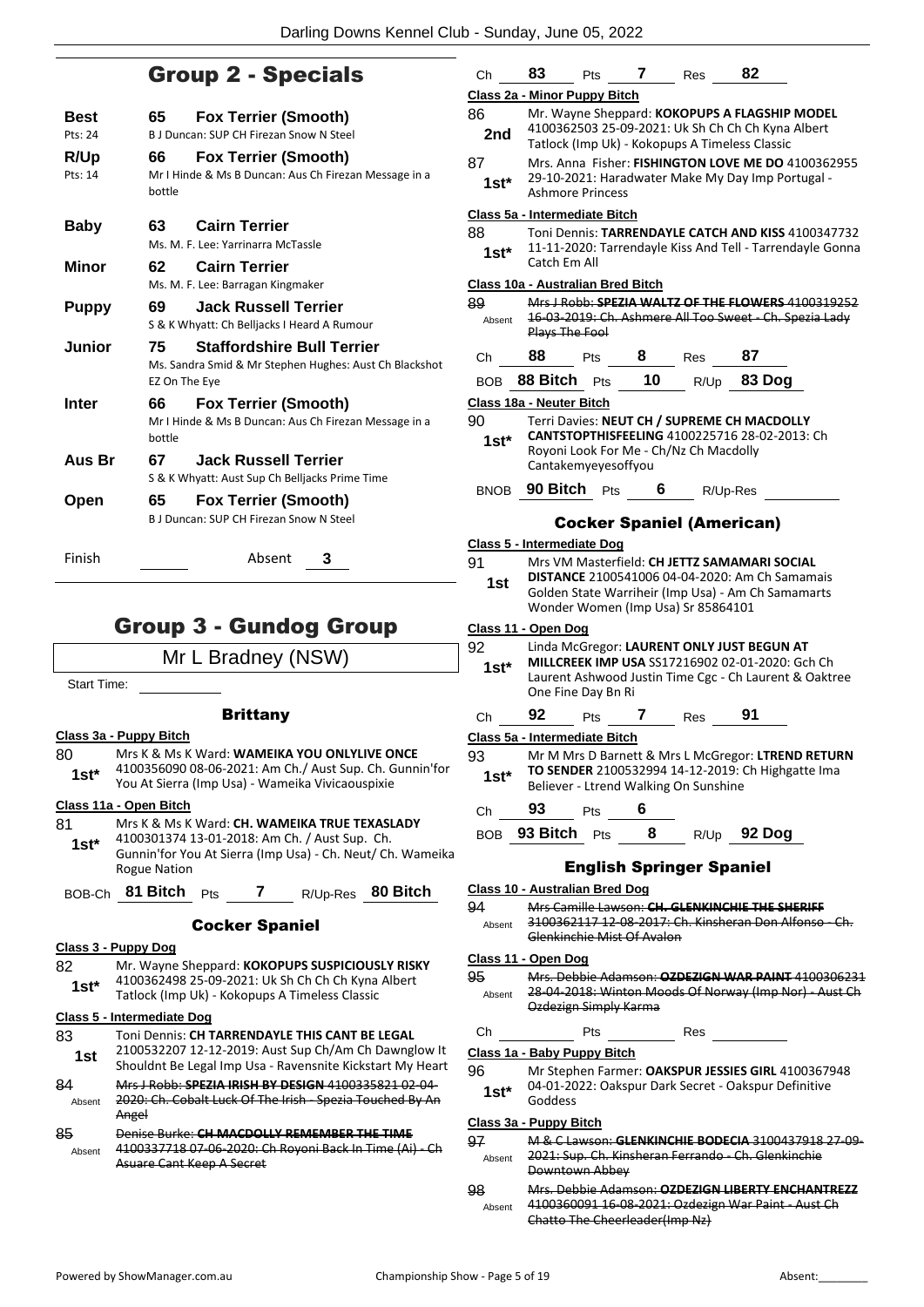|                   | <u> Class 5a - Intermediate Bitch</u>                                                                                                                                                                |                                             |
|-------------------|------------------------------------------------------------------------------------------------------------------------------------------------------------------------------------------------------|---------------------------------------------|
| 99<br>1st*        | Mrs M & Miss T Whitfield: CH FRAELIGHTE FROM HERE TO<br><b>ETERNITY</b> 4100332461 19-01-2020: Ch Azudance On The<br>Edge Of Glory - Fraelighte Frozen Dream (Ai)                                    | $\overline{\mathsf{C}}$<br>1                |
| 100<br>Absent     | Mrs. Catherine Toscano: CATHATINA CHICA CHICA COCO<br>4100342465 05 09 2020: Ch All My Loving Three Ponds<br>Valley Imp Poland - Ch Cathatina Whispers In The Wind                                   | C                                           |
| 101<br>$1st*$     | Class 10a - Australian Bred Bitch<br>Mrs D Angel & Mrs M Whitfield: CH FRAELIGHTE FALL<br>UNDER MY SPELL 4100343739 03-10-2020: Ch Larona Sky<br>Fall - Ozdesign Indulgence                          |                                             |
| 102<br>$1st^*$    | Class 11a - Open Bitch<br>Mrs M & Miss T Whitfield: <b>OZDEZIGN INDULGENCE</b><br>4100305487 03-04-2018: Ch Fraelighte Fly Me To The<br>Moon (Imp Nz) - Ch Ozdezign Hell Yeah                        | C                                           |
| Ch                | 99<br>8<br>102<br>Pts<br>Res                                                                                                                                                                         |                                             |
| <b>BOB</b>        | R/Up 102 Bitch<br>99 Bitch Pts<br>8                                                                                                                                                                  |                                             |
|                   | <b>Flat Coated Retriever</b>                                                                                                                                                                         |                                             |
| 103<br>$1st^*$    | Class 5 - Intermediate Dog<br>Mrs M N Morphet: AUST CH ALUBYC THE ARTFUL DODGER<br>4100331491 17-12-2019: Sup Ch Almanza Double Action<br>Dark Kiss (Imp Swe) - Nzch Ch Sherepoint Sweet Pepper (Ai) | C<br>1                                      |
| 104<br>Absent     | Class 10 - Australian Bred Dog<br>Mrs M N Morphet: AUST CH SKYEHAVEN OLIVER TWIST<br>5100110069 30-12-2018: Gr Ch Skyehaven Man Of Fire - Ch                                                         | $\overline{\mathsf{C}}$                     |
|                   | O'Flanagan Formosa Oolong (Imp Swe)                                                                                                                                                                  |                                             |
|                   | BOB-Ch 103 Dog<br>6<br>R/Up-Res<br><b>Pts</b>                                                                                                                                                        |                                             |
|                   | <b>German Shorthaired Pointer</b><br><u> Class 1 - Baby Puppy Dog</u>                                                                                                                                |                                             |
| 105<br>Absent     | K Wishart: TARLORISE POWER BROKER (AI) 2100579911<br>14-01-2022: Avaline Tissot (Imp Ser) - Ch Tarlorise Walk<br>Onthe Wild Side                                                                     |                                             |
|                   | Class 5 - Intermediate Dog                                                                                                                                                                           |                                             |
| Absent            | Katherine wishart: ARENDT CHEVY RIDIN HIGH<br>3100414098 05-07-2020: Avaline Tissot (Imp Srb) - Arendt<br>Me Me Me                                                                                   |                                             |
| Ch                | Pts                                                                                                                                                                                                  |                                             |
| Absent            | Class 3a - Puppy Bitch<br>Mrs T Fraser: DARLINHART YIPPEE KI YAY 4100359702 19-<br>08-2021: Vundabah Azarus (Ai) - Australian Champion                                                               |                                             |
| 106<br><b>107</b> | Darlinhart Ps I Love You                                                                                                                                                                             |                                             |
| 108<br>Absent     | Class 4a - Junior Bitch<br>K WISHART: ARENDT KEEP ON SMILING 3100432443 19-05-<br>2021: Arendt Keep The Faith - Woodwych Raindrops On                                                                |                                             |
|                   | Roses (Ai)<br>Class 5a - Intermediate Bitch                                                                                                                                                          |                                             |
| 109<br>1st*       | Ms. Jade Norman: CH EDELHOF DRESSED FOR SUCCESS<br>4100339474 12-07-2020: Edelhof Zoom In - Edelhof Worth                                                                                            |                                             |
|                   | <b>Every Penny</b>                                                                                                                                                                                   | $\overline{\mathbf{C}}$<br>1<br>S<br>1<br>C |
| 110<br>Absent     | Class 10a - Australian Bred Bitch<br>Katherine wishart: ARENDT WHISKERS ON KITTENS<br>3100414449 11-07-2020: Avaline Tissot (Imp Srb) -                                                              |                                             |
| Ch                | Woodwych Raindrops On Roses (Ai)<br>109<br>6<br><b>Pts</b><br>Res                                                                                                                                    | C                                           |

### Golden Retriever

### **Class 2 - Minor Puppy Dog**

- 111 K.Shield, P. Landy, J.Shield, WA & KDL Vowell , L.Lowe:
- **ALUBYC MADAGASCAR AT AYAIMAH (AI)** 4100362124 08- 10-2021: Catequill Monkey Business ( Imp Hun) - Alubyc Gentlemen Preferblondes **1st\***

### Ch **111** Pts **6**

### **Class 4a - Junior Bitch**

112 Mrs C Olive: **FERNFALL MOON SHADOW** 3100431134 07- 05-2021: Tulzean Pure Imagination - Ch. Fernfall Dancin Inthe Moonlite (Ai) **1st\***

### **Class 10a - Australian Bred Bitch**

113 Mrs C Olive: **DOBRO SUPERNOVA IN THE SKY** 4100349105 10-01-2021: Multi Ch. Mad About You De Ria Vela (Esp) - **1st** 10-01-2021: Multi Ch. Mannel Ch. Dobro Magic Of Enya

| -113<br>112 |
|-------------|

### BOB **113 Bitch** Pts **8** R/Up **112 Bitch**

**Class 18a - Neuter Bitch**

114 Alexandria Martin & Georgia Melville: **NEUT CH** 

- **GOLDMARTINI GET OFF MY KLOUD** 5100096523 20-09- 2016: Ch Goldmartini Say It Like It Is - Goldmartini Playn By My Rules **1st\***
- BNOB **114 Bitch** Pts **6** R/Up-Res

### Hungarian Vizsla

### **Class 1a - Baby Puppy Bitch**

- 115 D WINCH & P JOHNSON: **ELETTARS NOTORIOUS**
- 4100367996 03-02-2022: Ch Bokezu Jularo Jimmy Ch Elettars Champagne Supernova **1st\***

### **Class 5a - Intermediate Bitch**

16 Ms K Kettleton: **CH BATOROK MOONLIT PERFECTION** 4100337255 11-05-2020: Ch Ekvar Hell Raiser - Grand Ch Neut Ch Gamecall Rhythm Of The Waves Rn **1st\***

### **Class 11a - Open Bitch**

- 17 D Winch & P Johnson: CH SHAUNUFF WHOLE LOTTA LOVE 4100261985 31-07-2015: Shaunuff Quentin Tarantino - Ch Shaunuff Oopsy Daisy **1st\***
- BOB-Ch **116 Bitch** Pts **7** R/Up-Res **117 Bitch**

### Irish Setter

### **Class 5a - Intermediate Bitch**

- 118 Dr R Pacey & Mr F. McKechnie: **AUST CHAMPION EIREAN IT**
- **HAD TO BE YOU (AI)** 3100001719 19-07-2019: Sup.Ch. Shelomith Vice Regent - Ch. Eirean Twelfth Of Never **1st\***
- BOB-Ch **118 Bitch** Pts **6**

### Labrador Retriever

### **Class 1 - Baby Puppy Dog**

- 119 Mr Ryan Grove: **TERRACAROL CHILL FACTOR (AI)**
- 2100580737 30-01-2022: Buttonwood Mcintosh Ch Terracarol Saving Grace **1st\***

### **Class 3 - Puppy Dog**

- 120 C Olive & K & E Charnock: **ERAKY HUCKLEBERRY FYNN (AI)**
- 2100575688 30-09-2021: Am. Ch. Devonshire Huckleberry Finn (Usa) - Dancourt Remarkable Haley **1st\***

### **Class 4 - Junior Dog**

121 Guy Spagnolo: **CH KIRKDELL LEAD ROLE ATDRIFTWAY(AI)** 5100123053 03-02-2021: Pol. Ch. Chillout Sarracenia(Pol) - 1st\* 5100123053 03-02-202<br>Ch. Eraky Starring Role

### **Class 5 - Intermediate Dog**

- 122 P Grove: **SHARKENN TYRON** 4100327662 05-10-2019:
- 1st Caherciveen Landas Lochan Ora Sharkenn Reiko

### **Class 10 - Australian Bred Dog**

123 Henzell & Travers: **CH. BONNSWAY DRESSED IN MIDNIGHT** 2100552734 12-11-2020: Ch Bonnsway Dressed In Black - **1st\*** 2100552734 12-11-2020: Ch Bonnsway Sculpture Of Time

### Ch **120** Pts **9** Res **121**

**Class 2a - Minor Puppy Bitch**

124 C Olive & K & E Charnock: **ERAKY IN THE NICK OF TIME (AI)** 2100575690 30-09-2021: Am. Ch. Devonshires Huckleberry Finn ( Usa) - Dancourt Remarkable Haley **1st\***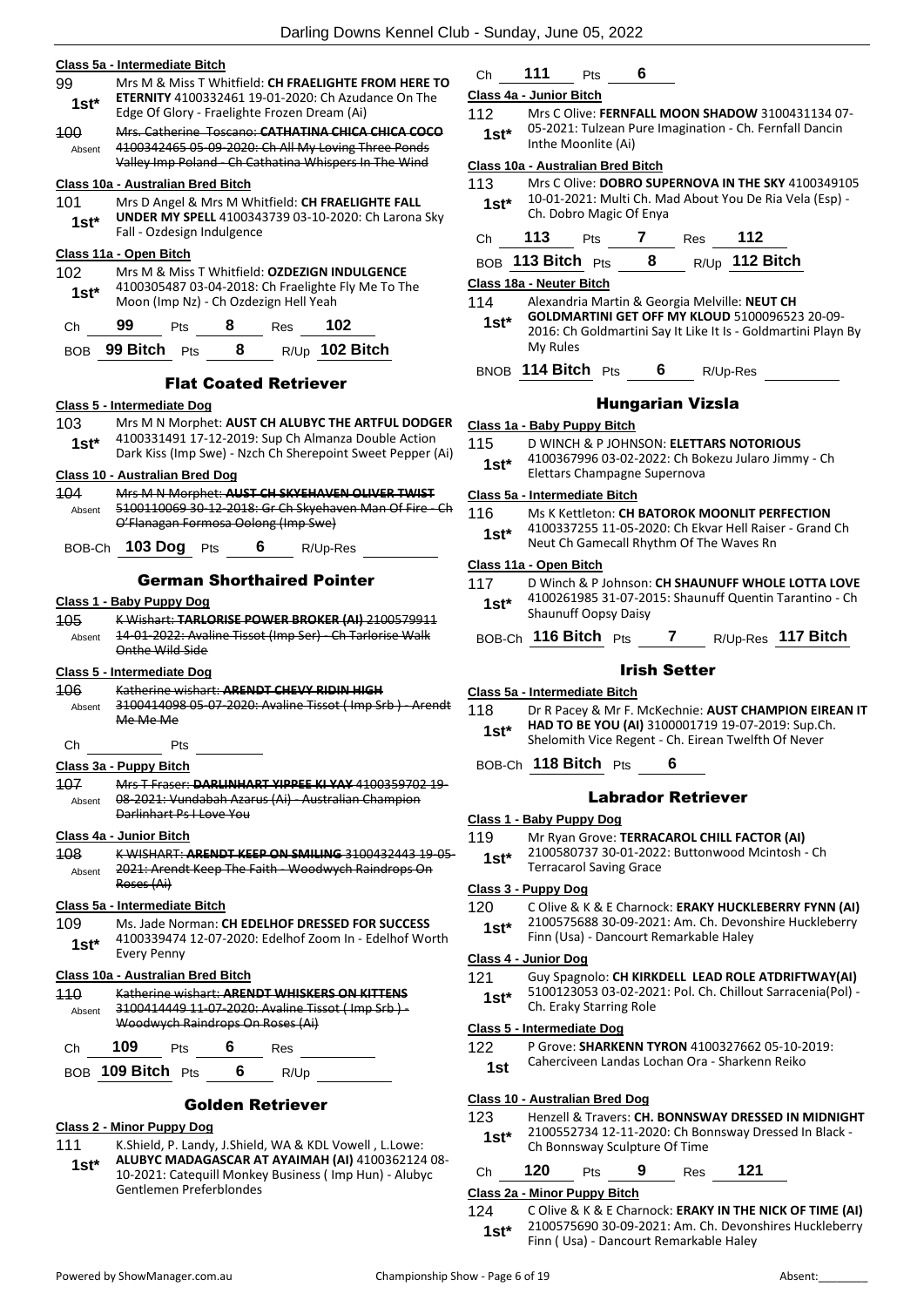### **Class 3a - Puppy Bitch**

125 L, R & A Henzell: **SCOLOUVALLEY QUIET IM SPEAKING** 4100364502 23-09-2021: Ch Scolouvalley Triple X - Ch **1st** 4100364502 23-09-2021<br>Bonnsway Twister Time

### **Class 4a - Junior Bitch**

126 P Grove: **PUDDNCREEK AND ALL THAT JAZZ** 2100560804 04-04-2021: Ch. Degel All The Right Signs - Puddncreek Freya **1st**

### **Class 5a - Intermediate Bitch**

- 127 Guy Spagnolo: **CH DRIFTWAY MOMENT IN TIME** 2100550794 10-07-2020: Ch Banderra Regal Barnabus - **1st**\* 2100550794 10-07-2020: Ch Band Sup. Ch Driftway Time N Again
- 128 Mrs Catherina Wardle: **BURRUMTRAVIS SECRET LOVE** 410341428 04-08-2020: Ch Labraddell Uno (Ai) - Ch Aralyen Eclipse Ovthe Heart Absent

### **Class 10a - Australian Bred Bitch**

129 Mrs C Olive: **DANCOURT MYSTIC JADE** 2100537975 25-03- 2020: Eraky In With A Chance ( Ai) - Ch. Dancourt Queen 1st <sup>2020</sup> **1st** 

### **Class 11a - Open Bitch**

130 Mr R & Mrs L & Miss A Henzell: **AUSTRALIAN CHAMPION BONNSWAY TWISTER TIME** 2100509995 28-11-2018: Supch Blackboy Storm In A Teacup (Ai) - Gr Ch Bonnsway A Matter Of Time **1st\***

|  | ເວ<br>. | __ | ە ( |
|--|---------|----|-----|
|  |         |    |     |

BOB **127 Bitch** Pts **15** R/Up **124 Bitch**

### Lagotto Romagnolo

### **Class 3a - Puppy Bitch**

- 131 Ammie Gorton: **HEVNSENT TEQUILA SUNRISE** 3100438531 05-09-2021: Ch Glenstar Like A Rolling Stone - Ladinamica 1st<sup>\* 05-09-20</sup><br>Francisca
- BOB-Ch **131 Bitch** Pts **6**

### Pointer

### **Class 5a - Intermediate Bitch**

132 Mrs. Colleen Marwood: **CH SANMARLITCH SUPERSTITION** 4100326354 15-09-2019: Ch Tamard Buster Onth Ute - Ch Daykeyne Come Out To Play **1st\***

### **Class 11a - Open Bitch**

133 Mrs E A Christensen: **SGURR DARE TO DREAM AT ZUHRAAN (IMP NZ)** 02495-2018 12-01-2018: Nz Ch Sgurr Winter Soldier - Nz Ch Breilla Across The Universe At Sgurr (Imp Au) Absent

BOB-Ch **132 Bitch** Pts **6** R/Up-Res

**Class 18 - Neuter Dog**

134 Mrs E A Christensen: **ZUHRAAN ROYAL AFFAIR** 4100241810 21-04-2014: Ch Beautelle Smart Alec - Zuhraan An Affair To Remember Absent

BNOB Pts R/Up-Res

### Spanish Water Dog

- **Class 4 - Junior Dog**
- 135 Ms M Fox & Miss H Brown: **ZANDEENA PLAYN IN MUD PUDDLES** 2100559327 07-01-2021: Indiana Jones Wavelet (Imp Svk) - Qatar De Las Siete Nubes (Imp Esp) **1st\***

| BOB-Ch 135 Dog Pts |  |  |  | 6 |
|--------------------|--|--|--|---|
|--------------------|--|--|--|---|

### Weimaraner

### **Class 1 - Baby Puppy Dog**

136 Mr W & Miss S Hind: **HINDIN XTRA XTRA (AI)** 4100363972 08-12-2021: Ch. Aramii Aint Seen Nothing Yet (Ai) - Ch. **1st** U8-12-2021: Ch. Aramii A<br>Hindin Wish Upon A Star

### **Class 11 - Open Dog**

- 137 Mrs A Page: **SUP CH ASHLAREN BRING OUT THE BUNDY** 2100512400 26-12-2018: Grand Ch Ashlaren We Will Rock You - Supreme Ch Ashlaren Make Mine Champagne **1st\***
- 138 Lynelle Smith: **AUST. CH. ARAMII AINT SEEN NOTHIN YET (AI)** 4100306443 12-05-2018: Aust. Sup. Ch. Bromhund **2nd** (AI) 4100306443 12-05-2018: Aust. Sup. Ch. Bromhund Bulletproof - Aust. Ch. Bromhund U Can Buy Me Diamonds

Ch **137** Pts **7** Res **138**

- **Class 1a - Baby Puppy Bitch**
- 139 Ms K. Rogers: **KISMANER DRINKIN WITH DOLLY**
- 4100365310 19-12-2021: Sup Ch Ashlaren Bring Out The **1st** 4100365310 19-12-2021: Sup Ch Ashiaren Brand Ch Greywei Time For Bubbles

### **Class 4a - Junior Bitch**

140 Lynelle Smith: **AUST. CH. ARAMII BACK OFF BOYS I GOT THIS** 4100356465 07-05-2021: Aust Ch Waldo At Bromhund Atria Cordis (Imp Pl) - Ch. Bromhund U Can Buy Me Diamonds **1st\***

### **Class 5a - Intermediate Bitch**

141 Mrs E M Knox: **ASHLAREN WHOOPS A DAISY** 2100553179 02-12-2020: Ch Caarnmellis Bravo Ashlaren (Imp Nz) - Ch Ashlaren Rock Lily **1st\***

| Ch | 141                    | <b>Pts</b> |     | Res | 140                   |
|----|------------------------|------------|-----|-----|-----------------------|
|    | BOB <b>137 Dog</b> Pts |            | - 9 |     | R/Up <b>141 Bitch</b> |

### Welsh Springer Spaniel

### **Class 18a - Neuter Bitch**

142 Miss Jenny Hampton: **AUST .CH NEUTER CH RICOCHEZ ENFYS SIAN** 4100195608 07-02-2011: Aust Sup. Ch Shandwick Raffles (Imp Uk) - Aust Ch Goldmaid Dutch Treat **1st\***

BNOB **142 Bitch** Pts **6**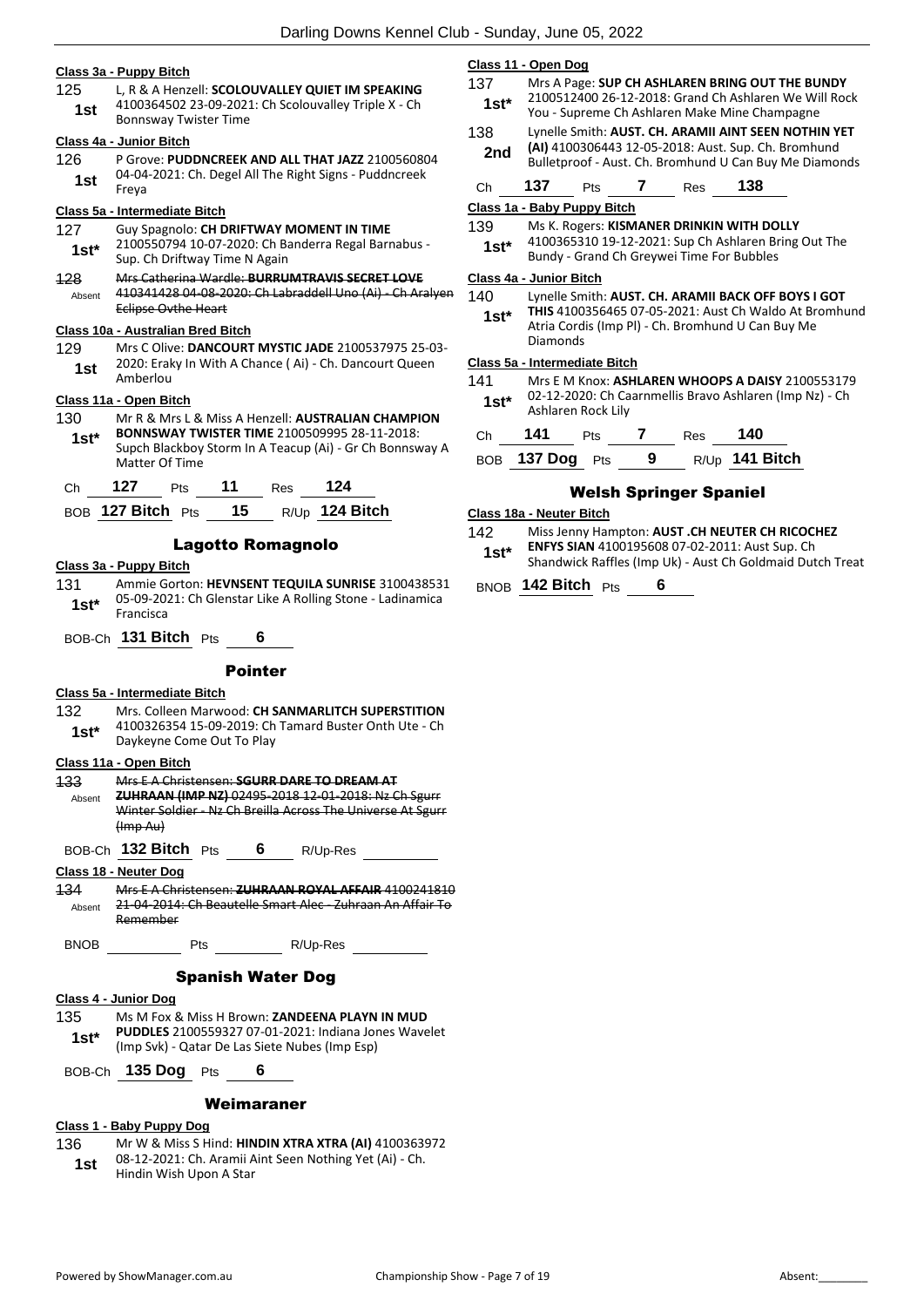### Group 3 - Specials

| Best                       | 103         | <b>Flat Coated Retriever</b>                                                                                          |
|----------------------------|-------------|-----------------------------------------------------------------------------------------------------------------------|
| Pts: 25<br>R/Up<br>Pts: 15 | 88          | Mrs M N Morphet: Aust Ch Alubyc The Artful Dodger<br><b>Cocker Spaniel</b><br>Toni Dennis: Tarrendayle Catch And Kiss |
| <b>Baby</b>                | 115         | <b>Hungarian Vizsla</b><br>D WINCH & P JOHNSON: Elettars Notorious                                                    |
| Minor                      | 124         | Labrador Retriever<br>C Olive & K & E Charnock: Eraky In The Nick Of Time (AI)                                        |
| <b>Puppy</b>               | 82          | <b>Cocker Spaniel</b><br>Mr. Wayne Sheppard: Kokopups Suspiciously Risky                                              |
| Junior                     | 112         | Golden Retriever<br>Mrs C Olive: Fernfall Moon Shadow                                                                 |
| Inter                      | 103.        | <b>Flat Coated Retriever</b><br>Mrs M N Morphet: Aust Ch Alubyc The Artful Dodger                                     |
| Aus Br                     | 113         | Golden Retriever<br>Mrs C Olive: Dobro Supernova In The Sky                                                           |
| Open                       | 137         | Weimaraner<br>Mrs A Page: Sup Ch Ashlaren Bring Out The Bundy                                                         |
|                            |             | <b>Neuter</b>                                                                                                         |
| <b>Best</b><br>Pts: 8      | 142<br>Sian | <b>Welsh Springer Spaniel</b><br>Miss Jenny Hampton: Aust .Ch Neuter Ch Ricochez Enfys                                |
| <b>R/Up</b>                | 90          | <b>Cocker Spaniel</b><br>Terri Davies: Neut Ch / Supreme Ch Macdolly<br>CantStopThisFeeling                           |

Finish Absent **17**

### Group 4 - Hound Group

Mr L Bradney (NSW)

Start Time:

### Afghan Hound

### **Class 1 - Baby Puppy Dog**

143 Melissa Starkey, Daniel Willson, Leigh & Helen Gibson: **SETTERUP ROLEX ON A REDNECK AT KARAKUSH (AI)** 2100580972 30-01-2022: Am Ch Aust Ch Boanne'S **1st\***

Valentino (Imp Usa) - Ch. Karakush U Know Nothin Jon Sno

### **Class 4 - Junior Dog**

- 144 Mrs J Y Anderson: **TRANSWIND PRINCE OF THIEVES (AI)** 3100424870 08-01-2021: Ch Lowenhart In Outerlimits - **2nd**  $\frac{310042487008-01-202}{\text{Quom Cirquish Chatter}}$
- 145 Mr D & Mrs C & Mr N McGreevy: **BAYAN FIRE N ICE** 4100348550 12-12-2020: Sup. Ch. Tahkira Firestorm - Sup. Ch. Bayan Norse Maiden **1st\***

### **Class 11 - Open Dog**

### 146 Mr D Willson: **AUST CH EMPARI ROPES N RODEOS**

- 4100343277 14-09-2020: Sup.Ch Gengala Super Trooper(Ai) - Ch Tahkira Blu Belle **1st\***
- Ch **145** Pts **8** Res **144**

### **Class 5a - Intermediate Bitch**

147 P & P Hewitt & K Crane: **KHANDHU AB FAB** 4100335412 03- 04-2020: Aust.Nu Ch Quom Jambalya N Jazz - Ch. Khandhu Mamma Mia Absent

| Ch              |                                   | Pts        |                |                                            |                                                                                                                                                                       |
|-----------------|-----------------------------------|------------|----------------|--------------------------------------------|-----------------------------------------------------------------------------------------------------------------------------------------------------------------------|
|                 | BOB 145 Dog Pts                   |            | 8              |                                            | R/Up 144 Dog                                                                                                                                                          |
|                 | Class 18a - Neuter Bitch          |            |                |                                            |                                                                                                                                                                       |
| 148<br>$1st^*$  | Cointreauversial (Imp Aus)        |            |                |                                            | Mrs J Y Anderson: AUS CH NEUTER CH CHAKDARRA HOLLY<br>GO LIGHTLY (IMP NZ) 03506-2016 25-03-2016: Nz Ch<br>Khandhu Jubilation (Imp Aus) - Nz Ch Karakush               |
|                 | BNOB 148 Bitch Pts 6              |            |                | R/Up-Res                                   |                                                                                                                                                                       |
|                 |                                   |            | <b>Basenji</b> |                                            |                                                                                                                                                                       |
| 149             | Class 3 - Puppy Dog               |            |                |                                            | Mrs. N Verrall: ERISEVE ZIN KIBARU 4100356739 10-06-                                                                                                                  |
| 2nd             | Be A Lady                         |            |                |                                            | 2021: Ch Nailah Embracing The Decision - Zandeena Luck                                                                                                                |
| 150<br>$1st^*$  |                                   |            |                |                                            | Chloe keast and Alicia Keast: MERIKAEZ NOTMY<br><b>RESPONSIBILITY</b> 4100360173 05-07-2021: Ch Zandeena A<br>Twist Of Fate - Ch Zandeena Don't Try And Stop Me       |
| Ch              | 150                               | <b>Pts</b> |                | <b>7</b> Res 149                           |                                                                                                                                                                       |
|                 | Class 4a - Junior Bitch           |            |                |                                            |                                                                                                                                                                       |
| 151<br>$1st^*$  | Luck Be A Lady                    |            |                |                                            | Mr David Pearson.: ERISEVE ZENNYO RYUO 4100356734<br>10-06-2021: Ch. Nailah Embracing The Decision - Zandeena                                                         |
|                 | Class 10a - Australian Bred Bitch |            |                |                                            |                                                                                                                                                                       |
| 152<br>$1st^*$  | Usa)                              |            |                |                                            | Miss Chloe Keast: CH ZANDEENA DON'T TRY AND STOP ME<br>2100499813 08-06-2018: Sup.Ch.Zandeena Getn My Game<br>On - Am.Ch.Ch. Meisterhaus Stripes R The New Black (Imp |
| Ch              | 152                               | <b>Pts</b> |                | 7 Res 151                                  |                                                                                                                                                                       |
| <b>BOB</b>      | 152 Bitch $_{\mathrm{Pts}}$       |            | 9              |                                            | R/Up 151 Bitch                                                                                                                                                        |
|                 | Class 18a - Neuter Bitch          |            |                |                                            |                                                                                                                                                                       |
| 153<br>1st*     | Afrika                            |            |                |                                            | Mr David Pearson.: NOTSYORANALA MIRZAM 4100333767<br>07-03-2020: Fayrelyn Masai Hunter - Fayrelyn Dream Of                                                            |
|                 | BNOB 153 Bitch Pts                |            |                | 6 R/Up-Res                                 |                                                                                                                                                                       |
|                 |                                   |            |                | <b>Basset Fauve de Bretagne</b>            |                                                                                                                                                                       |
|                 | Class 5 - Intermediate Dog        |            |                |                                            |                                                                                                                                                                       |
| 154             | As A Pound                        |            |                |                                            | Jill Brooker: NZ CH BAYPARQUE CRUNCHEROO 02179-2020<br>Absent 14-01-2020: Bayparque Omega Centauri - Bayparque Sound                                                  |
| Сh              |                                   | Pts        |                |                                            |                                                                                                                                                                       |
|                 | Class 4a - Junior Bitch           |            |                |                                            |                                                                                                                                                                       |
| 455             |                                   |            |                |                                            | K WISHART: ARENDT LIVE IT UP 3100437969 10 05 2021:<br>Absent Arendt Feel The Earth Move - Arendt Qui Virra Verra                                                     |
| Ch              | Pts                               |            |                |                                            |                                                                                                                                                                       |
|                 |                                   |            |                |                                            | BOB Pts R/Up                                                                                                                                                          |
|                 |                                   |            | <b>Beagle</b>  |                                            |                                                                                                                                                                       |
|                 | <b>Class 5 - Intermediate Dog</b> |            |                |                                            |                                                                                                                                                                       |
| 156<br>1st $^*$ |                                   |            |                | (Imp Usa) - Ch Karakush Luna Lovegood (Ai) | J & R Cook: CH LUNARS JIMMY NEUTRON 4100346201 25-<br>11-2020: Am Gr Ch Red Americana Kempinski At Argyle                                                             |
|                 | <u>Class 11 - Open Dog</u>        |            |                |                                            |                                                                                                                                                                       |
| 457             | <b>Tamballa Touch Of Class</b>    |            |                |                                            | Jenny Gray: CH TAMBALLA TALE OF THE PHOENNIX<br>Absent 4100306452 06-05-2018: Grand Ch Delrei Under Cover-                                                            |

Ch **156** Pts **6** Res

Touch Of Class

158 J Gray and R Hyman: **TAMBALLA TOUCH THE MOON**

4100357366 27-05-2021: Kijuna Diesel Charger - Tamballa

**Class 4a - Junior Bitch**

Absent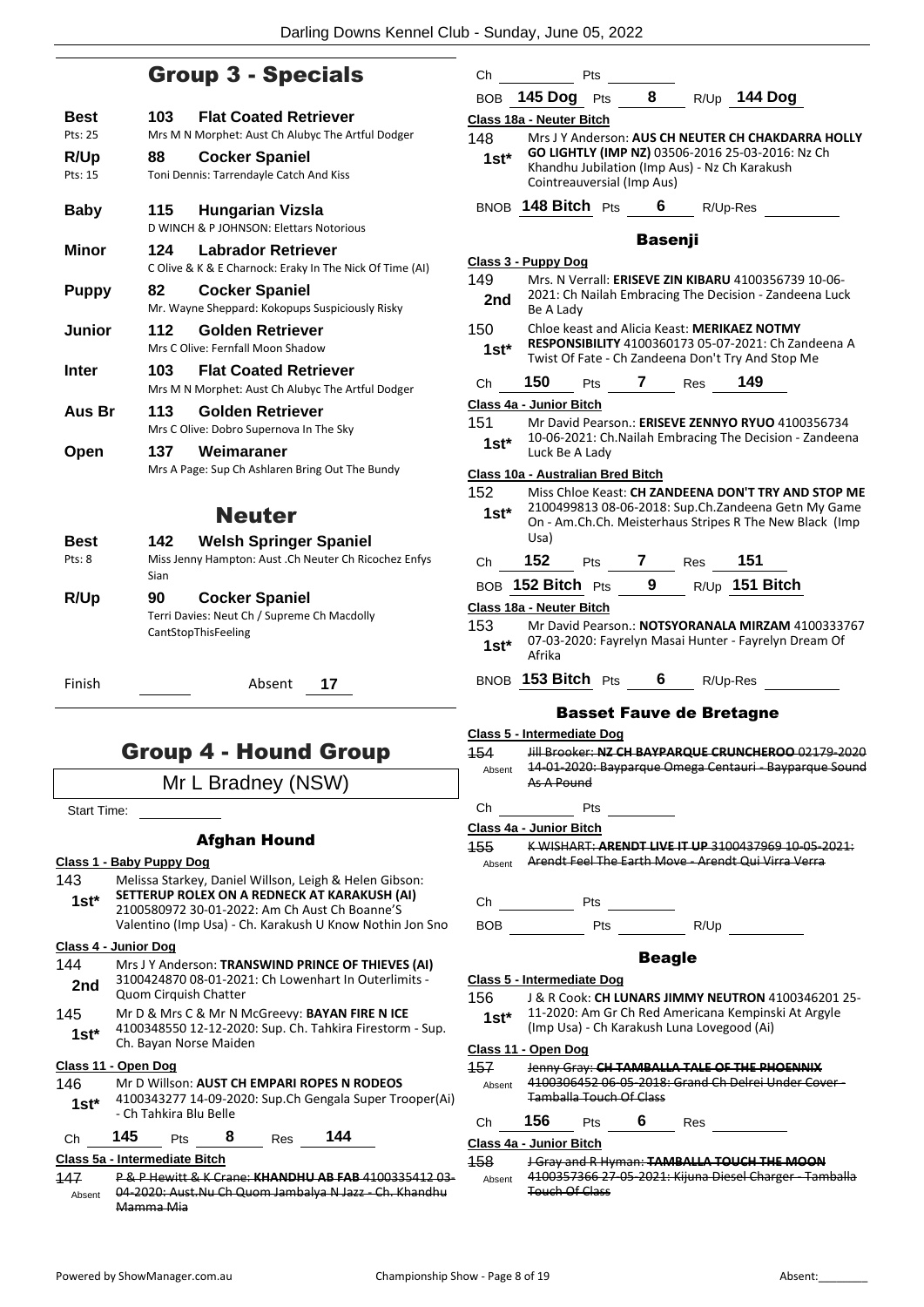|                | Class 10a - Australian Bred Bitch     |     |                 |                                          |                                                                                                                  |
|----------------|---------------------------------------|-----|-----------------|------------------------------------------|------------------------------------------------------------------------------------------------------------------|
| 159.           |                                       |     |                 |                                          | J & R Cook: CH LUNARS ROXY ROCKET 4100346203 25 11<br>2020: Am Gr Ch Red Americana Kempinski At Argyle (Imp      |
| Absent         |                                       |     |                 | Usa) - Ch Karakush Luna Lovegood (Ai)    |                                                                                                                  |
|                | Class 11a - Open Bitch                |     |                 |                                          |                                                                                                                  |
| 160            |                                       |     |                 |                                          | J & R Cook: CH LUNARS WHENU WISH UPON A STAR (AI)                                                                |
| $1st^*$        |                                       |     |                 |                                          | 4100317924 09-02-2019: Am Ch Ha-Pennys Too Much                                                                  |
|                |                                       |     |                 | Trouble - Ch Karakush Luna Lovegood (Ai) |                                                                                                                  |
|                |                                       |     |                 |                                          |                                                                                                                  |
|                |                                       |     |                 |                                          | BOB 156 Dog Pts 7 R/Up 160 Bitch                                                                                 |
|                |                                       |     | <b>Borzoi</b>   |                                          |                                                                                                                  |
|                | Class 4 - Junior Dog                  |     |                 |                                          |                                                                                                                  |
| 161<br>$1st^*$ | <b>Russkimir Mystic Shadows</b>       |     |                 |                                          | Mrs A Toleman: CH DORSCA MYSTIC SHOWMAN<br>4100350429 31-01-2021: Ch Cordova Ring Master - Ch                    |
|                | BOB-Ch 161 Dog Pts 6                  |     |                 |                                          |                                                                                                                  |
|                |                                       |     |                 |                                          |                                                                                                                  |
|                |                                       |     |                 |                                          | <b>Dachshund Miniature (Long Haired)</b>                                                                         |
|                | Class 11 - Open Dog                   |     |                 |                                          |                                                                                                                  |
|                |                                       |     |                 |                                          | 162 Brittnee Davies: CHENLEI COOKIES N CREAM 2100565204<br>11-04-2021: Westpriors Woodsmoke - Westpriors Walking |
| $1st^*$        | On Air                                |     |                 |                                          |                                                                                                                  |
| Ch             | $162$ Pts                             |     | $6\overline{6}$ |                                          |                                                                                                                  |
|                | Class 5a - Intermediate Bitch         |     |                 |                                          |                                                                                                                  |
| 163 -          |                                       |     |                 |                                          | Brittnee Davies: MIDAKA LADY ARABELLA 2100552562 03-                                                             |
|                |                                       |     |                 |                                          | 1st* 10-2020: Ch Cahluia Red Baron - Midaka Rags Of Silver                                                       |
|                | Ch <b>163</b> Pts 6                   |     |                 |                                          |                                                                                                                  |
|                |                                       |     |                 |                                          | BOB 162 Dog Pts 7 R/Up 163 Bitch                                                                                 |
|                |                                       |     |                 |                                          | <b>Dachshund Miniature (Smooth Haired)</b>                                                                       |
|                | Class 5 - Intermediate Dog            |     |                 |                                          |                                                                                                                  |
| 164            |                                       |     |                 |                                          | Robyn Gersbach: GERSNDACH CLASSIC CAPONE                                                                         |
|                | Gersndach Chocolatier                 |     |                 |                                          | Absent 4100342053 01-08-2020: Gersndach Ace Of Spades -                                                          |
|                | <b>Class 10 - Australian Bred Dog</b> |     |                 |                                          |                                                                                                                  |
|                |                                       |     |                 |                                          | 165 Mrs Robyn Gersbach: GERSNDACH ROUGE ROYALE                                                                   |
| Absent         |                                       |     |                 |                                          | 4100331199 01-12-2019: Gersndach Breif Encounter - Ch.                                                           |
|                | Gersndach La Chamade                  |     |                 |                                          |                                                                                                                  |
| Ch             |                                       | Pts |                 | Res                                      |                                                                                                                  |
|                | Class 2a - Minor Puppy Bitch          |     |                 |                                          |                                                                                                                  |
| 166<br>Absent  |                                       |     |                 |                                          | Mrs Robyn GERSBACH: GERSNDACH AZSHEIS 4100366921<br>15 11 2021: Gersndach Rouge Royale Bellen Tiger Lilly        |
|                |                                       |     |                 |                                          |                                                                                                                  |
|                | Class 4a - Junior Bitch               |     |                 |                                          |                                                                                                                  |
| 167            |                                       |     |                 |                                          | Tayla Curran: ZYZEMUP FRANKLYN 2100569398 07-07-                                                                 |
| 2nd            |                                       |     |                 | 2021: Zyzemup Kool Change - Zyzemup Cola |                                                                                                                  |
| 168            |                                       |     |                 |                                          | D Winch & P Johnson: ELETTARS DAPH TH WAY I LIKE IT                                                              |
| $1st^*$        |                                       |     |                 |                                          | (IID NZL) 4100360570 24-05-2021: Freeman Dac Move For<br>Me - Freeman Dac Won't Back Down (Imp Nz)               |
|                | Class 5a - Intermediate Bitch         |     |                 |                                          |                                                                                                                  |
| 169            |                                       |     |                 |                                          | Tayla Curran: BUTTDONN MAZE 4100343920 06-09-2020:                                                               |
| $1st*$         |                                       |     |                 | Zyzemup Harry Potter - Abjekt Moana      |                                                                                                                  |
|                |                                       |     |                 |                                          |                                                                                                                  |
|                | Class 11a - Open Bitch                |     |                 |                                          |                                                                                                                  |
| 170            |                                       |     |                 |                                          | Mrs R.Gersbach: GERSNDACH ELLA RIO FEMME<br>4100317179 21-01-2019: Gersndach Private Agenda - Ch.                |
| Absent         | Gersndach Shelby Right                |     |                 |                                          |                                                                                                                  |
| Ch             | 168                                   | Pts | 8               | Res                                      | 167                                                                                                              |

### Foxhound

### **Class 5a - Intermediate Bitch**

171 Mrs C & Miss B & Mr J Bryson, Miss B West & Mrs A Page: **FOXHUNT LAYLA** 2100538275 16-03-2020: Foxhunt Cobra - **1st\* COXHUNT LAYLA 2100:**<br>Ch Foxhunt Dirty Diana

BOB-Ch **171 Bitch** Pts **6**

### Greyhound

### **Class 10 - Australian Bred Dog**

172 Mr D & Mrs C & Mr N McGreevy: **BAYAN HAZEE DAYS** 4100305797 08-03-2018: Ch. Rantalaukan Leijonamieli - Ch. Bayan Red Wine Days (Ai) **1st\***

### BOB-Ch **172 Dog** Pts **6**

### Petit Basset Griffon Vendeen

### **Class 1 - Baby Puppy Dog**

- 173 Dr C West & Ms AJ Cooney: **BONDESTIN FRONT PAGE**
- **NEWS** 4100366242 31-12-2021: Aust Ch Bonhaven **1st\*** NEWS 4100366242 31-12-2021: Aust Ch Bonhave<br>Northern Angel - Bondestin So Wat Ima Rockstar

### **Class 11a - Open Bitch**

### 174 Mrs R and R J Wallis: **CH ROKENNA CHRISTMAS CAROLS**

3100384986 17-12-2018: Ch Boom Chicago V.Tum-Tums Vriendjes (Imp Nld) - Ch Rokeena Petite Yvette **1st\***

BOB-Ch **174 Bitch** Pts **6**

### Pharaoh Hound

### **Class 4 - Junior Dog**

| 175<br>Absent | Ms Joanne Inglis: CH. PRESSAGE NOVAVAX 4100357667<br>15 07 2021: Aust Supreme. Ch.& Estonian Ch. Estonian<br>Junior Ch Caletto Fly High (Imp Est) - Aust. Ch. Pennhari<br>Forever In A Day |
|---------------|--------------------------------------------------------------------------------------------------------------------------------------------------------------------------------------------|
|               |                                                                                                                                                                                            |

### **Class 3a - Puppy Bitch**

176 Ms Joanne Inglis: **PRESSAGE MODERNA** 4100357666 15-07- 2021: Aust Supreme. Ch.& Estonian Ch.Estonian Junior Ch Caletto Fly High (Imp Est) - Aust. Ch. Pennhari Forever In A Day Absent

### **Class 10a - Australian Bred Bitch**

| Absent | Ms Joanne Inglis: CH. PENNHARI FOREVER IN A DAY<br>2100496073 18-04-2018: Ch. Irl. Ch. Hard Black Jack<br>Pharaoh Cukker Irl. Jun Ch. (Imp Hun) - Ch. Sleykh Girl On<br>Fire |
|--------|------------------------------------------------------------------------------------------------------------------------------------------------------------------------------|
|        | Res<br>٦ts                                                                                                                                                                   |

BOB Pts R/Up

### Rhodesian Ridgeback

### **Class 2 - Minor Puppy Dog**

178 C Young/ D King /P Kelly: **SAJANAK DAVIESIA LUCIUS** 4100364326 31-10-2021: Ch. Beglory Fendi Xhosa (Ai) - **1st** <sup>4100364326 31-10-2021: Ch.<br>Magombe Puttin On The Ritz</sup>

### Ch **178** Pts **6**

### **Class 4a - Junior Bitch**

- 179 Jo Russell: **CHILOLO TN SERENGETI GOLD** 4100358073 10- 07-2021: Sup. Ch Jelany Red Nikaya For Chilolo (Imp Rus) - **1st**\* U/-2021: Sup. Ch Jelany Red Nikaya For Chilolo Hh Paint The Line Gold (Ai)
- Ch **179** Pts **6**
- BOB **179 Bitch** Pts **7** R/Up **178 Dog**

### Saluki

### **Class 2 - Minor Puppy Dog**

180 Mr. G. R Mark: **LAVUKA THE GREATEST SHOWMAN (AI)** 2100577972 20-11-2021: Lavuka Poetic Justice - Elarabi 1st<sup>\*</sup> <sup>2100577972</sup>

BOB **168 Bitch** Pts **8** R/Up **167 Bitch**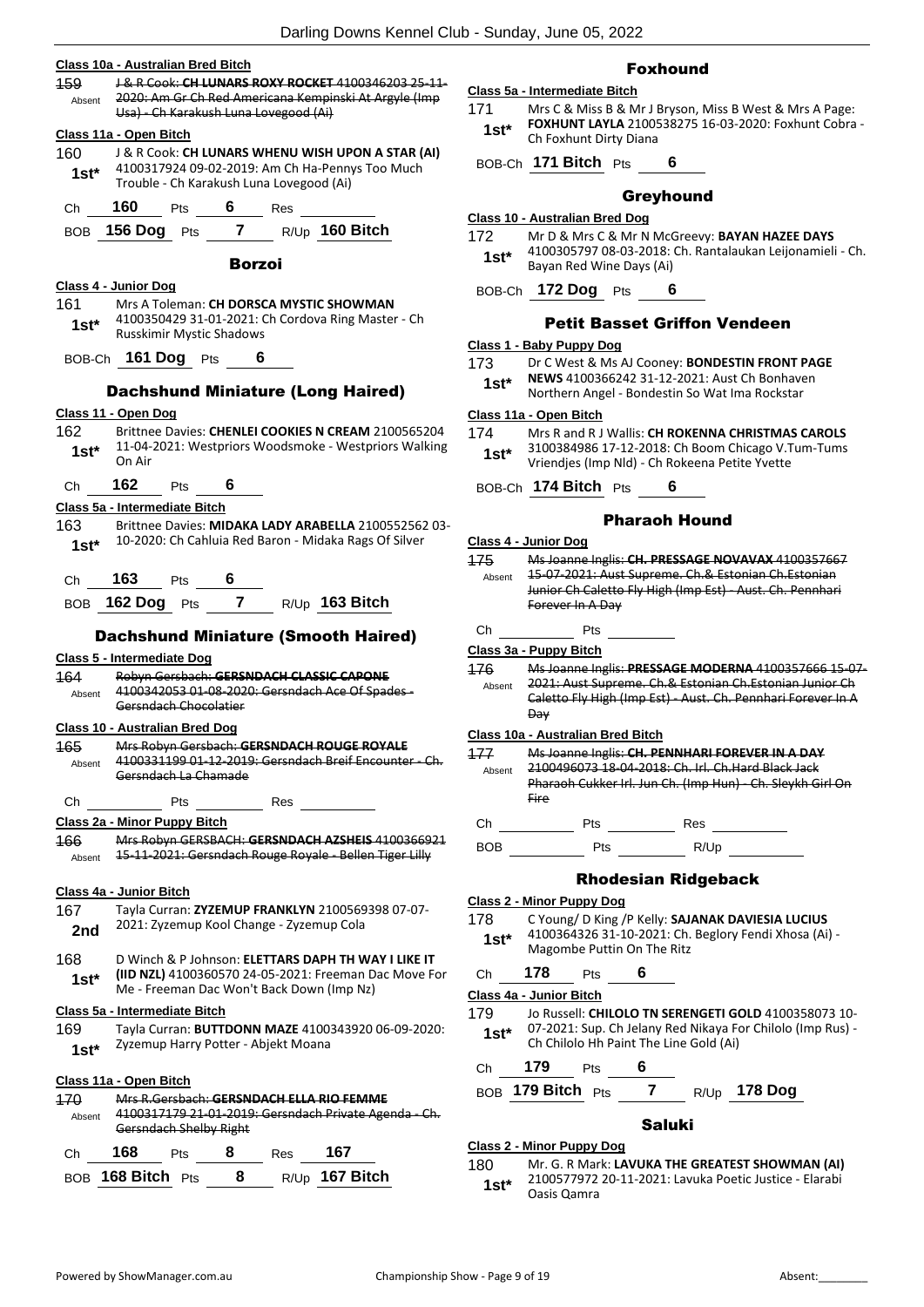Darling Downs Kennel Club - Sunday, June 05, 2022

|                                |            | Class 10 - Australian Bred Dog                                    |    |                |                                                                                                                                                                          | 198                               |                   |                       | Ms. Vicki Shaw: SUP CH S                           |
|--------------------------------|------------|-------------------------------------------------------------------|----|----------------|--------------------------------------------------------------------------------------------------------------------------------------------------------------------------|-----------------------------------|-------------------|-----------------------|----------------------------------------------------|
| 181<br>$1st*$                  |            |                                                                   |    |                | Mr G and Mrs P Russell and P and R Bazzocco: CH PAZADA<br>KEEPING UP APPEARANCES 2100542809 05-06-2020: Sup<br>Ch Pazada Reflections - Sup Ch Pazada Watabout Last Night | 2 <sub>nd</sub>                   |                   |                       | JACUZZI 4100327966 10-<br>Heart - Sup Ch Shawthing |
|                                | 181        |                                                                   | 7  |                | 180                                                                                                                                                                      | Сh                                | 196               | Pts                   | 13                                                 |
| Ch                             |            | Pts                                                               |    | Res            |                                                                                                                                                                          |                                   | BOB 196 Bitch Pts |                       | 21                                                 |
|                                |            | Class 5a - Intermediate Bitch                                     |    |                | Mr. G. R Mark: LAVUKA MIRROR ON THE WALL                                                                                                                                 |                                   |                   |                       |                                                    |
| 182<br>$1st*$                  |            | Oasis Qamra                                                       |    |                | 2100551705 17-08-2020: Lavuka Poetic Justice - Elarabi                                                                                                                   |                                   |                   |                       | Group 4 -                                          |
| Ch                             | 182        | Pts                                                               | 6  |                |                                                                                                                                                                          | Best                              |                   | 181                   | <b>Saluki</b>                                      |
| BOB                            |            | 181 Dog Pts                                                       | 8  |                | R/Up 182 Bitch                                                                                                                                                           | Pts: 25                           |                   |                       | Mr G and Mrs P Russe                               |
|                                |            |                                                                   |    |                |                                                                                                                                                                          |                                   |                   |                       | Keeping Up Appearar                                |
|                                |            |                                                                   |    | <b>Whippet</b> |                                                                                                                                                                          | R/Up                              |                   | 156                   | <b>Beagle</b>                                      |
| 183                            |            | <b>Class 2 - Minor Puppy Dog</b>                                  |    |                | Mr R P Slingsby: BLAKRIVA GELLIGNITE JACK 4100360924                                                                                                                     | Pts: 15                           |                   |                       | J & R Cook: CH Lunars                              |
| 2nd                            | Collected  |                                                                   |    |                | 06-09-2021: Blakriva Son Of A Gun - Blakriva Cool N                                                                                                                      | <b>Baby</b>                       |                   | 143                   | Afghan                                             |
| 184                            |            |                                                                   |    |                | Mrs. Silvana Tassan & Mr Serge Tassan: PHOENWAY A                                                                                                                        |                                   |                   |                       | Melissa Starkey, Danie<br>Setterup Rolex On A R    |
| 1st                            |            | At The Races - Phoenway Never Look Away                           |    |                | KIND OF MAGIC 4100364347 12-11-2021: Ch Aslan A Day                                                                                                                      | Minor                             |                   | 191                   | Whippet                                            |
| Class 3 - Puppy Dog            |            |                                                                   |    |                |                                                                                                                                                                          |                                   |                   |                       | Ms. Vicki Shaw: Shaw                               |
| 185<br>$1st*$                  |            | 2021: Piaffe Gilgamesh - Piaffe Dolcevita                         |    |                | Mrs U Greenwood: PIAFFE JASPER 4100363834 18-11-                                                                                                                         | <b>Puppy</b>                      |                   | 150<br>Responsibility | Basenji<br>Chloe keast and Alicia                  |
| Class 4 - Junior Dog           |            |                                                                   |    |                |                                                                                                                                                                          | Junior                            |                   | 151                   | <b>Basenji</b>                                     |
| 186                            |            |                                                                   |    |                | Mrs. Silvana Tassan & Mr Serge Tassan: PHOENWAY                                                                                                                          |                                   |                   |                       | Mr David Pearson.: EF                              |
| 2nd                            |            | Ima Luigi - Aust Ch. Phoenway Carnival Girl                       |    |                | FUNICULIFUNICULA 4100349818 16-01-2021: Shawthing                                                                                                                        | <b>Inter</b>                      |                   | 156                   | <b>Beagle</b><br>J & R Cook: CH Lunars             |
| 187<br>1st                     |            |                                                                   |    |                | Ms. Vicki Shaw: SHAWTHING ROME AROUND TH WORLD<br>(AI) 4100359750 13-08-2021: Sobers Dalton (Ita) -                                                                      | Aus Br                            |                   | 181                   | Saluki                                             |
|                                |            | Shawthing So Into Jazz                                            |    |                |                                                                                                                                                                          |                                   |                   |                       | Mr G and Mrs P Russe                               |
|                                |            | Class 10 - Australian Bred Dog                                    |    |                |                                                                                                                                                                          |                                   |                   |                       | Keeping Up Appearar                                |
| 188<br>3rd                     |            |                                                                   |    |                | Mr. R P Slingsby: CH BLAKRIVA WAY TOO COOL<br>4100302518 03-01-2018: Ch Alltalk Wild Irish Heart -                                                                       | Open                              |                   | 196                   | Whippet<br>Mrs Ulla Greenwood:                     |
|                                |            | Blakriva Justabitmore                                             |    |                |                                                                                                                                                                          |                                   |                   |                       |                                                    |
| 189<br>2nd                     |            | Flyer - Ch Debrignac Jeanne De Clisson                            |    |                | Mr T Mrs K Cooney: JETAIME THUNDERSTRUCK BY THOR<br>(AI) 4100350081 05-02-2021: Sup Ch Shalique Noble High                                                               |                                   |                   |                       | Neu                                                |
| 190                            |            |                                                                   |    |                | Michelle Youngberg: CH CHAKRATA HOODLUM INTHA                                                                                                                            | Best                              |                   | 148                   | Afghan                                             |
| 1st*                           |            | Cib Sup Ch Chakrata Tart With The Cart                            |    |                | PARK 5100104448 26-12-2017: Ch Alltalk Wild Irish Heart -                                                                                                                | Pts: 7                            |                   | Lightly (Imp NZ)      | Mrs J Y Anderson: Aus                              |
| Ch                             | 184        | <b>Pts</b>                                                        | 13 | Res            | 185                                                                                                                                                                      | R/Up                              |                   | 153                   | Basenji                                            |
|                                |            | Class 2a - Minor Puppy Bitch                                      |    |                |                                                                                                                                                                          |                                   |                   |                       | Mr David Pearson.: N                               |
| 191                            |            |                                                                   |    |                | Ms. Vicki Shaw: SHAWTHING PIPPI LONGSTOCKING                                                                                                                             |                                   |                   |                       |                                                    |
| $1st*$                         |            | Shawthing Itzall About Jazz                                       |    |                | 4100362556 24-09-2021: A Ch Alltalk Wild Irish Heart -                                                                                                                   | Finish                            |                   |                       | Α                                                  |
| 192                            |            |                                                                   |    |                | Michelle Youngberg: ARJAI QUEEN OF HEARTS 6100133009                                                                                                                     |                                   |                   |                       |                                                    |
| 2nd                            |            | Mistress Matilda                                                  |    |                | 03-11-2021: Sup Ch Arjai Like A Criminal - Sup Ch Chakrata                                                                                                               |                                   |                   |                       |                                                    |
| Class 3a - Puppy Bitch         |            |                                                                   |    |                |                                                                                                                                                                          |                                   |                   |                       | Group 5 - Work                                     |
| 193                            |            |                                                                   |    |                | Mr R P Slingsby: BLAKRIVA VERY ELEGANT 4100360926 06-                                                                                                                    |                                   |                   |                       |                                                    |
| 1st                            |            |                                                                   |    |                | 09-2021: Blakriva Son Of A Gun - Blakriva Cool N Collected                                                                                                               |                                   |                   |                       | Miss D Cro                                         |
|                                |            |                                                                   |    |                |                                                                                                                                                                          | <b>Start Time:</b>                |                   |                       |                                                    |
| Class 4a - Junior Bitch<br>194 |            |                                                                   |    |                | Mrs. Silvana Tassan & Mr Serge Tassan: PHOENWAY                                                                                                                          |                                   |                   |                       | <b>Australian</b>                                  |
| $1st^*$                        |            | Aust Ch. Phoenway Carnival Girl                                   |    |                | SOPHIA 4100349816 16-01-2021: Shawthing Ima Luigi -                                                                                                                      | Class 5 - Intermediate Dog<br>199 |                   |                       | S & K Whyatt: <b>AUST SUPI</b>                     |
| Class 11a - Open Bitch         |            |                                                                   |    |                |                                                                                                                                                                          | 1st*                              |                   |                       | <b>SUM NOISE 4100337990</b>                        |
| 195                            |            |                                                                   |    |                | Mr T Mrs K Cooney: SHENKHAN SOUND OF THE SUN AT                                                                                                                          |                                   |                   |                       | Rock N Roll - Morview Ou                           |
| 4th                            | (Imp Aust) |                                                                   |    |                | SHALIQUE (IMP NZ) 00439-2021 15-10-2020: Nz Ch<br>Shenkhan Four Seasons - Shalique Sunshine At Shenkhan                                                                  | 200<br>2nd                        |                   | Waykrest Show Time    | Wayne Carter: WAYKRES<br>08-2020: Aust Ch Waykre   |
| 196                            |            |                                                                   |    |                | Mrs Ulla Greenwood: PIAFFE DOLCEVITA 4100302010 12-                                                                                                                      | Class 11 - Open Dog               |                   |                       |                                                    |
| $1st^*$                        |            | Joy Of Life (Imp Swe)                                             |    |                | 01-2018: Ch Twyborn Innocense (Imp Swe) - Ch Twyborn                                                                                                                     | 201<br>$1st^*$                    |                   |                       | Wayne Carter: AUST CH \<br>4100292800 25-06-2017:  |
| 197<br>3rd                     |            | Mr R P Slingsby: BLAKRIVA COOL N COLLECTED<br>The Bosses Daughter |    |                | 4100320980 07-04-2019: Blakriva Way Too Cool - Blakriva                                                                                                                  |                                   |                   | Waykrest Serv'in Time |                                                    |

### Specials

| Best<br>Pts: 25       | 181<br>Saluki<br>Mr G and Mrs P Russell and P and R Bazzocco: CH Pazada<br>Keeping Up Appearances                             |
|-----------------------|-------------------------------------------------------------------------------------------------------------------------------|
| R/Up<br>Pts: 15       | 156<br><b>Beagle</b><br>J & R Cook: CH Lunars Jimmy Neutron                                                                   |
| <b>Baby</b>           | 143<br>Afghan Hound<br>Melissa Starkey, Daniel Willson, Leigh & Helen Gibson:<br>Setterup Rolex On A Redneck At Karakush (ai) |
| <b>Minor</b>          | Whippet<br>191<br>Ms. Vicki Shaw: Shawthing Pippi Longstocking                                                                |
| <b>Puppy</b>          | 150<br><b>Basenji</b><br>Chloe keast and Alicia Keast: Merikaez Notmy<br>Responsibility                                       |
| <b>Junior</b>         | 151<br><b>Basenji</b><br>Mr David Pearson.: ERISEVE ZENNYO RYUO                                                               |
| Inter                 | 156<br><b>Beagle</b><br>J & R Cook: CH Lunars Jimmy Neutron                                                                   |
| Aus Br                | 181<br>Saluki<br>Mr G and Mrs P Russell and P and R Bazzocco: CH Pazada<br>Keeping Up Appearances                             |
| Open                  | Whippet<br>196<br>Mrs Ulla Greenwood: Piaffe Dolcevita                                                                        |
|                       | <b>Neuter</b>                                                                                                                 |
| <b>Best</b><br>Pts: 7 | Afghan Hound<br>148<br>Mrs J Y Anderson: Aus Ch Neuter Ch Chakdarra Holly Go<br>Lightly (Imp NZ)                              |
| R/Up                  | 153<br><b>Basenji</b><br>Mr David Pearson.: NOTSYORANALA MIRZAM                                                               |

bsent **13** 

### **Cing Dog Group**

ofts (NSW)

### **Cattle Dog**

- **REME CH MORVIEW LETS MAKE**
- 17-06-2020: Ch Morview Lets Rock N Roll - Morview Outback Shadow **1st\***
- **T RAGING BULL** 4100340856 22-
- est Cutting Edge Aust Ch

**WAYKREST CUTTING EDGE** Pureheel Royal Triton - Ch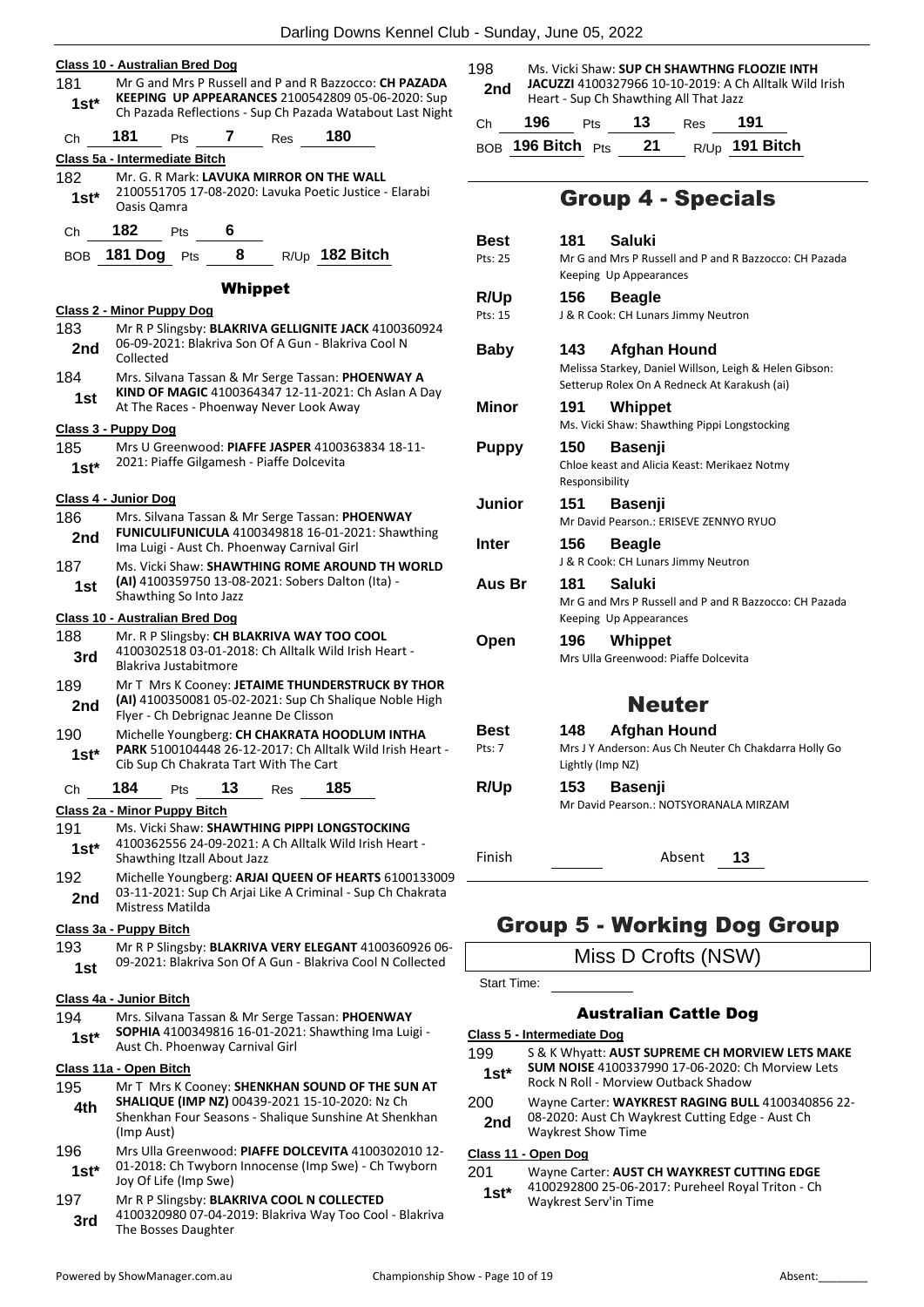| Ch             | 200<br>199<br>8<br>Pts<br>Res                                                                                                                                       |                | <b>Belgian Shepherd Dog (Groenendael)</b>                                                                                                                                                      |
|----------------|---------------------------------------------------------------------------------------------------------------------------------------------------------------------|----------------|------------------------------------------------------------------------------------------------------------------------------------------------------------------------------------------------|
| 202<br>$1st^*$ | Class 10a - Australian Bred Bitch<br>Wayne Carter: AUST CH WAYKREST SHOW TIME<br>4100317270 15-02-2019: Sup Ch Waykrest Hot Assassin -<br>Ch Waykrest Servin Time   | 213<br>$1st^*$ | Class 2a - Minor Puppy Bitch<br>Kathryn Winton: MIRRIBANDI ULTIMATE DREAM<br>4100364333 05-12-2021: Ch Mirribandi Promised To<br>Belengere Ht (Ai) - Ch Mirribandi Harlequin Ht Jc (Ai)        |
| Ch             | 202<br>Pts                                                                                                                                                          |                | Class 5a - Intermediate Bitch                                                                                                                                                                  |
| BOB            | 199 Dog $Pts$ 9<br>R/Up 200 Dog                                                                                                                                     | 214<br>$1st*$  | Matthew O'Reilly: MIRRIBANDI LLUSTRIOUS 4100328696<br>13-11-2019: One Black Night Av Vikholme - Mirribandi<br>Ohalan                                                                           |
|                | <b>Australian Kelpie</b>                                                                                                                                            |                | BOB-Ch 213 Bitch Pts 7 R/Up-Res 214 Bitch                                                                                                                                                      |
| 203            | Class 10 - Australian Bred Dog<br>S & K Whyatt: AUST SUP CH BELLJACKS JUST FOOLIN                                                                                   |                |                                                                                                                                                                                                |
| $1st^*$        | AROUND 4100298046 10-10-2017: Gr Ch Kinjarra Rusty Joe<br>Of Fire - Ashem Dark N Dusty                                                                              |                | <b>Belgian Shepherd Dog (Tervueren)</b><br>Class 18 - Neuter Dog                                                                                                                               |
|                | Class 1a - Baby Puppy Bitch                                                                                                                                         | 215            | Matthew O'Reilly: GR. CH. MIRRIBANDI LUXEM ET WPD<br>4100234160 15-10-2013: Mirribandi Voltairre - Mirribandi                                                                                  |
| 204            | Ms C Zeller & Miss C Hoolihan: WINDEN STAR DUST                                                                                                                     | $1st*$         | Ice Ice Baby                                                                                                                                                                                   |
| $1st*$         | 4100365352 17-12-2021: Elbrylach Corduroy - Winden<br>Rumour Has It                                                                                                 |                | BNOB 215 Dog Pts                                                                                                                                                                               |
|                | BOB-Ch 203 Dog Pts<br>6                                                                                                                                             |                | <b>Border Collie</b>                                                                                                                                                                           |
|                | <b>Australian Shepherd</b>                                                                                                                                          |                | <b>Class 10 - Australian Bred Dog</b>                                                                                                                                                          |
|                | Class 1 - Baby Puppy Dog                                                                                                                                            | 216            | Ms S. A. Smith: CELTIC HEART STIRLING 4100319403 11-04-<br>2019: Supch Neecabe On Demand Pt Ch Kerensa Its A Wild                                                                              |
| 205<br>$1st*$  | Mr T Thomas & Ms B West: OCHAYE A DOGS JOURNEY<br>4100366647 19-01-2022: Ch Dizzy Marble As Hot As Fire                                                             | Absent         | World (Ai) Ht                                                                                                                                                                                  |
|                | (Imp Ukr) - Ch Ochaye Tennessee Whiskey                                                                                                                             | 217            | Class 11 - Open Dog<br>Ms S. A. Smith: SUPREME CH. NEECABE ON DEMAND PT.                                                                                                                       |
|                | <b>Class 2 - Minor Puppy Dog</b>                                                                                                                                    | Absent         | 2100417708 29 10 2014: Supch Nahrof Enough Said Et Ch                                                                                                                                          |
| 206            | Sara Sternberg: ROZATE SOUPER DUPER 3100441814 09-<br>11-2021: Ch Cuebiyar Upping The Ante - Rozate Blue                                                            |                | Neecabe Sierra Madre                                                                                                                                                                           |
| 1st            | Fenugreek<br>Class 11 - Open Dog                                                                                                                                    | 218<br>2nd     | T & J Baldwin: CH YARRANCOLY POWER BROKER<br>2100537374 04-03-2020: Sup Ch Allclarity Diamond Broker<br>(Ai) - Ch Yarrancoly Wild N Wicked                                                     |
| 207            | Miss M Brazier & Miss B West: CH DIZZY MARBLE AS HOT                                                                                                                | 219            | R.F. & J.G.McKiernan: CH.CANNYBEN LOCKED N LOADED                                                                                                                                              |
| $1st*$         | AS FIRE (N/B) (IMP UKR) UKU403469 25-12-2018: Sentikki<br>Rix Absolute Value (Imp Den) - Multi Ch Seventy Seven<br>Amazing Moonlight (Rus)                          | $1st*$         | 4100285503 21-12-2016: Ch Khayoz Locked Out Of Heaven<br>- Ch Classicyds Come In Spinner                                                                                                       |
|                | 207<br>206                                                                                                                                                          | Ch             | 219<br>218<br>Pts<br>7<br>Res                                                                                                                                                                  |
| Ch             | 7<br><b>Pts</b><br><b>Res</b><br>Class 1a - Baby Puppy Bitch                                                                                                        |                | Class 2a - Minor Puppy Bitch                                                                                                                                                                   |
| 208<br>1st     | KL PEEK: EDENSUNDOWN DANCING QUEEN 2100576858<br>14-12-2021: Gbz Ch. Prt Jr Ch. Multi Ch. Sup Ch. Seventy<br>Seven Cherised Desire (Imp Prt) - Aust Ch. Edensundown | 220<br>Absent  | Ms. Samantha Field & Miss Kayla Field: ROYALBORDA<br><b>MOMENT OF TRUTH 4100364304 23-11-2021: Trucharm</b><br>Angel In Disguise - Ch Quinora Play It Kool Ht<br>Class 5a - Intermediate Bitch |
|                | Dancing Diva                                                                                                                                                        | 221            | T & J Baldwin: YARRANCOLY RISE TO POWER 2100537375                                                                                                                                             |
|                | Class 2a - Minor Puppy Bitch                                                                                                                                        | $1st*$         | 04-03-2020: Sup Ch Allclarity Diamond Broker (Ai) - Ch                                                                                                                                         |
| 209<br>$1st^*$ | Mrs. Kellie Vardy & Mr Paul Vardy: SHOWIOZ RED BULL<br>GIVES U WINGS 4100364459 04-12-2021: Am Ch Sup Ch                                                            | 222            | Yarrancoly Wild N Wicked<br>Stuart & Kylie & Georgia Leslie: TRUCHARM THE DEVIL                                                                                                                |
|                | Regal Reign Hightide Hit The Jackpot (Imp Usa) - Showioz<br><b>Wicked Games</b>                                                                                     | Absent         | WEARS PRADA 4100332902 16-02-2020: Sup Ch Trucharm<br>Get Your Motor Runnin - Ch Tehya Call Me Maybe                                                                                           |
|                | Class 3a - Puppy Bitch                                                                                                                                              | 223            | Ms S. A. Smith: CELTIC HEART QUEEN SCATHACH                                                                                                                                                    |
| 210<br>$1st*$  | B West and T Thomas: CH OCHAYE YOU DO YOU<br>4100362835 27-09-2021: Sup Ch Am Ch Impacts Teddy                                                                      | Absent         | 4100347017 27 11 2020: Neecabe Thats What They Say-<br>Celtic Heart Boudicca                                                                                                                   |
|                | Ruxpin (Imp Usa) - Rozate Stolen Kisses                                                                                                                             | Ch             | 221<br>6<br>Pts<br>Res                                                                                                                                                                         |
| Ch             | 210<br>7<br>209<br>Pts<br><b>Res</b>                                                                                                                                |                | 8<br>R/Up 218 Dog<br>BOB 219 Dog Pts                                                                                                                                                           |
| <b>BOB</b>     | R/Up 210 Bitch<br>207 Dog Pts<br>9                                                                                                                                  |                | <b>Briard</b>                                                                                                                                                                                  |
|                | <b>Australian Stumpy Tail Cattle Dog</b>                                                                                                                            |                | Class 4a - Junior Bitch                                                                                                                                                                        |
|                | Class 10 - Australian Bred Dog                                                                                                                                      | 224            | Ms K Noble: CACHAREL SERONDIPIDTI 4100353385 08-04-                                                                                                                                            |
| 211<br>$1st*$  | Miss A L May: AUST CH WACKYDOO RED ARROW<br>4100266702 14-09-2015: Tailezz Buster Bob - Wackydoo                                                                    | $1st*$         | 2021: Ch O'neills De La Manoliere (Imp France) - Ch<br>Narbrisse Miss Congeniality Ht                                                                                                          |
|                | Razzle Dazzle                                                                                                                                                       |                | BOB-Ch 224 Bitch Pts<br>6                                                                                                                                                                      |
| Ch             | 211<br>6<br>Pts                                                                                                                                                     |                | <b>Finnish Lapphund</b>                                                                                                                                                                        |
| 212            | Class 3a - Puppy Bitch<br>Miss A L May: ANNIEPRIDE TRAILER PARK GIRL                                                                                                |                | Class 4 - Junior Dog                                                                                                                                                                           |
| $1st*$         | 4100357333 23-06-2021: Ch Karte Mighty Red Man -<br>Anniepride Red Outlaw                                                                                           | 225            | B Bowles, R McGill & Dr T J MacDonald: TAIGAKOIRA<br>SUPERTROUPER AT COCKATOOPARK 3100426044 08-02-                                                                                            |
| Ch             | 212<br>6<br>Pts                                                                                                                                                     | $1st*$         | 2021: Ch. Armahani Jade Jylha - Dan. Ch. Fin.Ch. No Uch. Se                                                                                                                                    |
|                | BOB 211 Dog Pts<br>7<br>R/Up 212 Bitch                                                                                                                              |                | Uch. Ch. Lapinlunas Onnentytto (Imp Nor)                                                                                                                                                       |
|                |                                                                                                                                                                     |                |                                                                                                                                                                                                |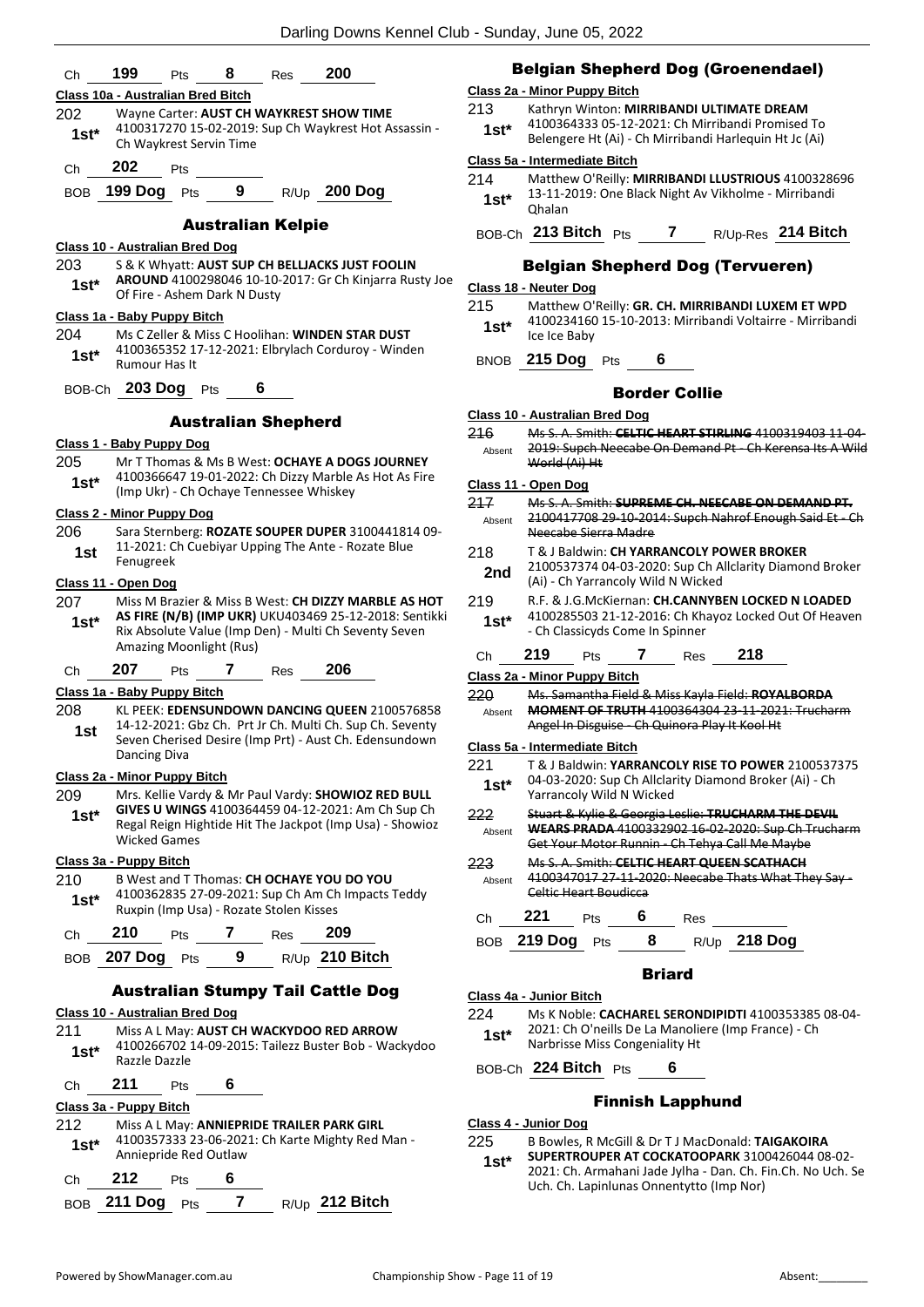**Class 11 - Open Dog**

| Сh | בח<br>225 | ⊃ts | Б |
|----|-----------|-----|---|
|    |           |     |   |

### **Class 5a - Intermediate Bitch**

226 Mr B Bowles & Miss R McGill: **CALEEBRA SUMMER LOVING (AI)** 3100394375 26-06-2019: Fin. Mva. Snickers (Imp Fin) - Ch. Lecibsin Sametti Rn. (Imp Uk) **1st\***

### **Class 10a - Australian Bred Bitch**

227 Mr LC & Mrs RA SEARE: **CH THELDAROY XPENSIVE TREASURE (AI)** 4100306625 21-05-2018: Aust Ch Am Grand Ch Teelikamentten Iika Imp Fin - Ch Theldaoy French Scandal **1st\***

Ch **227** Pts **7** Res **226**

BOB **227 Bitch** Pts **8** R/Up **225 Dog**

### German Shepherd Dog

### **Class 4a - Junior Bitch**

- 228 Tayla Curran: **MAGNAR FINLEY** 2100562081 27-03-2021: 1st\* Kingvale Heart To Beat - Tataben Cherokee
- BOB-Ch **228 Bitch** Pts **6**

### Old English Sheepdog

### **Class 4 - Junior Dog**

229 Mrs A Cassidy: **CH OTTABA RIGHT ON QUEWE** 4100349839 04-02-2021: Amchcanchgrch Raffles Ewe Sir Friendly (Imp **1st** U4-02-2021: Amchrancherch Karries Ewe Sir<br>Can) - Ch Ottaba Ewemay Think Ima Dreama

### Ch **229** Pts **6**

### **Class 5a - Intermediate Bitch**

- 230 Mrs. Maria Zekic: **HAIRBEAR SHES GOT THE LOOK** 4100334194 18-03-2020: Ottaba Gotta Getys Into Milife - Ch. Hairbear Hot Tricks Absent 231 Mrs A Cassidy: **OTTABA EWER A ROCKSTAR** 4100341348 18-08-2020: Ottaba Gotta Getya Into Milife - Ch Wynsilot
- 1st<sup>\*</sup> <sup>18-08-2020: Ottaba Go<br>Never Say Never Again</sup> Ch **231** Pts **6** Res

| $R/Up$ 231 Bitch<br>BOB 229 Dog Pts |  |
|-------------------------------------|--|
|-------------------------------------|--|

### Puli

**Class 11 - Open Dog** 232 M & K Stone, S Huebner, P Kelly: **SUPREME CH CORDMAKER GIRO GIRO TONDO (A.I)** 6100101872 22-10- 2016: Am Gr Ch Sl Cordmaker Rumpus Bumpus - Supreme Ch Cordmaker Mellow Yellow Absent

Ch Pts

**Class 4a - Junior Bitch**

233 Mr R Valore: **CH RUSTUFARION FIREFLY LANTERN** 2100567131 16-03-2021: Sup Ch Rustufarion If You Dont Mind (Ai) - Rustufarion Fire Works (Ai) Absent

Ch Pts BOB Pts R/Up

### Shetland Sheepdog

**Class 4 - Junior Dog** 234 Ms. Kerry Walls & Mrs Helen Walls: **KILWARRIN PLAYING ON** 4100353938 23-04-2021: Beauideal Playing It Cool - 1st\* UN 4100353938 23-04<br>Kilwarrin Lady Avalon

BOB-Ch **234 Dog** Pts **6**

### Swedish Vallhund

### **Class 5 - Intermediate Dog**

235 Mrs A J & Miss S J Smith: **AUST CH TRENDAM LIKE TOY SOLDIERS** 4100330410 04-12-2019: Gr Ch Vallarity Fox N Sox - Aust Ch Trendam I Luv It Absent

| Absent        | <b>Barahwolfe Snowstar Angel</b>                                                                                                               | 12-04-2019: Nz.Ch. Barahwolfe Mercury Rising - Ch.                                                         |  |  |  |
|---------------|------------------------------------------------------------------------------------------------------------------------------------------------|------------------------------------------------------------------------------------------------------------|--|--|--|
| Ch            | Pts                                                                                                                                            | <b>Res</b>                                                                                                 |  |  |  |
|               | Class 1a - Baby Puppy Bitch                                                                                                                    |                                                                                                            |  |  |  |
| 237           | Kristi Faulkner: BALGRAVIA MITSY WOLF 4100368311 20-<br>Absent 02-2022: Snodogz B-Fifty-Two Bomber - Ch. Barahwolfe<br>Snowstar Angel (Imp Nz) |                                                                                                            |  |  |  |
|               | Class 2a - Minor Puppy Bitch                                                                                                                   |                                                                                                            |  |  |  |
| 238<br>Absent | (Imp Nz) Ch Snodogz Mosey                                                                                                                      | Kristi Faulkner: BALGRAVIA CHAMPAGNE FLUTE<br>4100363475 25-10-2021: Barahwolfe Capt James T Kirk          |  |  |  |
|               | Class 3a - Puppy Bitch                                                                                                                         |                                                                                                            |  |  |  |
| 239<br>Absent |                                                                                                                                                | A L& S LSmith: OSUNO THE MOSS MONSTER 09112 2021<br>03-09-2021: Osuno Grey Grenade - Osuno Finette Cendron |  |  |  |
| Ch            | Pts                                                                                                                                            | Res                                                                                                        |  |  |  |
| <b>BOB</b>    | Pts                                                                                                                                            | R/Up                                                                                                       |  |  |  |
|               |                                                                                                                                                | <b>Welsh Corgi (Cardigan)</b>                                                                              |  |  |  |
|               | Class 1a - Baby Puppy Bitch                                                                                                                    |                                                                                                            |  |  |  |
| 240<br>1st*   | Ai - Ch Turid Luna Inthesky Ai                                                                                                                 | Mrs Julene Brady: MANDENE WINTER WONDERLAND<br>4100365388 18-12-2021: Grand Ch Kalora Quality Control      |  |  |  |
|               | Class 4a - Junior Bitch                                                                                                                        |                                                                                                            |  |  |  |
| 241<br>$1st*$ | Mrs Julene Brady: MANDENE WALKING IN SUNSHINE<br>4100356689 27-06-2021: Aust Ch Mandene Magna Carta -                                          |                                                                                                            |  |  |  |

236 Kristi Faulkner: **CH SNODOGZ TIGER WOLFE** 4100321308

- 4100356689 27-06-2021: Aust Ch Mandene Magna Carta Aust Ch Mandene Riddle Of The Fairies **1st\***
- BOB-Ch **241 Bitch** Pts **6** R/Up-Res

### **Class 18 - Neuter Dog**

- 242 Miss JAllan: **CH THRODICE CELTIC THUNDER** 4100235826 26-11-2013: Ch Sarasota The Rouse - Ch Cedarcorgis Angel Girl Absent
- BNOB Pts R/Up-Res

### Welsh Corgi (Pembroke)

### **Class 11 - Open Dog**

243 Gloria Woodward: **CH ABERLEE RIGHT HERE WAITING** 4100339518 13-07-2020: Ch Merthyr Wanda Long Wait(Imp Nz) - Ch Aberlee Some Say Love **1st\***

### Ch **243** Pts **6**

- **Class 2a - Minor Puppy Bitch**
- 244 M.J. BROUGHTON: **BECASSMIC LOVE AFFAIRE** 4100360976
- 11-09-2021: Ch. Aberlee Pushing The Limits (Ai) Becassmic **1st**\* 11-09-2021: C<br>Kate Hepburn

### **Class 3a - Puppy Bitch**

- 245 Gloria Woodward: **ABERLEE LOVE MY WAY AI** 4100357065 17-06-2021: Ch Aberlee Over The Limit - Ch Aberlee Best Of 1st<sup>\*</sup> <sup>17-Ub-2U</sup><br>My Love
- 246 M.J. BROUGHTON: **BECASSMIC LUV AMONG THE RUINS**
	- 4100360975 11-09-2021: Ch. Aberlee Pushing The Limits 2nd <sup>4100360975</sup> 11-09-2021: Cn. Apple 74100360975

### **Class 4a - Junior Bitch**

247 GD & SK Kerr: **CH KINTZEL THERES NO LOOKING BACK NBT** 3100427065 24-02-2021: Ch Anbenly Ace Of Spades - Kintzel Bound For Glory Absent

### **Class 5a - Intermediate Bitch**

- 248 Sheree Kilby: **ABERLEE REIGN OF LOVE** 4100344751 02-10-
- 1st\* 2020: Ch Aberlee Stuck On You Ch Aberlee Bubbling Sugar

### **Class 10a - Australian Bred Bitch**

249 MARGARET BROUGHTON: **BECASSMIC LIFE OIF THE PARTY** 4100346006 02-11-2020: Ch. Niretha Hot English Mustard 2nd 4100346006 02-11-2020: Ch. Niretha Ho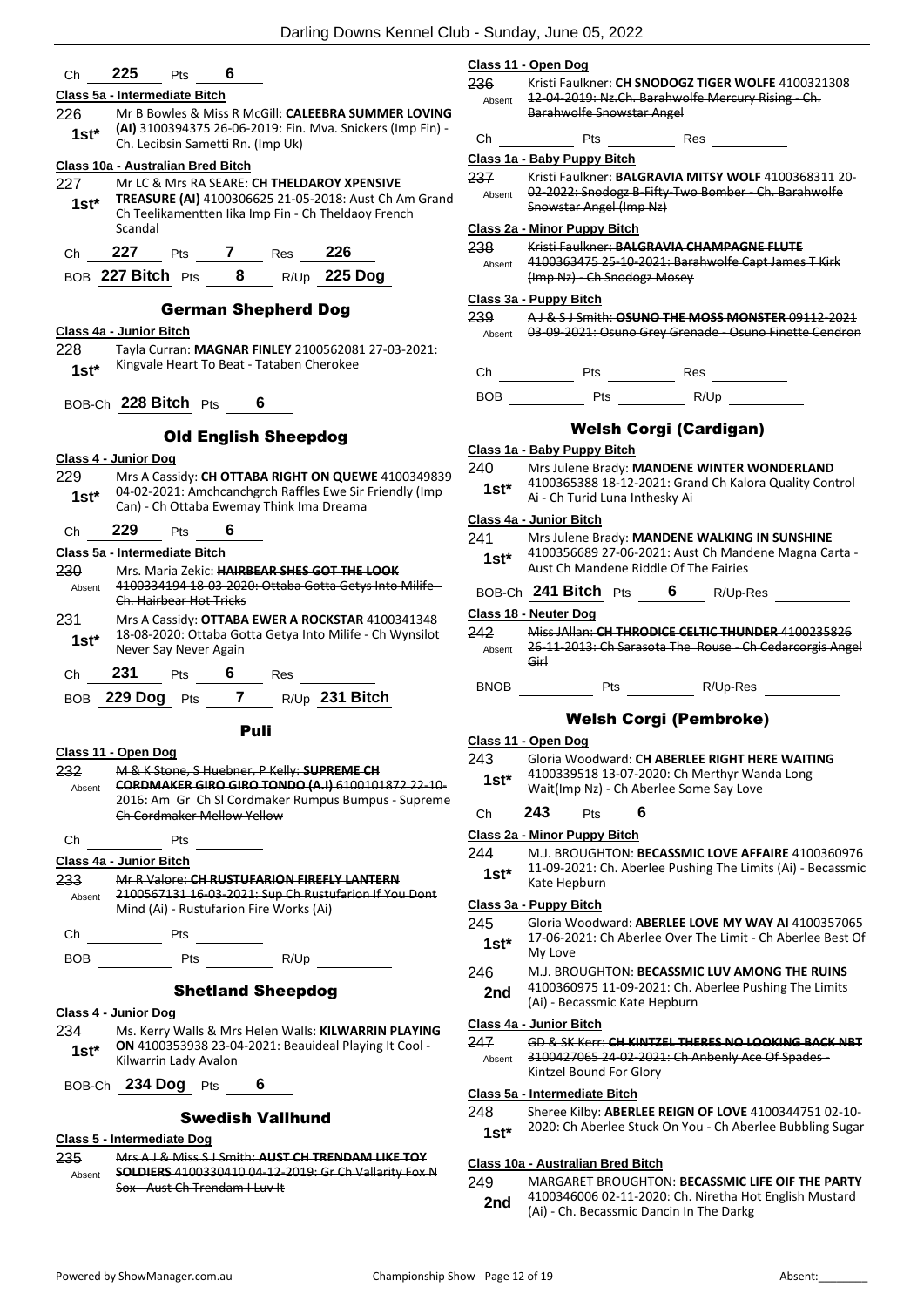| 250<br>1st*                   | MR K Blake & MRS E Blake: PEMMAGIC DRESSED FOR<br>SUCCESS (AI) 4100349019 13-01-2021: Ch. Wamphyri<br>Midnight Memories (Ai) - Ch.Antudor Best Kept Secret |
|-------------------------------|------------------------------------------------------------------------------------------------------------------------------------------------------------|
| 248<br>Сh                     | Pts 11 Res 245                                                                                                                                             |
|                               | BOB 243 Dog Pts 12 R/Up 248 Bitch                                                                                                                          |
| Class 18 - Neuter Dog         |                                                                                                                                                            |
| 251<br>$1st^*$                | Melody Labinsky: CARENCI SPICY SCOVILLE 4100340791<br>03-08-2020: Ch Fergwyn Like My Style - Izalab Delta                                                  |
|                               | BNOB 251 Dog Pts 6 R/Up-Res                                                                                                                                |
|                               | <b>White Swiss Shepherd Dog</b>                                                                                                                            |
| Class 11a - Open Bitch<br>252 | Breeze Hunter: CH.SOVERENPARK JETAIME 3100389229                                                                                                           |
| $1st^*$                       | 08-02-2019: Ch Soverenpark Charming Casanova - Ch<br>Fantasy Od Bijelih Andela                                                                             |
|                               | BOB-Ch 252 Bitch Pts<br>6                                                                                                                                  |
|                               | <b>Group 5 - Specials</b>                                                                                                                                  |
|                               |                                                                                                                                                            |
| Best                          | <b>Australian Shepherd</b><br>207                                                                                                                          |
| Pts: 25                       | Miss M Brazier & Miss B West: Ch Dizzy Marble As Hot As<br>Fire (n/b) (Imp UKR)                                                                            |
| R/Up                          | <b>Border Collie</b><br>219                                                                                                                                |
| Pts: 15                       | R.F. & J.G.McKiernan: CH.Cannyben Locked N Loaded                                                                                                          |
| <b>Baby</b>                   | <b>Australian Shepherd</b><br>205<br>Mr T Thomas & Ms B West: Ochaye A Dogs Journey                                                                        |
|                               | <b>Belgian Shepherd Dog</b>                                                                                                                                |
| <b>Minor</b>                  | (Groenendael)<br>213<br>Kathryn Winton: Mirribandi Ultimate Dream                                                                                          |
| <b>Puppy</b>                  | 210<br><b>Australian Shepherd</b><br>B West and T Thomas: Ch Ochaye You Do You                                                                             |
| <b>Junior</b>                 | 224<br><b>Briard</b><br>Ms K Noble: Cacharel Serondipidti                                                                                                  |
| Inter                         | <b>Australian Cattle Dog</b><br>199                                                                                                                        |
|                               | S & K Whyatt: Aust Supreme Ch Morview Lets Make Sum<br><b>Noise</b>                                                                                        |
| Aus Br                        | 227<br><b>Finnish Lapphund</b><br>Mr LC & Mrs RA SEARE: CH THELDAROY XPENSIVE                                                                              |
| Open                          | TREASURE (AI)<br><b>Australian Shepherd</b><br>207                                                                                                         |
|                               | Miss M Brazier & Miss B West: Ch Dizzy Marble As Hot As<br>Fire (n/b) (Imp UKR)                                                                            |
|                               | <b>Neuter</b>                                                                                                                                              |
| Best<br>Pts: 7                | <b>Welsh Corgi (Pembroke)</b><br>251<br>Melody Labinsky: Carenci Spicy Scoville                                                                            |
|                               | <b>Belgian Shepherd Dog</b>                                                                                                                                |
| R/Up                          | (Tervueren)<br>215<br>Matthew O'Reilly: GR. CH. Mirribandi Luxem ET WPD                                                                                    |
|                               |                                                                                                                                                            |
| Finish                        | Absent<br>15                                                                                                                                               |
|                               |                                                                                                                                                            |

## Group 6 - Utility Group

### Prof B Corbitt (Vic)

Start Time:

### Alaskan Malamute

| Class 4a - Junior Bitch |  |
|-------------------------|--|
|-------------------------|--|

253 K. KNIGHT / L. BOULTON: **AUST CH ICEPAWS ROCKN** 

#### **DAHOUS WITH REBA** 4100353887 29-03-2021: Aust Ch / Rus. Jr Ch Legacy Of Fire From Konev - Bor (Imp Rus) - Icepaws Yewl Be My Baby **1st\***

BOB-Ch **253 Bitch** Pts **6**

### Bernese Mountain Dog

### **Class 1 - Baby Puppy Dog**

254 Mr M & Mrs B Eslick: **AZZABERN SUN CHASER** 4100367056 09-01-2022: Ch. Azzabern Paddington Bear - Azzabern Jet 1st<sup>\*</sup> U<sup>9-01-2022:</sup><br>Black Beauty

### **Class 4a - Junior Bitch**

255 M & B ESLICK: **AZZABERN PURPLE RAIN** 2100566395 24-05- 2021: Azzabern Hugo Boss - Bertheim Diamonds Are 1st<sup>\*</sup> <sup>2021: A</sup><br>Forever

BOB-Ch **255 Bitch** Pts **6**

### Boxer

| Class 5 - Intermediate Dog |                                                                                                                            |  |  |  |  |
|----------------------------|----------------------------------------------------------------------------------------------------------------------------|--|--|--|--|
| 256<br>1st                 | Mrs J Howarth: ELKOHE FAST AND THE FURIOUS<br>4100344884 14-10-2020: Ch. Bokson Whats The Verdict -<br>Ch. Ronin Jail Bait |  |  |  |  |

### Ch **256** Pts **6**

**Class 5a - Intermediate Bitch**

| 257    | Mr. Ian & Deanne Campbell: BOXVALE RUNSWITHPASSION      |
|--------|---------------------------------------------------------|
| $1st*$ | 4100348028 24-11-2020: Ukch Irlch Winuwuk Lust At First |
|        | Sight - Nz Ch Ronin Runs With Scissors                  |

### Ch **257** Pts **6**

BOB **257 Bitch** Pts **7** R/Up **256 Dog**

### **Bullmastiff**

|        | Class 3 - Puppy Dog                                                                                                 |  |  |  |  |
|--------|---------------------------------------------------------------------------------------------------------------------|--|--|--|--|
| 258    | M & V Yates & D Yates: CH SALIERI BOSTON LEGAL                                                                      |  |  |  |  |
| $1st*$ | 4100358093 15-07-2021: Am & Can Ch Banbury'S Zz Chops<br>(Imp Can) - Ch Waterlea Stormy Weather At Salieri (Imp Nz) |  |  |  |  |
| Сh     | 258<br>6<br>Pts                                                                                                     |  |  |  |  |
|        | Class 3a - Puppy Bitch                                                                                              |  |  |  |  |
| 259    | <u>Ms. Vicki Owen: <b>ATMYSIDE WITH EVEDY WISH</b> 41003</u>                                                        |  |  |  |  |
| Absent | 08-06-2021: Ch Boadicea Prime Suspect - Bullalryll Wish                                                             |  |  |  |  |
|        | Awav                                                                                                                |  |  |  |  |
|        | Class 11a - Open Bitch                                                                                              |  |  |  |  |
| 260    | M & V Yates & W Mills: CH WATERLEA STORMY WEATHER                                                                   |  |  |  |  |
| $1st*$ | AT SALIERI (IMP NZ) 01935-2019 29-01-2019: Nz Gr Ch                                                                 |  |  |  |  |

#### Waterlea's Mad About The Boy - Nz Ch Waterlea's Pride And Joy **1st\***

Ch **260** Pts **6** Res

BOB **260 Bitch** Pts **7** R/Up **258 Dog**

### Dobermann

### **Class 4 - Junior Dog**

261 Melissa Starkey & Daniel Willson: **AUST CH EBONDOBE** 

**ETERNAL FIRE (AI)** 4100358524 29-07-2021: Supreme Ch. Kenardobe Indigo Master - Supreme Ch. Ebondobes The Red Witch Of Dobersmith (Imp Nz) **1st\***

### **Class 10 - Australian Bred Dog**

262 Mr WW & Mrs MJ Hamilton: **BISART DNA NBT KMA** 3100423610 16-12-2020: Noahbella Midnight - Ch Bisart Rise From The Ashes Et **1st\***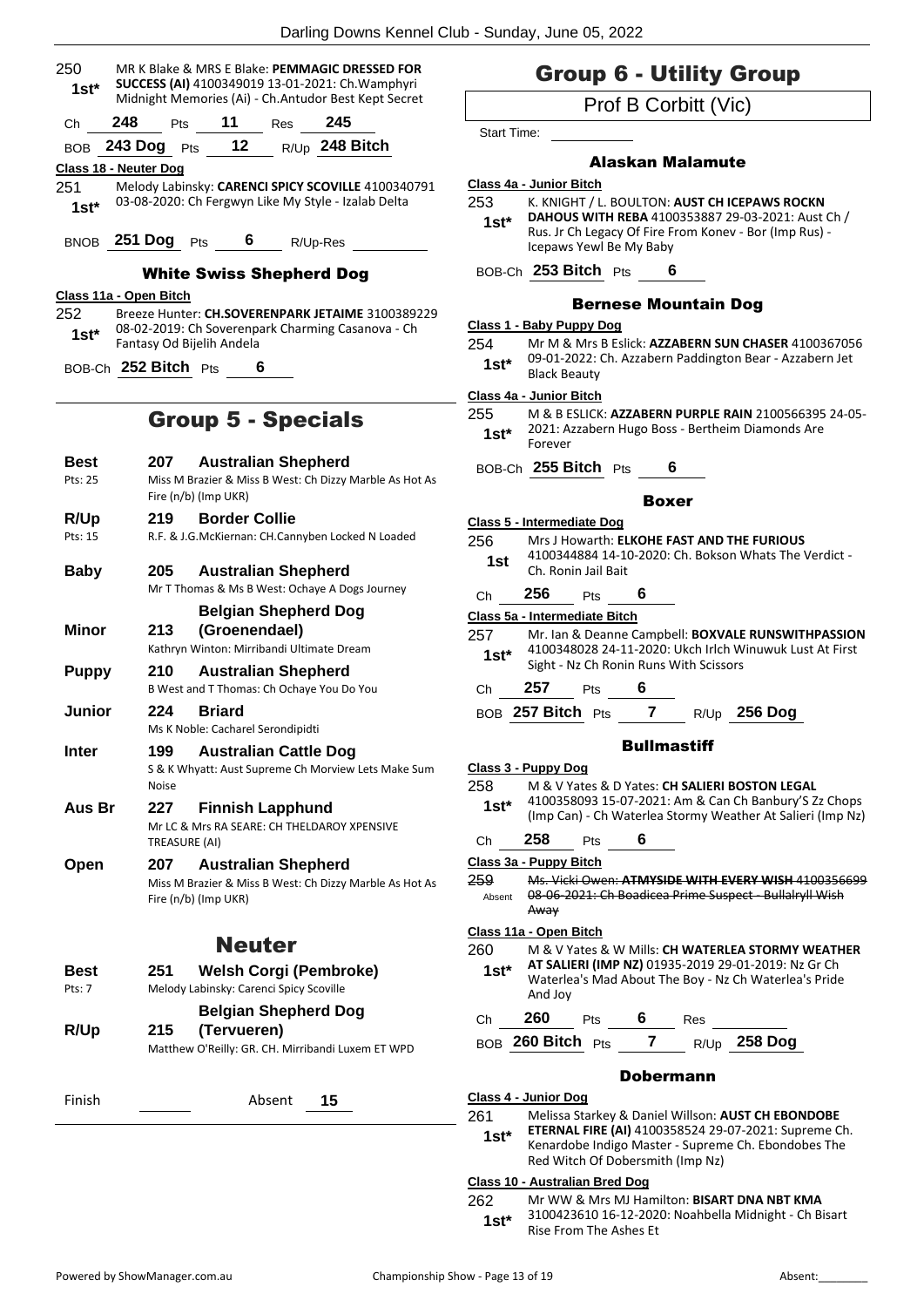| Ch             | 262                               | <b>Pts</b>          | 7          | Res                                      | 261                                                                                                               | Ch             | 274                                                                                                                                                                                                                                          | <b>Pts</b>                        | 7                                                                                                                                                                                                                              | Res                                                                                                                            | 273 |
|----------------|-----------------------------------|---------------------|------------|------------------------------------------|-------------------------------------------------------------------------------------------------------------------|----------------|----------------------------------------------------------------------------------------------------------------------------------------------------------------------------------------------------------------------------------------------|-----------------------------------|--------------------------------------------------------------------------------------------------------------------------------------------------------------------------------------------------------------------------------|--------------------------------------------------------------------------------------------------------------------------------|-----|
|                | Class 1a - Baby Puppy Bitch       |                     |            |                                          |                                                                                                                   |                | Class 3a - Puppy Bitch                                                                                                                                                                                                                       |                                   |                                                                                                                                                                                                                                |                                                                                                                                |     |
| 263<br>$1st^*$ |                                   |                     |            |                                          | Mrs & Mrs Hamilton/Miss Smith/Mr Young/Mrs Kidner:<br>DOBERLING IN THE LIMELIGHT 4100367617 01-02-2022:           | 275<br>$1st^*$ |                                                                                                                                                                                                                                              |                                   |                                                                                                                                                                                                                                | Mr M & Mrs S Lilley: CH RYZYLVA SHIP SH<br>4100359192 25-07-2021: Sup Ch Ryzylva                                               |     |
|                |                                   |                     |            |                                          | Sup. Ch. Jodobie Dante By Chance - Doberling First Illusion                                                       |                |                                                                                                                                                                                                                                              |                                   |                                                                                                                                                                                                                                | Ra - Ro Ch Ryzylva Kia Kaha Ccd Cd Rae Tk                                                                                      |     |
|                | Class 5a - Intermediate Bitch     |                     |            |                                          | M & V Yates & D Yates: CH EBONDOBE A NIGHT AT THE                                                                 | 276            | Class 11a - Open Bitch                                                                                                                                                                                                                       |                                   |                                                                                                                                                                                                                                |                                                                                                                                |     |
| 264<br>$1st*$  |                                   | Witch Of Dobersmith |            |                                          | OPERA AT SALIERI 4100340984 12-08-2020: Ch Can Ch<br>Gentry Koda Of Willowcreek - Sup Ch Ebondobes The Red        | $1st*$         | Tkn                                                                                                                                                                                                                                          |                                   |                                                                                                                                                                                                                                | Mr M & Mrs S Lilley: CH RO CH RYZYLVA<br>TKN RAE CCD CD 4100305786 18-04-2018<br>Make A Wish (Ai) Ra - Ro Ch Ryzylva Kia K     |     |
| Ch             | 264                               | Pts                 |            |                                          |                                                                                                                   | Ch             | 275                                                                                                                                                                                                                                          |                                   |                                                                                                                                                                                                                                | Pts 7 Res                                                                                                                      | 276 |
|                | BOB 264 Bitch Pts                 |                     | 8          |                                          | $R/Up$ 262 Dog                                                                                                    |                | BOB 274 Dog Pts                                                                                                                                                                                                                              |                                   | 9                                                                                                                                                                                                                              | R/Up 273                                                                                                                       |     |
|                |                                   |                     |            | <b>Dogue de Bordeaux</b>                 |                                                                                                                   |                |                                                                                                                                                                                                                                              |                                   |                                                                                                                                                                                                                                | <b>Rottweiler</b>                                                                                                              |     |
|                | Class 3 - Puppy Dog               |                     |            |                                          |                                                                                                                   |                | Class 10 - Australian Bred Dog                                                                                                                                                                                                               |                                   |                                                                                                                                                                                                                                |                                                                                                                                |     |
| 265<br>$1st^*$ |                                   |                     |            |                                          | R & K Reid: <b>BORDOGUE ELIJAH</b> 4100360191 05-08-2021:<br>Aust Ch Bordogue Tristan - Aust. Ch. Bordogue Persia | 277<br>Absent  |                                                                                                                                                                                                                                              |                                   |                                                                                                                                                                                                                                | Ms T Payne & Mr D Dallinger & Ms M Mo<br><b>MONDALLIN ITS JUST YOU AND ME 4100</b><br>2020: Blakeco Intime Brodie - Ch. Mondal |     |
|                | Class 4 - Junior Dog              |                     |            |                                          |                                                                                                                   | Ch             |                                                                                                                                                                                                                                              | Pts                               |                                                                                                                                                                                                                                |                                                                                                                                |     |
| 266            |                                   |                     |            |                                          | Paul and Rhianon Gibson: CH. LECHIENROUGE MILO                                                                    |                | Class 5a - Intermediate Bitch                                                                                                                                                                                                                |                                   |                                                                                                                                                                                                                                |                                                                                                                                |     |
| $1st*$         |                                   |                     |            | Bordogue Jordan - Ch. Bordogue Coco Lyon | DEAUVILLE 4100351627 09-03-2021: Aust. Grand Ch.                                                                  | 278            |                                                                                                                                                                                                                                              |                                   |                                                                                                                                                                                                                                | D Dallinger & M Moore: AUST CH. MOND                                                                                           |     |
|                | Class 5 - Intermediate Dog        |                     |            |                                          |                                                                                                                   | Absent         |                                                                                                                                                                                                                                              |                                   |                                                                                                                                                                                                                                | <b>CHASIN RAINBOWS 4100339465 18 06 2</b><br>Movin On In Ollie - Ch.Mondallin Your The                                         |     |
| 267            |                                   |                     |            |                                          | Paul and Rhianon Gibson: CH. DETURNDOGUES ODIN                                                                    |                |                                                                                                                                                                                                                                              |                                   |                                                                                                                                                                                                                                |                                                                                                                                |     |
| $1st*$         | <b>Bordogue Nara</b>              |                     |            |                                          | MONTPELIER 4100325336 01-07-2019: Bordogue Brayden -                                                              |                | Change of the control of the control of the control of the control of the control of the control of the control of the control of the control of the control of the control of the control of the control of the control of th<br><b>BOB</b> | Pts                               | Pts and the state of the state of the state of the state of the state of the state of the state of the state of the state of the state of the state of the state of the state of the state of the state of the state of the st | R/Up                                                                                                                           |     |
| Ch             | 266                               | Pts                 | 8 - 10     | Res                                      | 267                                                                                                               |                |                                                                                                                                                                                                                                              |                                   |                                                                                                                                                                                                                                | <b>Russian Black Terrier</b>                                                                                                   |     |
|                | Class 4a - Junior Bitch           |                     |            |                                          |                                                                                                                   |                | <b>Class 10 - Australian Bred Dog</b>                                                                                                                                                                                                        |                                   |                                                                                                                                                                                                                                |                                                                                                                                |     |
| 268<br>1st     |                                   |                     |            |                                          | R & K Reid: <b>BORDOGUE ERIN</b> 4100360195 05-08-2021: Aust<br>Ch Bordogue Tristan - Aust. Ch. Bordogue Persia   | 279            |                                                                                                                                                                                                                                              |                                   |                                                                                                                                                                                                                                | K Dawson / N Sadykova: CH TVORIMIR IC                                                                                          |     |
|                |                                   |                     |            |                                          |                                                                                                                   | $1st*$         |                                                                                                                                                                                                                                              | (Imp Ita) - Ch Tvorimir Bogdana   |                                                                                                                                                                                                                                | 4100309450 09-07-2018: Odissey Iz Anga                                                                                         |     |
|                | Class 10a - Australian Bred Bitch |                     |            |                                          |                                                                                                                   |                | Class 1a - Baby Puppy Bitch                                                                                                                                                                                                                  |                                   |                                                                                                                                                                                                                                |                                                                                                                                |     |
| 269<br>$1st^*$ |                                   |                     |            |                                          | R & K Reid: BORDOGUE PIPER 4100360196 05-08-2021:<br>Aust Ch Bordogue Tristan - Aust. Ch. Bordogue Persia         | 280<br>$1st^*$ |                                                                                                                                                                                                                                              |                                   |                                                                                                                                                                                                                                | Mrs. Natalia Sadykova: TVORIMIR SUPER<br>4100366166 14-12-2021: Gr Ch Br Am Ch<br>Rossiyskiy Am Cd Am Ca Am Rax - Tri Ch (     |     |
| Ch             | 268                               | Pts                 | 7          | <b>Res</b>                               | 269                                                                                                               |                |                                                                                                                                                                                                                                              | (Ts) Tvorimir Counter Attack Tk S |                                                                                                                                                                                                                                |                                                                                                                                |     |
|                | BOB 266 Dog Pts                   |                     |            |                                          | 10 $R/\bigcup_{p}$ 267 Dog                                                                                        |                | BOB-Ch 279 Dog Pts                                                                                                                                                                                                                           |                                   |                                                                                                                                                                                                                                | 6                                                                                                                              |     |
|                | Class 18a - Neuter Bitch          |                     |            |                                          |                                                                                                                   |                |                                                                                                                                                                                                                                              |                                   |                                                                                                                                                                                                                                | <b>Samoyed</b>                                                                                                                 |     |
| 270            |                                   |                     |            |                                          | Paul and Rhianon Gibson: CH. BORDOGUE COCO LYON<br>4100297753 13-09-2017: Bordogue Tristan - Bordogue             |                | Class 10a - Australian Bred Bitch                                                                                                                                                                                                            |                                   |                                                                                                                                                                                                                                |                                                                                                                                |     |
| $1st*$         | Henrietta                         |                     |            |                                          |                                                                                                                   | 281            |                                                                                                                                                                                                                                              |                                   |                                                                                                                                                                                                                                | Joan L. Webb: AUSTRALIAN GRAND CHAI                                                                                            |     |
|                |                                   |                     |            |                                          | BNOB 270 Bitch Pts 6 R/Up-Res                                                                                     | $1st^*$        |                                                                                                                                                                                                                                              |                                   |                                                                                                                                                                                                                                | <b>SNOWWEB ON PARADE 4100301926 23-</b><br>Ch. Snowbrook Lucky Star Of Henry - Gr. (                                           |     |
|                |                                   |                     | Leonberger |                                          |                                                                                                                   |                | N-Classgirl                                                                                                                                                                                                                                  |                                   |                                                                                                                                                                                                                                |                                                                                                                                |     |
|                | <b>Class 2 - Minor Puppy Dog</b>  |                     |            |                                          |                                                                                                                   |                | BOB-Ch 281 Bitch Pts 6                                                                                                                                                                                                                       |                                   |                                                                                                                                                                                                                                |                                                                                                                                |     |
| 271<br>$1st^*$ | Edition                           |                     |            |                                          | A SIDDELL: GLAMOURFORD LEGENDS LANE 3100020360<br>09-10-2021: Ramalupa Golden Touch - Glamourford Nite            |                |                                                                                                                                                                                                                                              |                                   |                                                                                                                                                                                                                                | <b>Schnauzer (Giant)</b>                                                                                                       |     |
|                |                                   |                     |            |                                          |                                                                                                                   | 282            | Class 11 - Open Dog                                                                                                                                                                                                                          |                                   |                                                                                                                                                                                                                                | P Talvinen/S Richie: BLACKLINE IMAGE O                                                                                         |     |
|                | BOB-Ch 271 Dog Pts 6              |                     |            | <b>Newfoundland</b>                      |                                                                                                                   | $1st^*$        |                                                                                                                                                                                                                                              |                                   |                                                                                                                                                                                                                                | 4100314552 23-02-2018: Sup Ch Stablem<br>Legends - Sup Ch Blackline Devil In Disgui:                                           |     |
|                | Class 1a - Baby Puppy Bitch       |                     |            |                                          |                                                                                                                   | Ch             | 282                                                                                                                                                                                                                                          | Pts                               | 6                                                                                                                                                                                                                              |                                                                                                                                |     |

- **RYZYLVA SHIP SHIP HOORAY** 1: Sup Ch Ryzylva Make A Wish (Ai) Ra - Ro Ch Ryzylva Kia Kaha Ccd Cd Rae Tkn **1st\***
- 276 Mr M & Mrs S Lilley: **CH RO CH RYZYLVA THREE WISHES**  05786 18-04-2018: Sup Ch Ryzylva Ch Ryzylva Kia Kaha Ccd Cd Rae

| Ch 275 Pts 7 Res 276  |  |                |
|-----------------------|--|----------------|
| BOB 274 Dog $Pts = 9$ |  | $R/Up$ 273 Dog |

### veiler

|        | Giass TV - Australian Breu Dou                          |
|--------|---------------------------------------------------------|
| 277    | Ms T Payne & Mr D Dallinger & Ms M Moore: AUST CH.      |
| Absent | <b>MONDALLIN ITS JUST YOU AND ME 4100334174 01-03-</b>  |
|        | 2020: Blakeco Intime Brodie - Ch. Mondallin Cinda Rella |

|        |                               | LVLV, DIMINUUD IIINIIIU DIVUIU – UIII IIIUIIUMIIIII UIIIUM INUI |
|--------|-------------------------------|-----------------------------------------------------------------|
| Сh     | Pts                           |                                                                 |
|        | Class 5a - Intermediate Bitch |                                                                 |
| 278    |                               | D Dallinger & M Moore: AUST CH. MONDALLIN JUST                  |
| Absent |                               | <b>CHASIN RAINBOWS 4100339465 18 06 2020: Blakeco</b>           |
|        |                               | Movin On In Ollie - Ch.Mondallin Your The Girl On Fire          |
| Сh     | Pts                           |                                                                 |
| BOB    | Pts                           | R/Up                                                            |

### ack Terrier

- 279 K Dawson / N Sadykova: **CH TVORIMIR ICEBREAKER** 3: Odissey Iz Angarskoi Jemchujiny<br>ogdana
	-
- 280 Mrs. Natalia Sadykova: **TVORIMIR SUPERNOVA** 1: Gr Ch Br Am Ch Malahovskiy Graf Am Rax - Tri Ch (T) (Ts) Dual Gr Ch ack Tk S
- 

### oyed

- **AN GRAND CHAMPION**
- **SNOWWEB ON PARADE** 4100301926 23-01-2018: Supreme ar Of Henry - Gr. Ch. Kalaska Gold-
- BOB-Ch **281 Bitch** Pts **6**

### er (Giant)

- **CKLINE IMAGE OF LEGENDS** 8: Sup Ch Stablemasters Krafted By **ne Devil In Disguise**
- **Class 4a - Junior Bitch**
- 283 P Talvinen & S Richie: **BLACKLINE LEGACY OF ALL STAR (AI)** 4100352746 18-03-2021: Supch Refrain All-Star (Imp Fin) - **1st**\* 4100352746 18-03-2021: Supch F<br>Ch Blackline Get Jiggy With It (Ai)
- Ch **283** Pts **6**
- BOB **282 Dog** Pts **7** R/Up **283 Bitch**

### Schnauzer (Miniature)

### **Class 5 - Intermediate Dog**

### 284 Mrs K Best & Miss S L Kellie: **UPYRKILT NIMBUS**

4100343239 28-07-2020: Theglebe Lord Justise - Theglebe 1st <sup>410034</sup><br>Celeste

### **Class 1a - Baby Puppy Bitch**

- 272 Mrs H Hamilton: **OPALBAY R U OK ANNIE** 4100366827 20- 12-2021: Granpaws What A Surprise - Opalbay Thru The **1st**\* 12-2021: Grand<br>Looking Glass
	- Portuguese Water Dog

### **Class 4 - Junior Dog**

273 Mr M & Mrs S Lilley: **RYZYLVA TAKE NO SHIP** 4100359191 25-07-2021: Sup Ch Ryzylva Make A Wish (Ai) Ra - Ro Ch Ryzylva Kia Kaha Ccd Cd Rae Tkn **1st\***

### **Class 10 - Australian Bred Dog**

- 274 Audrey Best,John Best: **AUST SUP GR CH,.ABWAJ OUR**
- **RIVER RUNS DEEP** 4100272724 26-04-2016: Am,Ch,Gr,Ch, Aviator Lady's Man De Remis [Usa] - Ch Abwaj Guarda **1st\***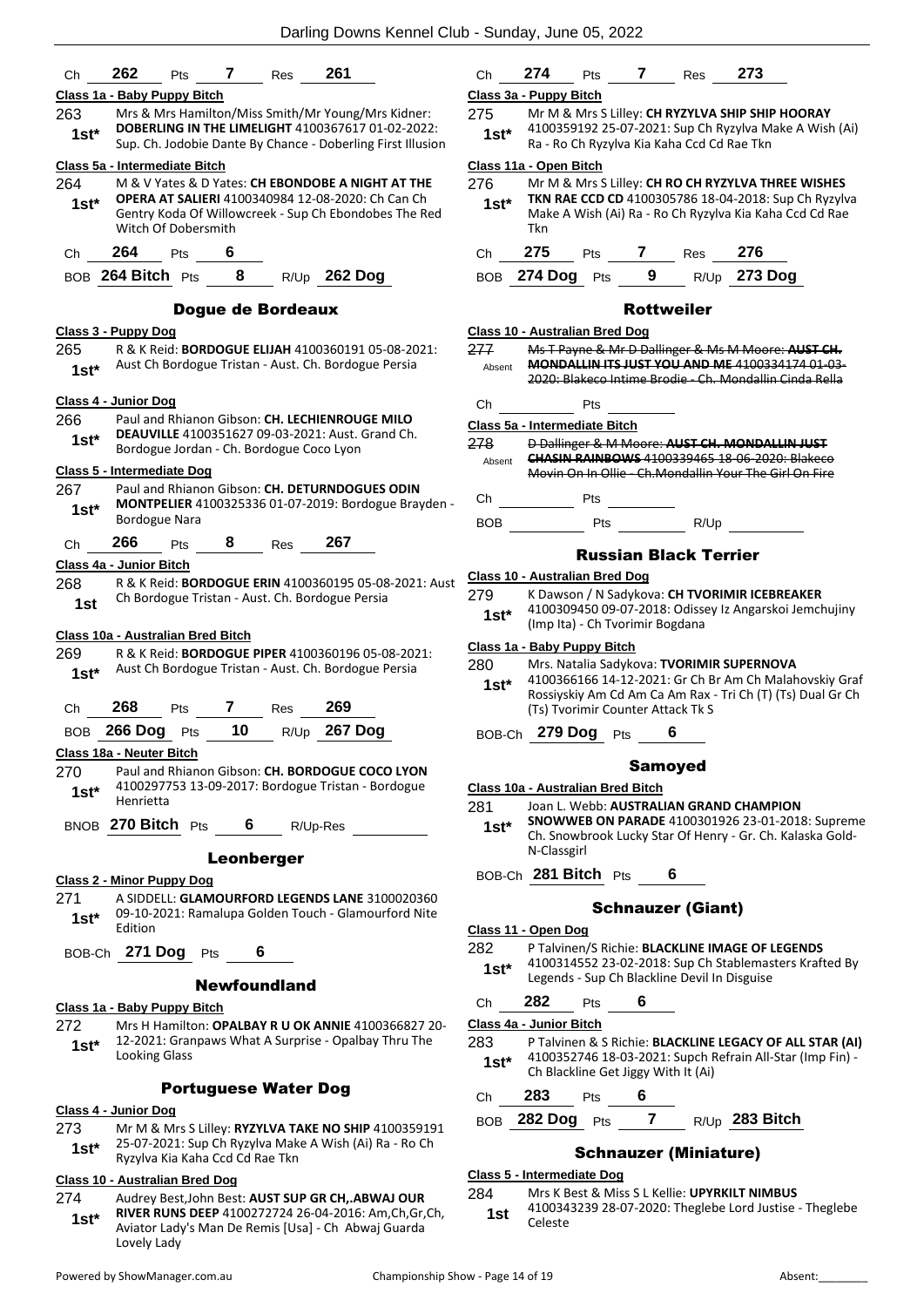| Сh             | 284<br>6<br><b>Pts</b>                                                                                                                                         |              |
|----------------|----------------------------------------------------------------------------------------------------------------------------------------------------------------|--------------|
|                | Class 5a - Intermediate Bitch                                                                                                                                  |              |
| 285            | J Windle & J Sharland: CH CHICABUD GONE WALKABOUT                                                                                                              | Bes          |
| 1st*           | 4100327343 30-09-2019: Am Ch Manit'S Apapachar (Imp<br>Usa) - Gr Ch Chicabud Basket Full O Trouble                                                             | Pts: 2       |
| Сh             | 285<br>Pts 6                                                                                                                                                   | R/U          |
|                | BOB 285 Bitch Pts 7 R/Up 284 Dog                                                                                                                               | Pts: 1       |
|                | <b>Shiba Inu</b>                                                                                                                                               | Bab          |
|                | Class 4 - Junior Dog                                                                                                                                           |              |
| 286.           | Mrs D & Miss V Bexton & Miss R Cook: CH ORIENTA THE<br><b>AVATAR 4100353370 16-03-2021: Power To Orienta Go</b>                                                | Min          |
| $1st^*$        | Sakura Kensha (Imp France) - Orienta Park Avenue Playgirl                                                                                                      |              |
|                | BOB-Ch 286 Dog Pts 6                                                                                                                                           | Pup          |
|                | <b>Siberian Husky</b>                                                                                                                                          | Jun          |
|                | Class 11a - Open Bitch                                                                                                                                         |              |
| 287<br>$1st^*$ | Melissa Starkey: AUST CH. CUDOS ITS ALL ABOUT ME<br>4100336007 09-12-2019: Int Ch., Pol, Lith, Aust Ch, Jun Ch.                                                | Inte         |
|                | Pol & Lux, Wpw, Ch Of Ch, Club Winner Winter Melody<br>Break The Wave (Imp Poland) Working Certificate - Sup. Ch.<br>Winter Melody Your Miss Trouble (Imp Pol) | Aus          |
|                | BOB-Ch 287 Bitch Pts 6 R/Up-Res                                                                                                                                |              |
|                | <b>Class 18a - Neuter Bitch</b>                                                                                                                                |              |
| 288            | Kimberly Armstrong & Kimberley Egan: ANYKA AVENUE                                                                                                              | Ope          |
| 1st*           | TOLDA 4100214502 06-05-2012: W-Fighting Spirit Of<br>Winners Valley - Anyka Dirty Dancing                                                                      |              |
|                | BNOB 288 Bitch Pts 6 R/Up-Res                                                                                                                                  |              |
|                | <b>St. Bernard</b>                                                                                                                                             | Bes          |
|                | <b>Class 2 - Minor Puppy Dog</b>                                                                                                                               | Pts: 7       |
| 289            | Mrs. Lauren McKillop-Davies: SALHIA DEJA VU 4100365294                                                                                                         | R/U          |
| 1st*           | 19-11-2021: Ch. Lympne Kediri Lord Ralph (Ai) - Allsaint<br>Jolene On A Roll                                                                                   |              |
| Сh             | 289<br>Pts 6                                                                                                                                                   |              |
|                | Class 1a - Baby Puppy Bitch                                                                                                                                    |              |
| 290            | Mrs. Lauren Mckillop-davies: CHRYSTLEPARK CHECK THE                                                                                                            | Finis        |
| 1st*           | <b>LABEL</b> 6100134043 31-12-2021: Chrystlepark Easy On The<br>Eye - Ch. Chrystlepark New Sensation                                                           |              |
|                | Class 4a - Junior Bitch                                                                                                                                        |              |
| 291            | Mrs. Lauren McKillop-Davies: SALHIA FIRST EDITION                                                                                                              |              |
| 1st*           | 4100353928 07-05-2021: Aust/Nz.Ch. Nyranda Rebel With<br>A Cause - Snomark Jl Queen Of Hearts (Ai)                                                             |              |
| Сh             | 291<br>6<br>Pts                                                                                                                                                | Star         |
|                | BOB 291 Bitch Pts 7<br>R/Up 289 Dog                                                                                                                            |              |
|                | <b>Tibetan Mastiff</b>                                                                                                                                         | <b>Class</b> |
|                | Class 3 - Puppy Dog                                                                                                                                            | 293          |
| 292            | Mr W Murray: AUST CH. TEMZIN KUMASTER RED HEART                                                                                                                | 1st          |

- 3100433383 14-06-2021: Temzin Bodiva Nuba Amitabha **1st**\* 3100433383<br>Star Dancer
- BOB-Ch **292 Dog** Pts **6**

# Group 6 - Specials

| <b>Best</b>  | <b>Bullmastiff</b><br>260                                     |  |  |  |  |
|--------------|---------------------------------------------------------------|--|--|--|--|
| Pts: 25      | M & V Yates & W Mills: CH Waterlea Stormy Weather at          |  |  |  |  |
|              | Salieri (IMP NZ)                                              |  |  |  |  |
| R/Up         | <b>Tibetan Mastiff</b><br>292                                 |  |  |  |  |
| Pts: 15      | Mr W Murray: Aust Ch. Temzin Kumaster Red Heart               |  |  |  |  |
|              |                                                               |  |  |  |  |
| <b>Baby</b>  | <b>Russian Black Terrier</b><br>280                           |  |  |  |  |
|              | Mrs. Natalia Sadykova: TVORIMIR Supernova                     |  |  |  |  |
| Minor        | 271<br>Leonberger                                             |  |  |  |  |
|              | A SIDDELL: GLAMOURFORD LEGENDS LANE                           |  |  |  |  |
|              | 292<br><b>Tibetan Mastiff</b>                                 |  |  |  |  |
| <b>Puppy</b> | Mr W Murray: Aust Ch. Temzin Kumaster Red Heart               |  |  |  |  |
|              |                                                               |  |  |  |  |
| Junior       | Shiba Inu<br>286                                              |  |  |  |  |
|              | Mrs D & Miss V Bexton & Miss R Cook: CH Orienta The<br>Avatar |  |  |  |  |
|              |                                                               |  |  |  |  |
| Inter        | 285<br><b>Schnauzer (Miniature)</b>                           |  |  |  |  |
|              | J Windle & J Sharland: Ch Chicabud Gone Walkabout             |  |  |  |  |
| Aus Br       | 281<br>Samoyed                                                |  |  |  |  |
|              | Joan L. Webb: Australian Grand Champion Snowweb On            |  |  |  |  |
|              | Parade                                                        |  |  |  |  |
| Open         | <b>Bullmastiff</b><br>260                                     |  |  |  |  |
|              | M & V Yates & W Mills: CH Waterlea Stormy Weather at          |  |  |  |  |
|              | Salieri (IMP NZ)                                              |  |  |  |  |
|              |                                                               |  |  |  |  |
|              | <b>Neuter</b>                                                 |  |  |  |  |
|              |                                                               |  |  |  |  |
| Best         | 270<br>Dogue de Bordeaux                                      |  |  |  |  |
| Pts: 7       | Paul and Rhianon Gibson: CH. Bordogue Coco Lyon               |  |  |  |  |
| R/Up         | <b>Siberian Husky</b><br>288                                  |  |  |  |  |
|              | Kimberly Armstrong & Kimberley Egan: Anyka Avenue             |  |  |  |  |
|              | Tolda                                                         |  |  |  |  |
|              |                                                               |  |  |  |  |
|              |                                                               |  |  |  |  |
| Finish       | Absent<br>3                                                   |  |  |  |  |

### Group 7 - Non-Sporting Group

Miss D Crofts (NSW)

t Time:

### Boston Terrier

### **Class 4 - Junior Dog**

- Mr P & Mrs J Walsh: **KYPAJUKA CUT FROM A DIAMOND**
- 4100348924 14-01-2021: Ch Zareba He'S Got Swagger **Zareba Diamonds For The Lady**

### Ch **293** Pts **6**

**Class 4a - Junior Bitch**

294 Joanne Mobley: **EXALTARE WICKED WAYS** 4100350747 15- 02-2021: Hymere A Star Is Born - Ch. Exaltare You Dont **1st** <sup>OZ-ZOZI: Hyr</sub></sup>

**Class 5a - Intermediate Bitch**

295 Donna Abbott: **EXALTARE THE RESISTENCE** 4100345727 11- 11-2020: Hymere A Star Is Born - Ch Drumsara Padawan  $1$ st<sup>\*</sup> $\frac{11-20}{1}$ 

### **Class 10a - Australian Bred Bitch**

296 Mrs M J Stewart: **DRUMSARA AMERICAN HONEY** 4100353410 01-04-2021: Ch Hymere A Star Is Born - Ch **1st**\* 4100353410 01-04-202<br>Zareba Hometown Girl

| Ch 295 Pts 8      |  | $Res$ 296 |                  |
|-------------------|--|-----------|------------------|
| BOB 293 Dog Pts 9 |  |           | $R/Up$ 295 Bitch |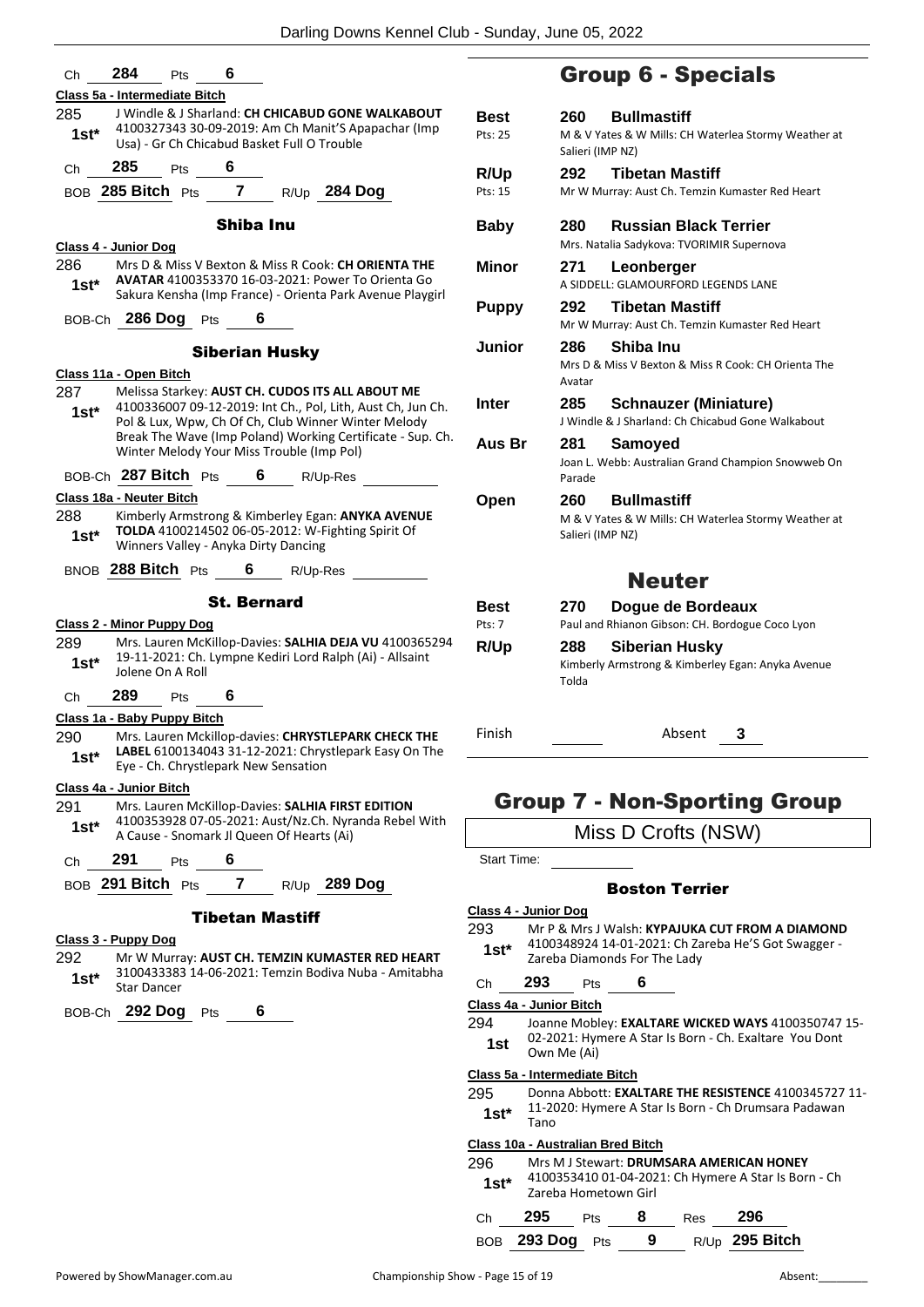|               | <b>Dalmatian</b>                                                                                                                                 |                | C<br>Class 10 - Australian             |
|---------------|--------------------------------------------------------------------------------------------------------------------------------------------------|----------------|----------------------------------------|
|               | Class 3 - Puppy Dog                                                                                                                              | 310            | <b>D B COHEN</b>                       |
| 297<br>$1st*$ | Ms FEL Darling: AUST CH PACEAWAY PRETTY AS A PICTURE<br>4100361994 07-09-2021: Paceaway Pepper Jack - Sup Ch<br>Paceaway Starz In The Sky        | $1st*$         | 310038150<br>Mibuddi C                 |
| Ch            | 297<br>6<br>Pts                                                                                                                                  | BOB-Ch         | 310 Do                                 |
|               | Class 2a - Minor Puppy Bitch                                                                                                                     |                |                                        |
| 298           | Ms FEL Darling: PACEAWAY PRETTY IN PINK 4100361991                                                                                               |                | Class 10 - Australian                  |
| $1st*$        | 07-09-2021: Paceaway Pepper Jack - Sup Ch Paceaway Starz<br>In The Sky                                                                           | 311<br>$1st^*$ | Mrs. Victor<br><b>DOWNUN</b>           |
|               | Class 5a - Intermediate Bitch                                                                                                                    |                | Windycity-                             |
| 299<br>$1st*$ | Ms FEL Darling: AUST CH PACEAWAY CANDY CANE<br>4100346933 21-11-2020: Paceaway Pepper Jack - Aust Ch                                             | Ch             | Allshamps<br>311<br>F                  |
|               | Paceaway Eye Candy                                                                                                                               |                | Class 2a - Minor Pup                   |
|               | <b>Class 10a - Australian Bred Bitch</b>                                                                                                         | 312            | Mrs. Victor                            |
| 300<br>$1st*$ | Michelle Little: AUST CH PACEAWAY WICKED WAYZ<br>4100308571 21-06-2018: Sup Ch Paceaway Winter In Vegas<br>- Ch Paceaway Wicked Wingz            | $1st*$         | <b>DOWNUN</b><br>Champion<br>Onyxdanes |
| Ch            | 298<br>8 Res<br>299<br>Pts                                                                                                                       |                | Class 5a - Intermedia                  |
| BOB           | R/Up 298 Bitch<br>Pts 9<br><b>297 Dog</b>                                                                                                        | 313            | Mrs Kelli T                            |
|               | Class 18a - Neuter Bitch                                                                                                                         | $1st^*$        | 210054159<br>Danestorm                 |
| 301           | Michelle Little: AUST CH NEUT CH PACEAWAY SUMMER                                                                                                 |                | 313<br>F                               |
| $1st^*$       | REIGNS 4100314124 11-11-2018: Supreme Ch Paceaway<br>Winter In Vegas - Ch Paceaway Top Fashion (Ai)                                              | Ch<br>BOB      | 311 Dog                                |
|               | BNOB 301 Bitch Pts<br>6<br>R/Up-Res                                                                                                              |                |                                        |
|               | <b>French Bulldog</b>                                                                                                                            |                | Class 1 - Baby Pupp                    |
|               | <u> Class 1 - Baby Puppy Dog</u>                                                                                                                 | 314            | Mr D & Mr                              |
| 302           | L & R Henzell: MOONGLADE CAPTAIN MARVEL                                                                                                          | 1st*           | 410036582<br>Blend - Ch                |
| 2nd           | 4100367200 02-02-2022: Rom Jr Ch. Bul Jr Gr Ch. Srb Jr Ch.<br>Bul Jr Ch. . Aust Ch. Riccardo Konfident Step (Imp Hung) -<br>Moonglade Flamin Hot |                | Class 3 - Puppy Dog                    |
| 303           | Mrs. karen peek: MOONGLADE FIRE IN SKY 4100367203                                                                                                | 315            | Mrs. Tracy<br>05-08-202                |
| $1st*$        | 02-02-2022: Ch. Gold - Serra Mariachie (Imp Hun) -<br>Moonglade Flamin Hot                                                                       | 1st            | Signature I                            |
|               | Class 3 - Puppy Dog                                                                                                                              | 316            | Class 11 - Open Dog<br>Jane Faulk      |
| 304<br>$1st*$ | SAM BYRNES: JOESJACKPOTS LIFES A GAMBLE 4100358611<br>02-08-2021: A'vigdors Daniello(Rus) - A'vigdors                                            | Absent         | 210051499<br>Rest - Ch N               |
|               | Candide(Rus)                                                                                                                                     | 317            | Mr D & Mr                              |
|               | Class 11 - Open Dog                                                                                                                              | $1st^*$        | <b>MY SIGNA</b>                        |
| 305<br>$1st*$ | KL PEEK: MOONGLADE DEREK AT MASTDOCH 4100329265<br>11-11-2019: Ch. Gold-Sierra Marachie (Imp) - Moonglade La                                     | Ch             | Mannerkin<br>317<br>-F                 |
|               | Konfidential                                                                                                                                     |                | Class 1a - Baby Pup                    |
| Ch            | 305<br>304<br>7<br><b>Pts</b><br>Res                                                                                                             | 318            | Mr D & Mr                              |
|               | Class 1a - Baby Puppy Bitch                                                                                                                      | 1st            | 410036582                              |
| 306           | KL PEEK: MOONGLADE TEARS FOR AVA 4100366253 03-01-<br>2022: Moonglade Me Wham - Moonglade Queen Sersee                                           |                | Blend - Ch                             |
| 1st           |                                                                                                                                                  | 319            | Class 2a - Minor Pup<br>Jane Faulk     |
|               | Class 4a - Junior Bitch                                                                                                                          | Absent         | 210057483                              |
| 307           | SAM BYRNES: SAMSSWEETIES SWEET DELIGHT                                                                                                           |                | Rest - Man                             |
| $1st^*$       | 4100354055 09-04-2021: A'vigdors Daniello(Rus) - Gundrift<br>Oh What A Flute                                                                     |                | Class 3a - Puppy Bit                   |
|               |                                                                                                                                                  | 320            | Mr D & Mr                              |
| 308           | Class 10a - Australian Bred Bitch<br>KL Peek: CH. MOONGLADE USSR KONFIDENTIAL                                                                    | 1st*           | 410035693<br>- Aust Ch S               |
| 2nd           | 4100312812 27-10-2018: Rom. Jr Ch.Bul. Jr Gr Ch. Srb. Jr<br>Ch.Bul. Jr Ch Ch. Riccardo Konfident Step (Imp Hun) - Md Jr                          | Ch             | 320<br>F                               |
|               | Ch. Mk Jr Ch. Ch. A'vigdors Emanuelle (Imp Hun)                                                                                                  |                | <b>BOB</b> 317 Dog                     |
| 309<br>1st*   | W & D Smith: AUST CH BEUNYQUE THE GOLDEN CHILD<br>4100355967 14-06-2021: Aust Ch Gaston De Infinitum                                             |                |                                        |
|               | Taurus (Prt) - Aust Ch Meralla Fat Bottomed Girl                                                                                                 |                | Class 1 - Baby Pupp                    |
| Ch            | 308<br>309<br>8<br>Pts<br>Res                                                                                                                    | 321            | Jane Faulk<br>Can Ch & A               |
|               | 10<br>R/Up 308 Bitch<br>BOB 309 Bitch Pts                                                                                                        | Absent         | $C2n$ $\mu$                            |

### German Spitz (Klein)

### **Class 10 - Australian Bred Dog**

 $N/B$ &K Alexander: CH MIBUDDI DEVILS CHILD 07 27-08-2018: Ch Nueboree Black Ice - Ch **Chrystal Opal Fire** 

BOB-Ch **310 Dog** Pts **6**

### Great Dane

**Class 10 - Australian Bred Dog**

| 311    | Mrs. Victoria Lansbury: ONYXDANES D FENDER        |
|--------|---------------------------------------------------|
| $1st*$ | DOWNUNDER (AI) 4100335175 20-04-2020: Am. Gr Ch   |
|        | Windycity-Orion's Guitar Hero Aom - Ch. Onyxdanes |
|        | Allshamps N Gossip (Ai)                           |

| Ch | 311 | Pts | 6 |
|----|-----|-----|---|
|    |     |     |   |

**Class 2a - Minor Puppy Bitch**

| 312     | Mrs. Victoria Lansbury: ONYXDANES HARLOFLYNN |
|---------|----------------------------------------------|
| $1$ ct* | DOWNUNDER (AI) 4100361773 11-10-2021: Irish  |

Yandamar The Mighty Flynn At Ranaldane - Ch. s Allshamps N Gossip (Ai)

### **Class 5a - Intermediate Bitch**

| 313 | Mrs Kelli Troy: AUST CH. VENUSTUS RAINBOWS FAITH |  |
|-----|--------------------------------------------------|--|
|-----|--------------------------------------------------|--|

96 22-04-2020: Venustus Rainbows Lure m Illuminous Star

| Ch 313                | <b>Pts</b> | Res | - 312            |
|-----------------------|------------|-----|------------------|
| BOB 311 Dog $Pts = 8$ |            |     | $R/Up$ 313 Bitch |

### Japanese Spitz

| Class 1 - Baby Puppy Dog |  |
|--------------------------|--|
|--------------------------|--|

rs S Watherston: **SHANSPITZ GAME SET MATCH** 

| viuvv v | <b>UPPY PVM</b>                                              |
|---------|--------------------------------------------------------------|
| 315     | Mrs. Tracy Gaff: SPITZVIEW DARE TO IMPRESS 4100358859        |
| 1st     | 05-08-2021: Aust. Supreme Champion Shanspitz My              |
|         | Signature Blend (Ai) - Aust Ch Belzbentley Midnight Express  |
|         | Class 11 - Open Dog                                          |
| 316     | <u> Jane Faulkner: ALIS CH MANNERKING SECRET TO SLICCESS</u> |
| Absent  | 2100514994 05 02 2019: Ch Mannerking Bettr Than The          |

| Absent | 2100514994 05 02 2019: Ch Mannerking Bettr Than The |
|--------|-----------------------------------------------------|
|        | Rest - Ch Mannerking Breaking Dawn                  |

rs S Watherston: **AUST SUPREME CH SHANSPITZ MY SIGNATURE BLEND (AI)** 4100228847 16-07-2013: Ch ng Kanjogaki - Yukihana A Regal Romance

| Ch 317 | $\overline{P}$ Pts | Res 315 |  |
|--------|--------------------|---------|--|
|        |                    |         |  |

**Class 1a - Baby Puppy Bitch**

### rs S Watherston: **SHANSPITZ SNOW ANGEL**

26 31-12-2021: Sup Ch Shanspitz My Signature Blend - Ch Shanspitz Wild Montana Skies **1st**

**Class 2a - Minor Puppy Bitch**

| 319    | Jane Faulkner: MANNERKING MY YENNEFER AT JONJAS     |
|--------|-----------------------------------------------------|
| Absent | 2100574837 26 10 2021: Ch Mannerking Bettr Than The |
|        | Rest - Mannerking Hollywood Legend                  |

### **Class 3a - Puppy Bitch**

| 320    | Mr D & Mrs S Watherston: SHANSPITZ SUBZERO                                                        |
|--------|---------------------------------------------------------------------------------------------------|
| $1st*$ | 4100356931 03-07-2021: Fenomenets First Class (Imp Nor)<br>- Aust Ch Shanspitz Perfect Double Act |

| Ch 320 Pts 6      |  | Res |                |
|-------------------|--|-----|----------------|
| BOB 317 Dog Pts 8 |  |     | R/Up 320 Bitch |

### Keeshond

### **Class 1 - Baby Puppy Dog**

| 321    | Jane Faulkner: JONJAS TABOO 4100366881 03 01 2022:     |
|--------|--------------------------------------------------------|
| Absent | Can Ch & Aust Sup Ch Klompen's Dancing With Darcy (Imp |
|        | Can) - Aus Ch Jonjas Silver Shadow                     |

<sup>25 31-12-2021:</sup> Sup Ch Shanspitz My Signature **Shanspitz Wild Montana Skies**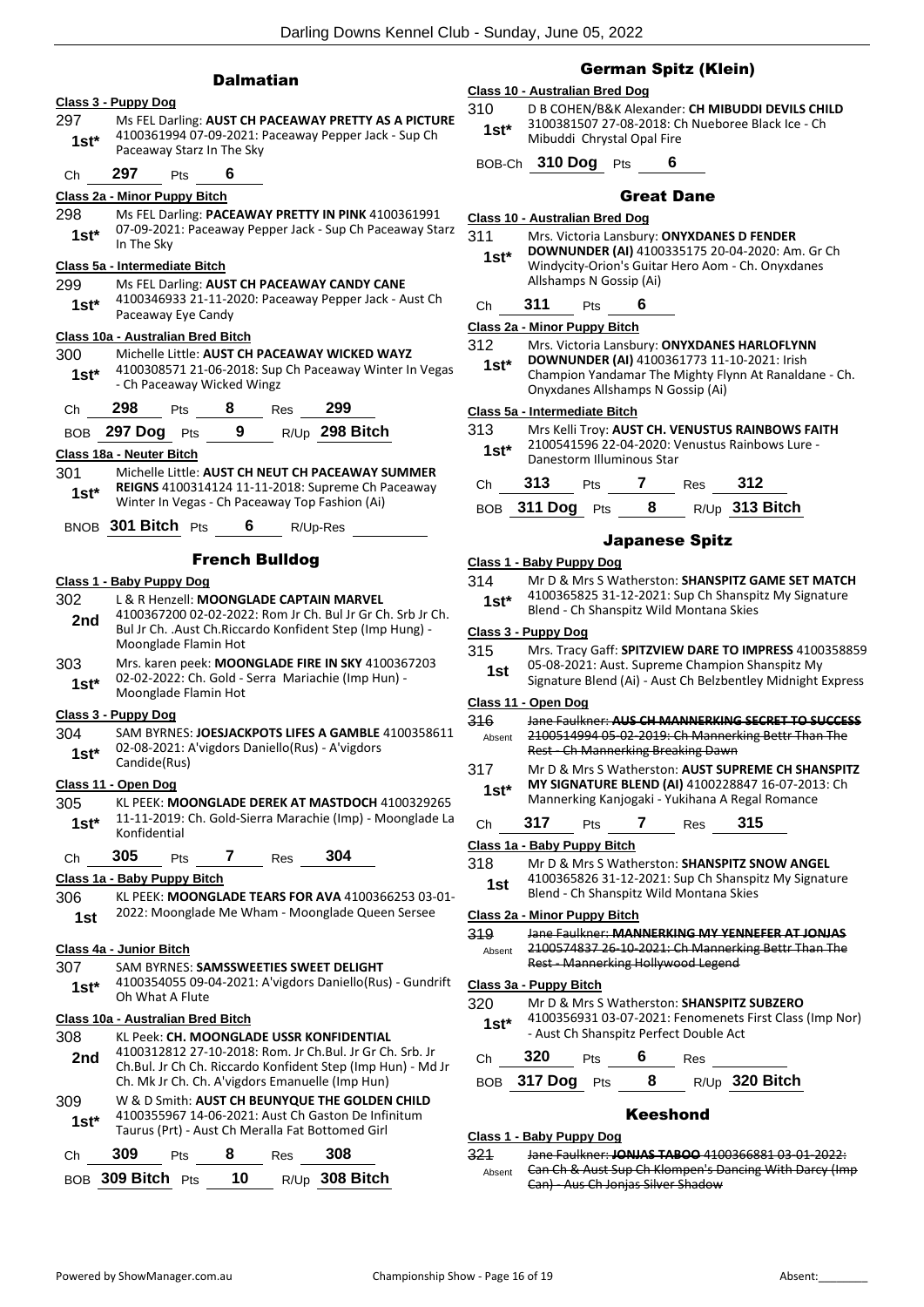### **Class 4 - Junior Dog**

322 Tracey Parker and Liza Cassidy: **AUST CH RYMISKA BEWITCHED BODY N SOUL (AI)** 2100563988 07-04-2021: Am Ch Summerwind'S Time Keeper (Usa) - Sandstock Va Va Voom **1st\***

### **Class 5 - Intermediate Dog**

323 Mr R B Stewart: **AUST CH NAWTIKEES ROGUE ONE** 2100526682 26-08-2019: Nawtikees In Likeflynn - Ryfrost 1st<sup>\*</sup> <sup>210052668</sup><br>Watch Out

### **Class 10 - Australian Bred Dog**

324 Tracie Pyzer: **CALIVALE BOLD PRINT** 2000792350 18-05-

Absent 2019: Calivale Its Confidential - Calivale Easy On The Eye

### **Class 11 - Open Dog**

325 Cassidy L & D Finlay: **SUPREME CH & CAN CH KLOMPEN'S DANCING WITH DARCY (IMP CAN)** DC646395 10-02-2016: Am Ch Summerwind's Time Keeper - Can Gr Ch Klompen's Double Bubble **1st\***

BOB-Ch **322 Dog** Pts **8** R/Up-Res **325 Dog**

### Poodle (Standard)

### **Class 2 - Minor Puppy Dog**

326 Mrs. Kylie Ritter: **WAZKY THE PIANO MAN** 4100363542 14- Absent 10-2021: Ch Wazky The Warrior - Ch Tvorimir Dynamo

### **Class 11 - Open Dog**

- 327 Gwynne Hocking: **SMART CONNECTION WAY TOO MUCH (IMP RUSSIA) H** RFK5311342 22-04-2018: Am Gr Ch Aleph Scoban Elan - Am/ Rus Ch Kaylen's In Coloboration With Black Tie **1st\***
- Ch **327** Pts **6** Res

### **Class 2a - Minor Puppy Bitch**

- 328 L. Wright and D. James: **VOILA RAISE YOUR GLASS (AI)** 4100363080 06-11-2021: Ch. Voila Vanquish - Sup.Ch. Voila 1st<sup>\*</sup> 4100363080 06-1
- Ch **328** Pts **6**

BOB **327 Dog** Pts **7** R/Up **328 Bitch**

### Poodle (Miniature)

**Class 18a - Neuter Bitch** 329 Diane Craig: **AUST CH ZIADA SECRET VOODOO MAGIC** 4100293248 01-07-2017: End/Int/Ch Dechine Top Secret (Imk Uk) - Aust Ch Myflair Dangerous Liason Absent BNOB Pts

### Poodle (Toy)

### **Class 4 - Junior Dog**

330 Diane Craig: **AUST CH ZIADA WALK RIGHT BACK** 4100361058 25-08-2021: Aust Ch Ziada Legendary Reign - Aust Ch Montaires Extra Smashing Absent

### **Class 1a - Baby Puppy Bitch**

331 Mrs J Craig: **ZIADA CAUGHT WITH A PARTY JOKER** 4100366936 12-01-2022: Aust Ch Bellissima Zambucca - Aust Ch Ziada Caught Sipping Brandy Absent

BOB-Ch Pts

### **Schipperke**

### **Class 1 - Baby Puppy Dog**

- 332 Laureene E Renner.: **BEADALE I THE CAPTAIN** 5100129825 17-12-2021: Sup Ch Beadale Hey True Blue - Grand Ch
	- **1st** I<sup>1</sup>-12-2021: Sup Cn Beadale H<br>Beadale Touched By An Angle

### **Class 5 - Intermediate Dog**

- 333 Laureene E Renner.: **BEADALE THE MIGHTY QUINN**
- 5100120989 14-10-2020: Sup Ch Beadale Hey True Blue 1st\* 5100120989 14-10-2020: Sup Ch<br>Ch Beadale Touched By An Angel

### Ch **333** Pts **6**

### **Class 1a - Baby Puppy Bitch**

334 Mrs Jayne Campbell: **TANZAPAW MIDNIGHT MADNESS** 4100364642 08-12-2021: Aus Ch Barchain Hits A Vote In 1st<sup>\*</sup> <sup>4100304042</sup> 08-12-2021: Aus Crite<br>Time - Tanzapaw Magic In Motion

### **Class 2a - Minor Puppy Bitch**

| 335 | Mrs Anne Scott: BEADALE BRIGHT STAR EBONY |
|-----|-------------------------------------------|
|-----|-------------------------------------------|

- 5100128605 01-11-2021: Cze Ch. Cze Jr Ch Ch Beadale This **1st**\* 5100128605 01-11-2021: Cze Ch. 0<br>Is My Time - Beadale Mamma Mia
- Ch **335** Pts **6**
- BOB **333 Dog** Pts **7** R/Up **335 Bitch**

### Shih Tzu

### **Class 2 - Minor Puppy Dog**

- 336 Dean Dallinger & Monica Moore: **OESHIH LETS GET READY TO RUMBLE** 4100363269 02-11-2021: Aust Ch. Killilan
- Court Rules Inyrfavor Aust Ch. Oeshih Your My Candy Girl **1st\***

### **Class 4 - Junior Dog**

- 337 Teena Sloan: **AUST CH KILLILAN YRHONOR I REST MY CASE** 7011149139 14-05-2021: Oeshih Mission Accomplished - Supreme Ch Killilan I Rest My Case Yrhonor **1st\***
- Ch **337** Pts **7** Res **336**

### **Class 4a - Junior Bitch**

- 338 Mr. Jayden Brown: **CH TZUAVE CAREFUL WAT U WITCH FOR** 4100353031 04-05-2021: Oeshih Mission Accomplished - Ch Oeshih Witchful Thinking Absent
- Ch Pts
- BOB **337 Dog** Pts **7** R/Up **336 Dog**

### Tibetan Terrier

### **Class 3 - Puppy Dog**

339 S & B Lancey: **SESUKAN CHASN SOME TAIL** 4100359789 04- 08-2021: Gr Ch Sesukan Merrily Makn Waves - Ch Sesukan 1st<sup>\*</sup> U<sup>8-2021</sup>: Gr Ch Se<br>Lhis Strippa Gram

### Ch **339** Pts **6**

**Class 4a - Junior Bitch**

- 340 S & B Lancey: **TIBETOES KILLING TYME** 2100564722 16-05- 2021: Catch The Wind Erbosedition - Tibetoes Heres Lookin **1st**<sup>\*</sup>  $\overline{A}$ t U
- Ch **340** Pts **6**
- BOB **340 Bitch** Pts **7** R/Up **339 Dog**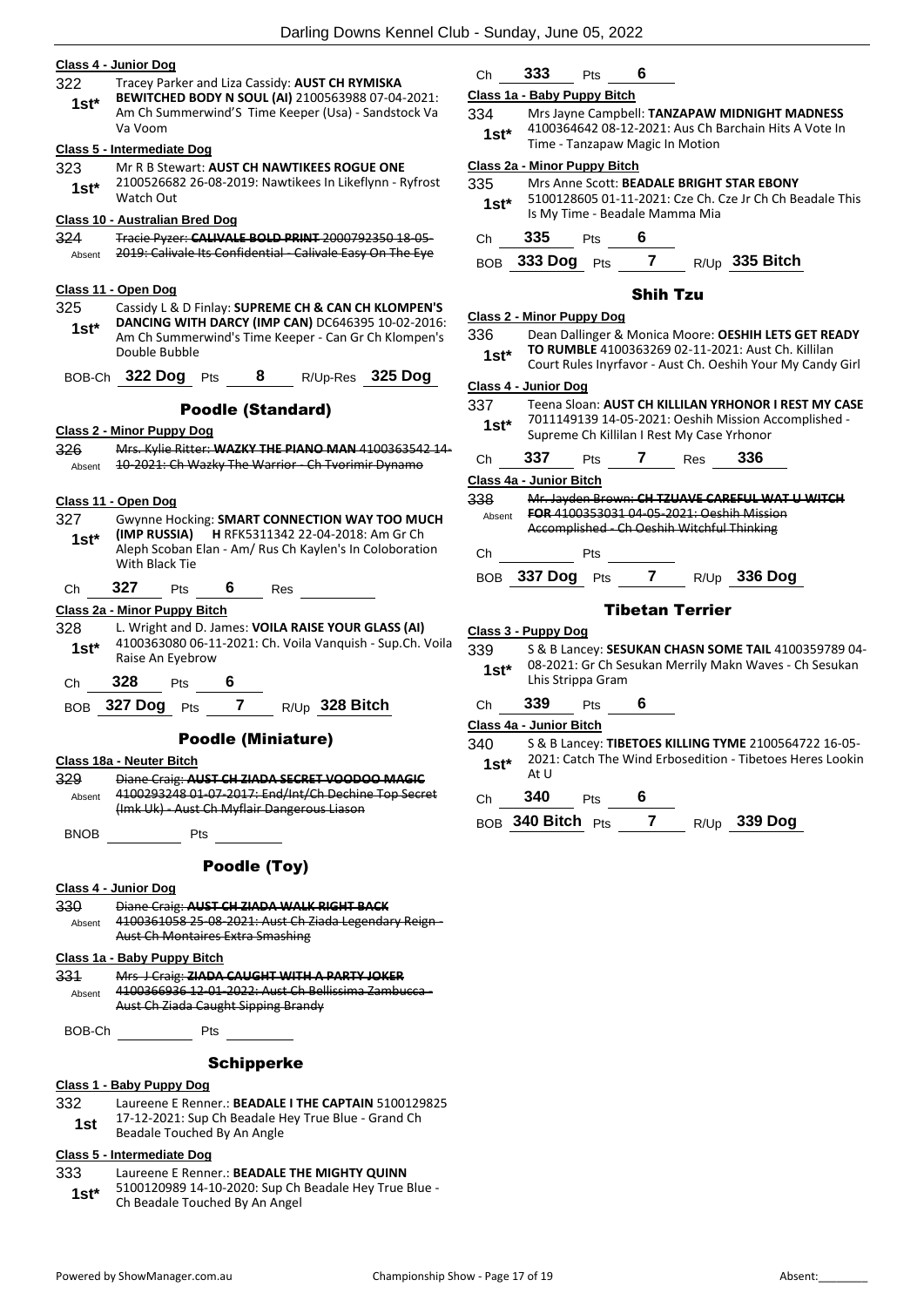# Group 7 - Specials

| Best            | 337                                                  | <b>Shih Tzu</b>                                                              |  |
|-----------------|------------------------------------------------------|------------------------------------------------------------------------------|--|
| Pts: 25         | Teena Sloan: AUST CH KILLILAN YRHONOR I REST MY CASE |                                                                              |  |
| R/Up<br>Pts: 15 | 327<br>Russia)                                       | Poodle (Standard)<br>Gwynne Hocking: Smart Connection Way Too Much (imp<br>h |  |
| <b>Baby</b>     | 314.                                                 | <b>Japanese Spitz</b><br>Mr D & Mrs S Watherston: Shanspitz Game Set Match   |  |
| Minor           | 298                                                  | <b>Dalmatian</b><br>Ms FEL Darling: Paceaway Pretty in Pink                  |  |
| Puppy           | 297                                                  | <b>Dalmatian</b><br>Ms FEL Darling: Aust Ch Paceaway Pretty as a Picture     |  |
| Junior          | 337                                                  | <b>Shih Tzu</b><br>Teena Sloan: AUST CH KILLILAN YRHONOR I REST MY CASE      |  |
| Inter           | 299                                                  | <b>Dalmatian</b><br>Ms FEL Darling: Aust Ch Paceaway Candy Cane              |  |
| Aus Br          | 309                                                  | <b>French Bulldog</b><br>W & D Smith: Aust Ch Beunyque The Golden Child      |  |
| Open            | 327<br>Russia)                                       | Poodle (Standard)<br>Gwynne Hocking: Smart Connection Way Too Much (imp<br>h |  |
| <b>Neuter</b>   |                                                      |                                                                              |  |
| Best            | 301                                                  | Dalmatian                                                                    |  |

Pts: 6 Michelle Little: AUST CH NEUT CH PACEAWAY SUMMER REIGNS

### **R/Up**

| Finish | Absent | 9 |
|--------|--------|---|
|        |        |   |